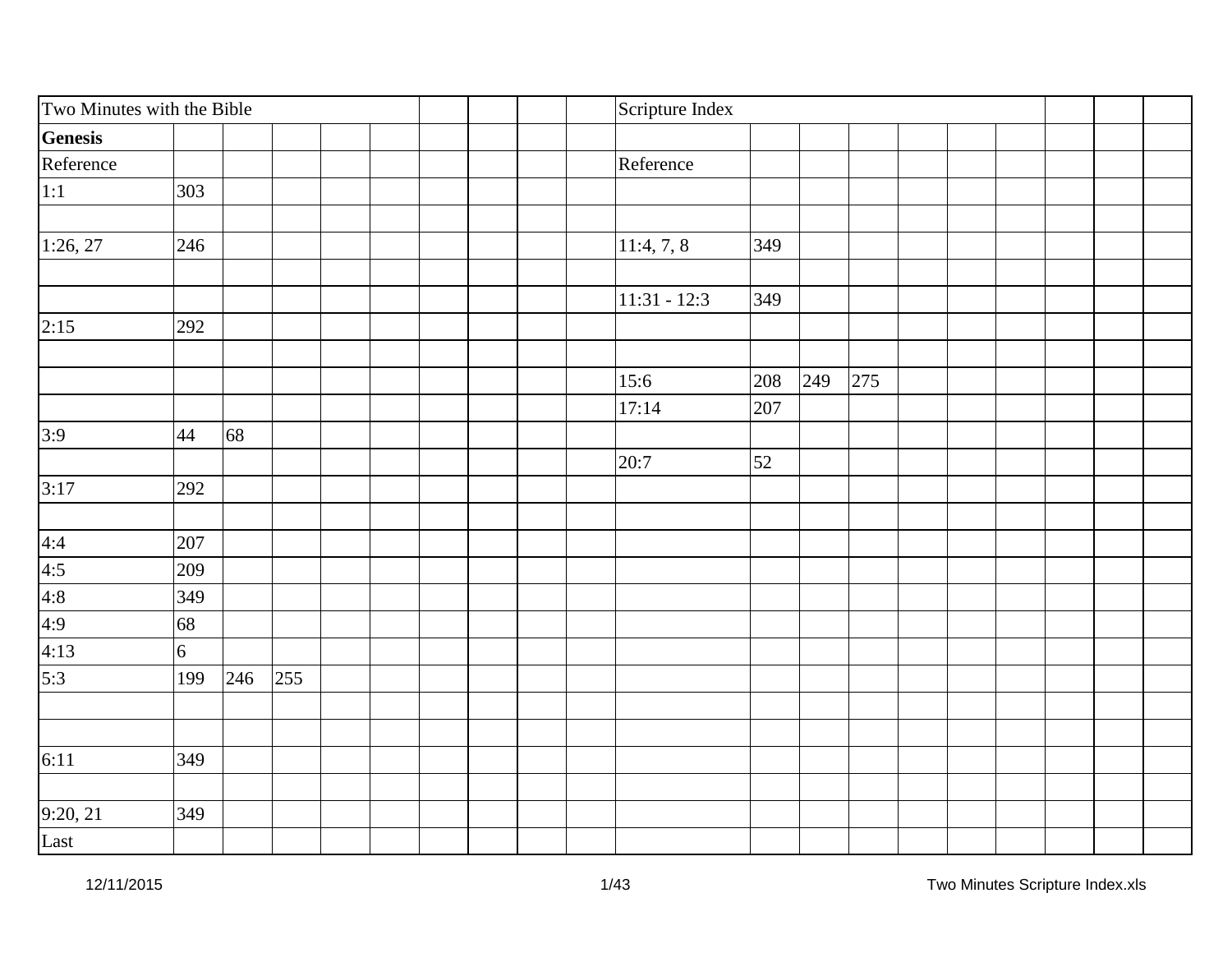| Two Minutes with the Bible |     |     |     |     |  | Scripture Index |     |  |  |  |
|----------------------------|-----|-----|-----|-----|--|-----------------|-----|--|--|--|
| <b>Exodus</b>              |     |     |     |     |  |                 |     |  |  |  |
| Reference                  |     |     |     |     |  | Reference       |     |  |  |  |
| $\frac{19:5}{19:5,6}$      | 120 | 173 | 207 | 288 |  | 20:7            | 177 |  |  |  |
|                            | 46  |     |     |     |  |                 |     |  |  |  |
| $19:9 - 20:1$              | 263 |     |     |     |  |                 |     |  |  |  |
|                            | 218 |     |     |     |  |                 |     |  |  |  |
| 20:5                       |     |     |     |     |  | 25:10, 16, 21   | 288 |  |  |  |
|                            |     |     |     |     |  |                 |     |  |  |  |
| Leviticus                  |     |     |     |     |  |                 |     |  |  |  |
| Reference                  |     |     |     |     |  | Reference       |     |  |  |  |
|                            |     |     |     |     |  |                 |     |  |  |  |
|                            |     |     |     |     |  | 17:11           | 13  |  |  |  |
|                            |     |     |     |     |  | 25:49           | 73  |  |  |  |
| <b>Numbers</b>             |     |     |     |     |  |                 |     |  |  |  |
| Reference                  |     |     |     |     |  | Reference       |     |  |  |  |
| 1:16                       | 19  |     |     |     |  | 23:19           | 139 |  |  |  |
|                            |     |     |     |     |  |                 |     |  |  |  |
| Deuteronomy                |     |     |     |     |  |                 |     |  |  |  |
| Reference                  |     |     |     |     |  | Reference       |     |  |  |  |
| 4:32, 33                   | 141 |     |     |     |  |                 |     |  |  |  |
|                            |     |     |     |     |  |                 |     |  |  |  |
| 5:2,3                      | 260 |     |     |     |  | 20:8            | 323 |  |  |  |
| Last                       |     |     |     |     |  |                 |     |  |  |  |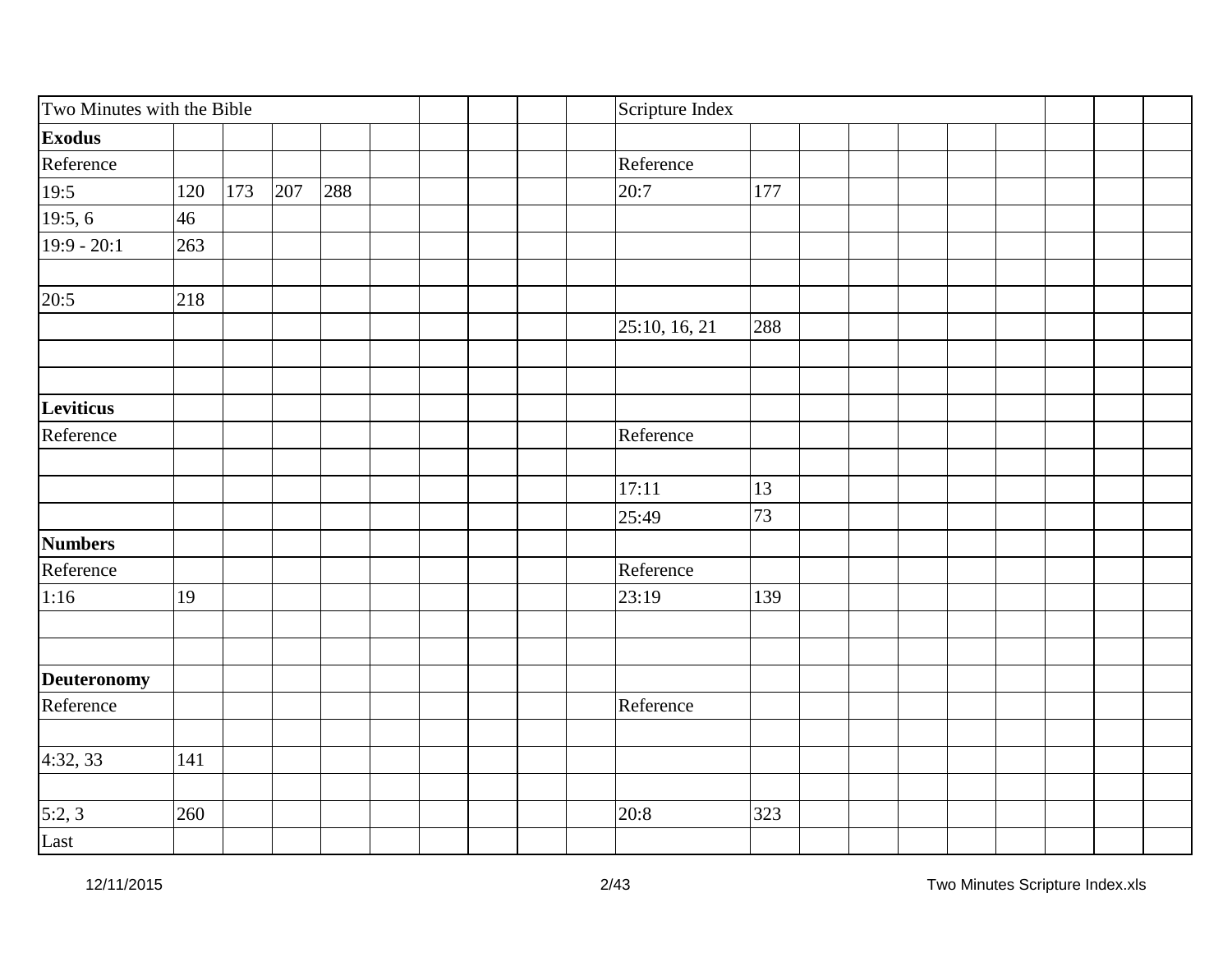| Two Minutes with the Bible |     |  |  | Scripture Index |     |  |  |  |
|----------------------------|-----|--|--|-----------------|-----|--|--|--|
| Joshua                     |     |  |  |                 |     |  |  |  |
| Reference                  |     |  |  | Reference       |     |  |  |  |
|                            |     |  |  |                 |     |  |  |  |
| $\sqrt{5:13,14}$           | 342 |  |  | 24:15           | 322 |  |  |  |
|                            |     |  |  |                 |     |  |  |  |
|                            |     |  |  |                 |     |  |  |  |
| <b>II</b> Samuel           |     |  |  |                 |     |  |  |  |
| Reference                  |     |  |  | Reference       |     |  |  |  |
|                            |     |  |  | 17:10           | 323 |  |  |  |
|                            |     |  |  |                 |     |  |  |  |
|                            |     |  |  |                 |     |  |  |  |
| I Kings                    |     |  |  |                 |     |  |  |  |
| Reference                  |     |  |  | Reference       |     |  |  |  |
| 17:1                       | 115 |  |  |                 |     |  |  |  |
| $\overline{18:1}$          | 115 |  |  |                 |     |  |  |  |
| 18:8                       | 115 |  |  |                 |     |  |  |  |
| 18:15                      | 115 |  |  |                 |     |  |  |  |
|                            |     |  |  |                 |     |  |  |  |
|                            |     |  |  |                 |     |  |  |  |
| I Chronicles               |     |  |  |                 |     |  |  |  |
| Reference                  |     |  |  | Reference       |     |  |  |  |
|                            |     |  |  |                 |     |  |  |  |
|                            |     |  |  |                 |     |  |  |  |
| 27:22                      | 19  |  |  |                 |     |  |  |  |
| Last                       |     |  |  |                 |     |  |  |  |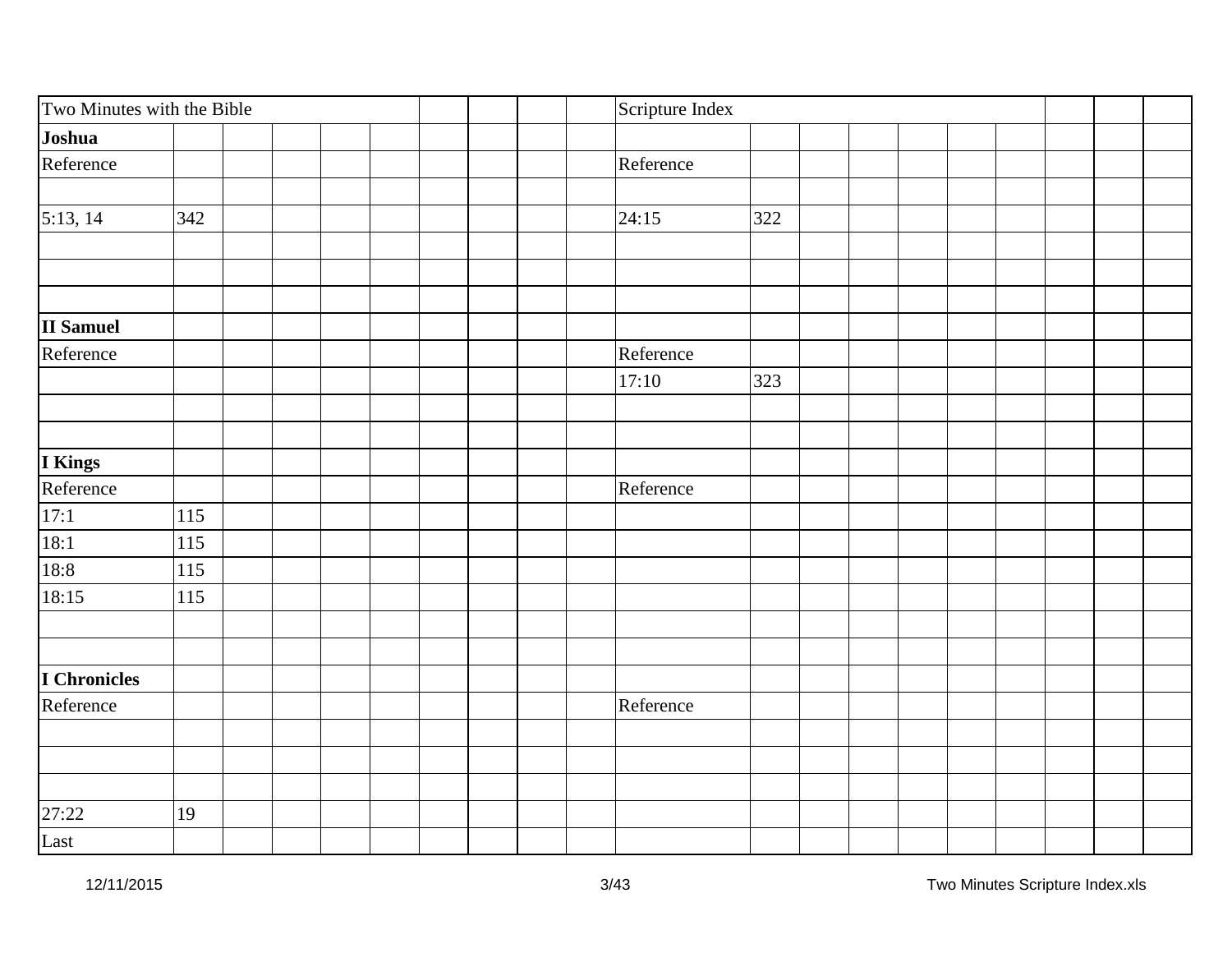| Two Minutes with the Bible |     |  |  | Scripture Index |     |  |  |  |
|----------------------------|-----|--|--|-----------------|-----|--|--|--|
| <b>II Chronicles</b>       |     |  |  |                 |     |  |  |  |
| Reference                  |     |  |  | Reference       |     |  |  |  |
|                            |     |  |  |                 |     |  |  |  |
| 16:9                       | 152 |  |  |                 |     |  |  |  |
| Nehemiah                   |     |  |  |                 |     |  |  |  |
| Reference                  |     |  |  | Reference       |     |  |  |  |
|                            |     |  |  |                 |     |  |  |  |
| 8:4                        | 146 |  |  |                 |     |  |  |  |
|                            |     |  |  |                 |     |  |  |  |
| 8:8, 12                    | 146 |  |  |                 |     |  |  |  |
|                            |     |  |  |                 |     |  |  |  |
|                            |     |  |  |                 |     |  |  |  |
|                            |     |  |  |                 |     |  |  |  |
|                            |     |  |  |                 |     |  |  |  |
| Job<br>Reference           |     |  |  |                 |     |  |  |  |
|                            |     |  |  | Reference       |     |  |  |  |
|                            |     |  |  |                 |     |  |  |  |
| $\frac{8:20}{9:2}$         | 54  |  |  | 22:21           | 147 |  |  |  |
|                            | 54  |  |  |                 |     |  |  |  |
|                            |     |  |  |                 |     |  |  |  |
|                            |     |  |  |                 |     |  |  |  |
| 9:33                       | 241 |  |  |                 |     |  |  |  |
|                            |     |  |  |                 |     |  |  |  |
|                            |     |  |  |                 |     |  |  |  |
|                            |     |  |  |                 |     |  |  |  |
|                            |     |  |  |                 |     |  |  |  |
| Last                       |     |  |  |                 |     |  |  |  |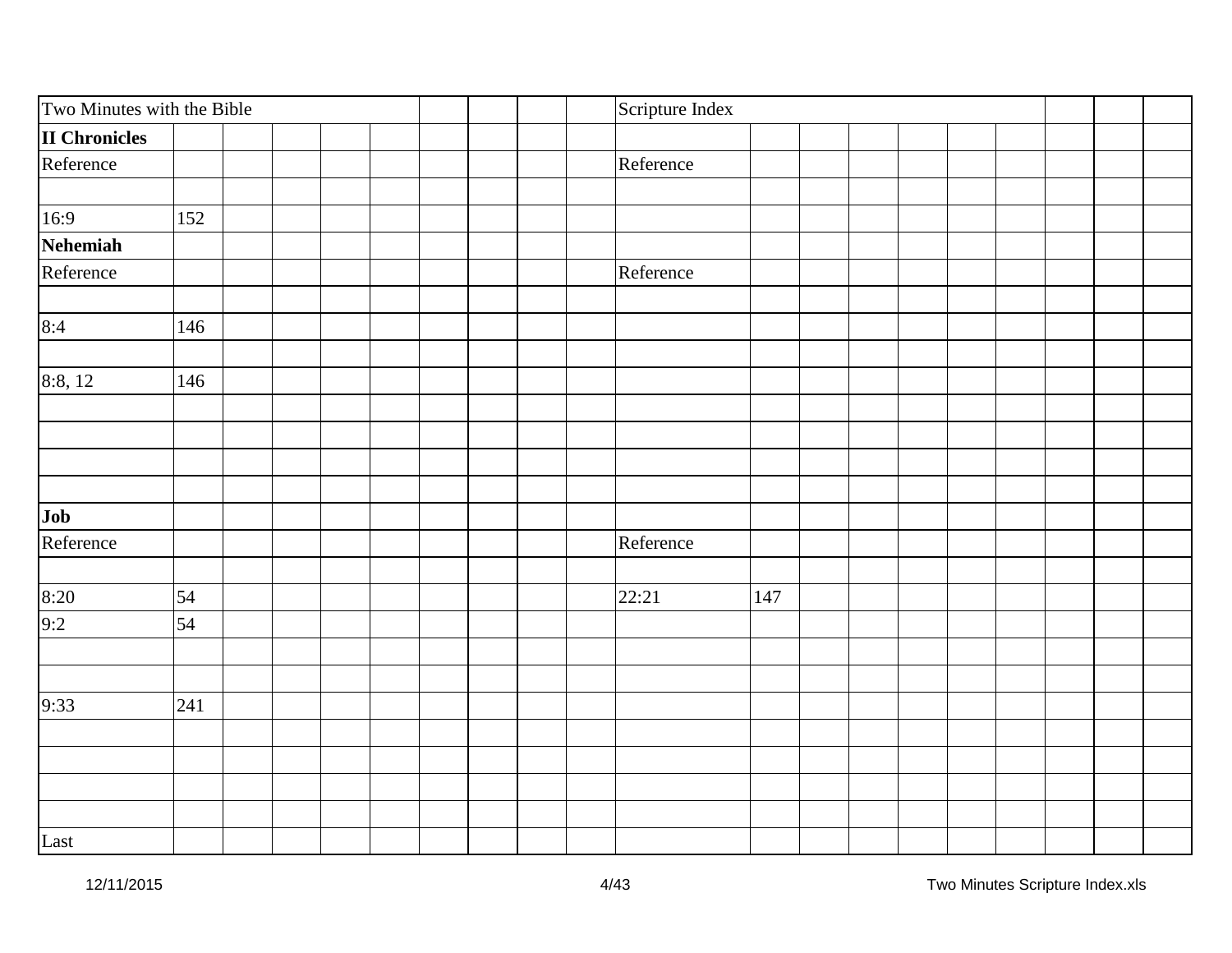| Two Minutes with the Bible                                                                             |         |     | Scripture Index |     |     |     |  |  |  |
|--------------------------------------------------------------------------------------------------------|---------|-----|-----------------|-----|-----|-----|--|--|--|
| Psalms                                                                                                 |         |     |                 |     |     |     |  |  |  |
| Reference                                                                                              |         |     | Reference       |     |     |     |  |  |  |
|                                                                                                        |         |     |                 |     |     |     |  |  |  |
|                                                                                                        |         |     |                 |     |     |     |  |  |  |
|                                                                                                        |         |     |                 |     |     |     |  |  |  |
|                                                                                                        |         |     |                 |     |     |     |  |  |  |
|                                                                                                        |         |     | 92:1,2          | 328 |     |     |  |  |  |
|                                                                                                        | 66      |     |                 |     |     |     |  |  |  |
|                                                                                                        | 14      | 361 |                 |     |     |     |  |  |  |
|                                                                                                        | 35      |     | 103:15, 16      | 70  |     |     |  |  |  |
| $\frac{1:1, 2}{2}$<br>$\frac{2:5}{2:7}$                                                                | $100\,$ | 167 |                 |     |     |     |  |  |  |
|                                                                                                        |         |     | 110:1           | 14  | 35  | 283 |  |  |  |
| 8:3,4                                                                                                  | 239     |     | 116:10          | 24  |     |     |  |  |  |
|                                                                                                        |         |     | 118:22          | 338 |     |     |  |  |  |
|                                                                                                        | 68      |     |                 |     |     |     |  |  |  |
| $\frac{14:2,3}{22}$                                                                                    | 253     |     |                 |     |     |     |  |  |  |
| 23:4                                                                                                   | $70\,$  |     |                 |     |     |     |  |  |  |
| $\overline{25:12, 13}$                                                                                 | 147     |     | 130             | 348 |     |     |  |  |  |
| 25:18                                                                                                  | 244     |     |                 |     |     |     |  |  |  |
|                                                                                                        |         |     | 130:3, 4        | 22  | 284 |     |  |  |  |
|                                                                                                        | 133     |     |                 |     |     |     |  |  |  |
|                                                                                                        | 348     |     | $135:15 - 17$   | 71  |     |     |  |  |  |
|                                                                                                        | 56      |     | 138:2           | 229 | 273 |     |  |  |  |
|                                                                                                        | 66      |     | 139:1, 2        | 72  |     |     |  |  |  |
|                                                                                                        | 71      |     |                 |     |     |     |  |  |  |
| $\begin{array}{r} 27:4 \\ \hline 32 \\ 34:5 \\ \hline 40:4 \\ \hline 42 \\ 42:2 \\ \hline \end{array}$ | 71      |     |                 |     |     |     |  |  |  |
|                                                                                                        |         |     |                 |     |     |     |  |  |  |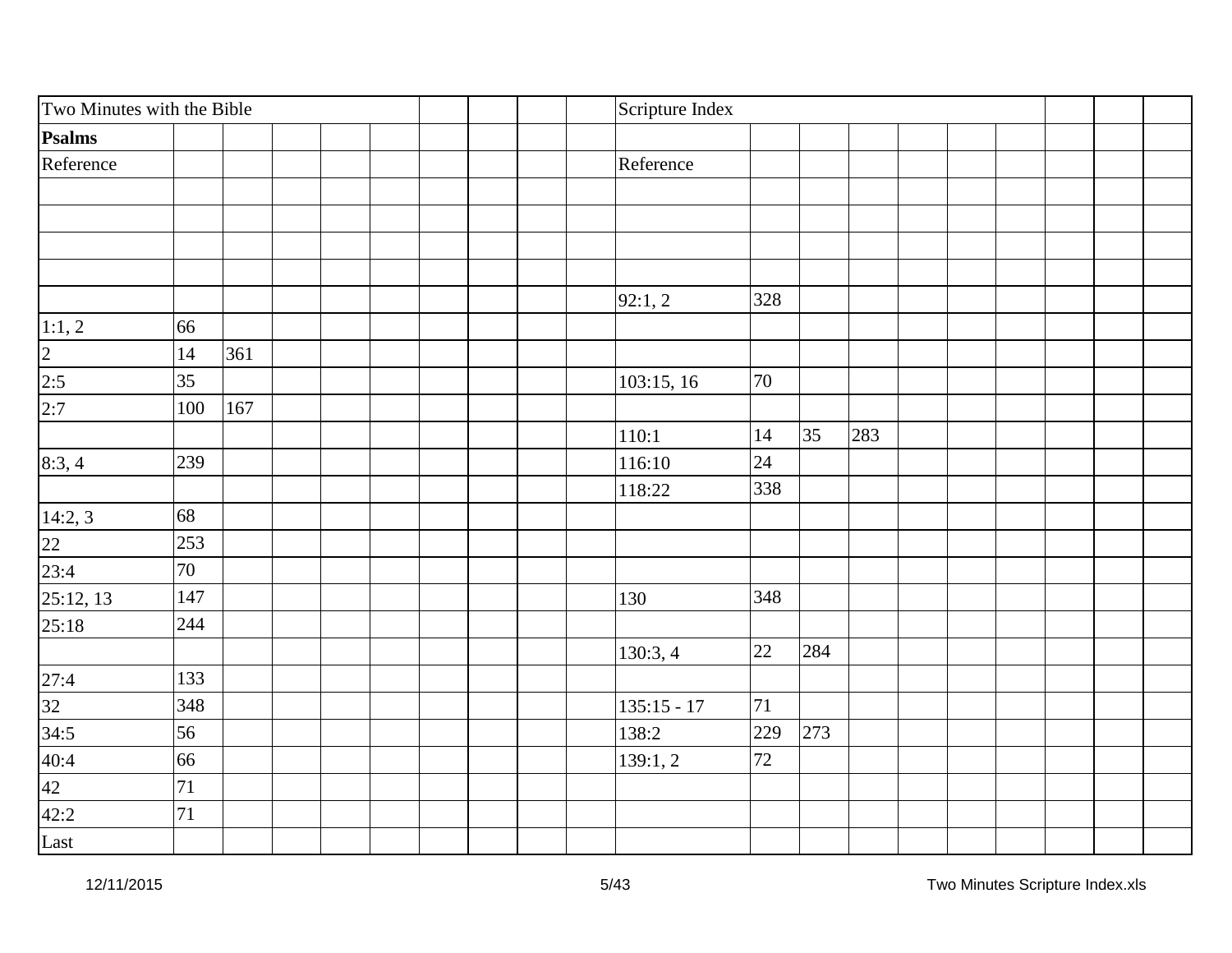| Two Minutes with the Bible |     |  |  | Scripture Index |     |  |  |  |  |
|----------------------------|-----|--|--|-----------------|-----|--|--|--|--|
|                            |     |  |  |                 |     |  |  |  |  |
| Proverbs                   |     |  |  |                 |     |  |  |  |  |
| Reference                  |     |  |  | Reference       |     |  |  |  |  |
|                            |     |  |  |                 |     |  |  |  |  |
| 9:10                       | 232 |  |  | 16:6            | 188 |  |  |  |  |
| 14:12                      | 58  |  |  |                 |     |  |  |  |  |
|                            |     |  |  | 22:3            | 57  |  |  |  |  |
|                            |     |  |  |                 |     |  |  |  |  |
|                            |     |  |  | 23:23           | 352 |  |  |  |  |
|                            |     |  |  |                 |     |  |  |  |  |
|                            |     |  |  |                 |     |  |  |  |  |
|                            |     |  |  |                 |     |  |  |  |  |
|                            |     |  |  |                 |     |  |  |  |  |
| Ecclesiastes               |     |  |  |                 |     |  |  |  |  |
| Reference                  |     |  |  | Reference       |     |  |  |  |  |
|                            |     |  |  |                 |     |  |  |  |  |
|                            |     |  |  |                 |     |  |  |  |  |
|                            |     |  |  |                 |     |  |  |  |  |
|                            |     |  |  |                 |     |  |  |  |  |
| Song of Solomon            |     |  |  |                 |     |  |  |  |  |
| Reference                  |     |  |  | Reference       |     |  |  |  |  |
|                            |     |  |  |                 |     |  |  |  |  |
| 2:15                       | 170 |  |  |                 |     |  |  |  |  |
|                            |     |  |  |                 |     |  |  |  |  |
|                            |     |  |  |                 |     |  |  |  |  |
|                            |     |  |  |                 |     |  |  |  |  |
| Last                       |     |  |  |                 |     |  |  |  |  |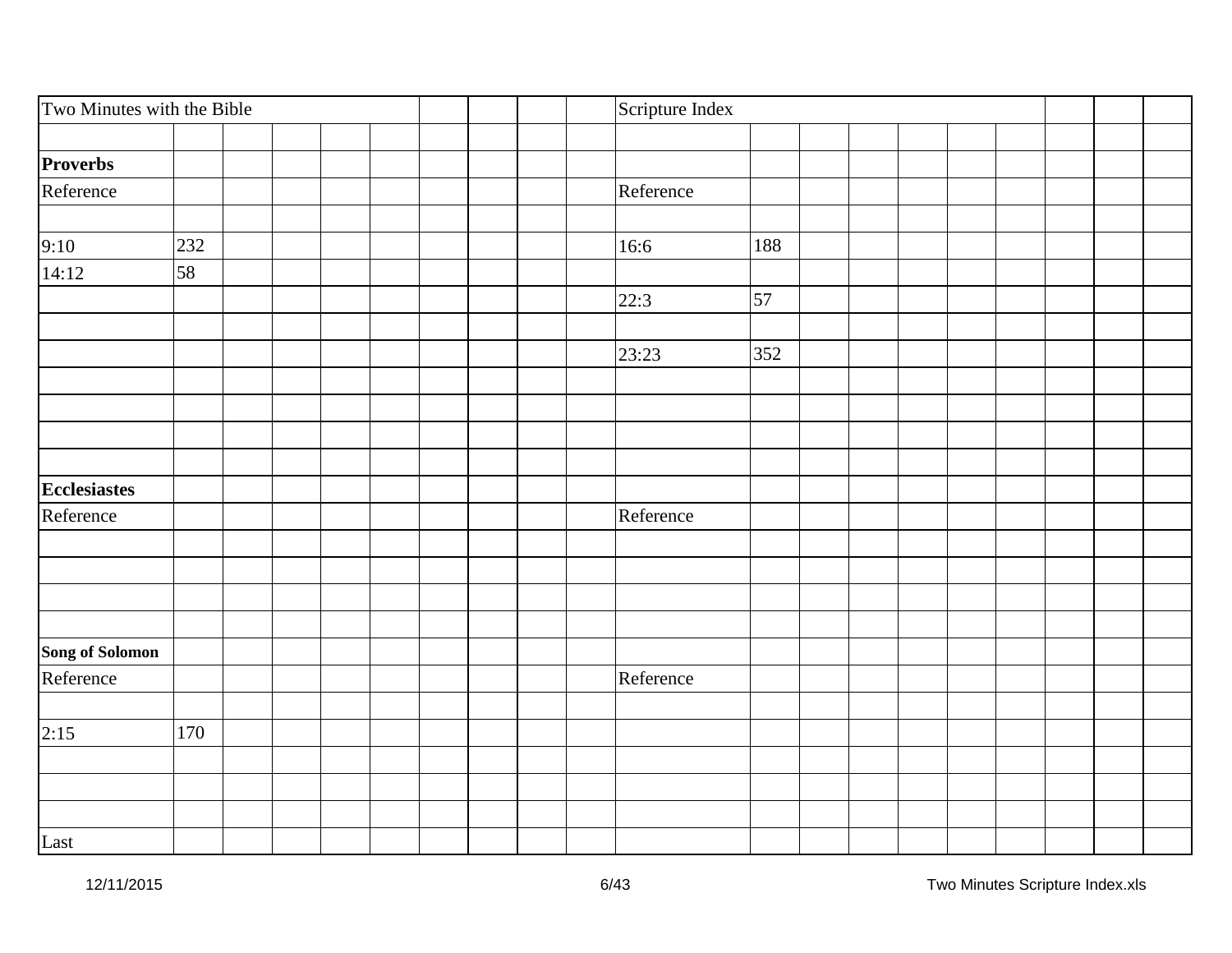| Two Minutes with the Bible |     |  | Scripture Index |         |    |     |  |  |  |
|----------------------------|-----|--|-----------------|---------|----|-----|--|--|--|
| Isaiah                     |     |  |                 |         |    |     |  |  |  |
| Reference                  |     |  | Reference       |         |    |     |  |  |  |
|                            |     |  |                 |         |    |     |  |  |  |
|                            |     |  |                 |         |    |     |  |  |  |
|                            |     |  |                 |         |    |     |  |  |  |
| 2:4                        | 305 |  |                 |         |    |     |  |  |  |
|                            |     |  |                 |         |    |     |  |  |  |
|                            |     |  |                 |         |    |     |  |  |  |
|                            |     |  |                 |         |    |     |  |  |  |
|                            |     |  |                 |         |    |     |  |  |  |
|                            |     |  | 45:18           | $11\,$  |    |     |  |  |  |
| 9:6,7                      | 253 |  | 48:11           | 218     |    |     |  |  |  |
|                            |     |  | 53              | 91      | 95 | 253 |  |  |  |
|                            |     |  | 53:6, 8         | 97      |    |     |  |  |  |
| $11:6 - 9$                 | 305 |  | 53:12           | 91      |    |     |  |  |  |
|                            |     |  | $55:1 - 3$      | $111\,$ |    |     |  |  |  |
| 13:7                       | 323 |  |                 |         |    |     |  |  |  |
|                            |     |  |                 |         |    |     |  |  |  |
|                            |     |  |                 |         |    |     |  |  |  |
|                            |     |  | $ 60:1 - 3$     | 19      |    |     |  |  |  |
|                            |     |  |                 |         |    |     |  |  |  |
| 35:1, 2, 6, 7              | 305 |  |                 |         |    |     |  |  |  |
| 35:1, 2, 6, 7, 10          | 240 |  |                 |         |    |     |  |  |  |
| 35:5, 6                    | 305 |  | 65:20           | 305     |    |     |  |  |  |
|                            |     |  |                 |         |    |     |  |  |  |
|                            |     |  |                 |         |    |     |  |  |  |
| Last                       |     |  |                 |         |    |     |  |  |  |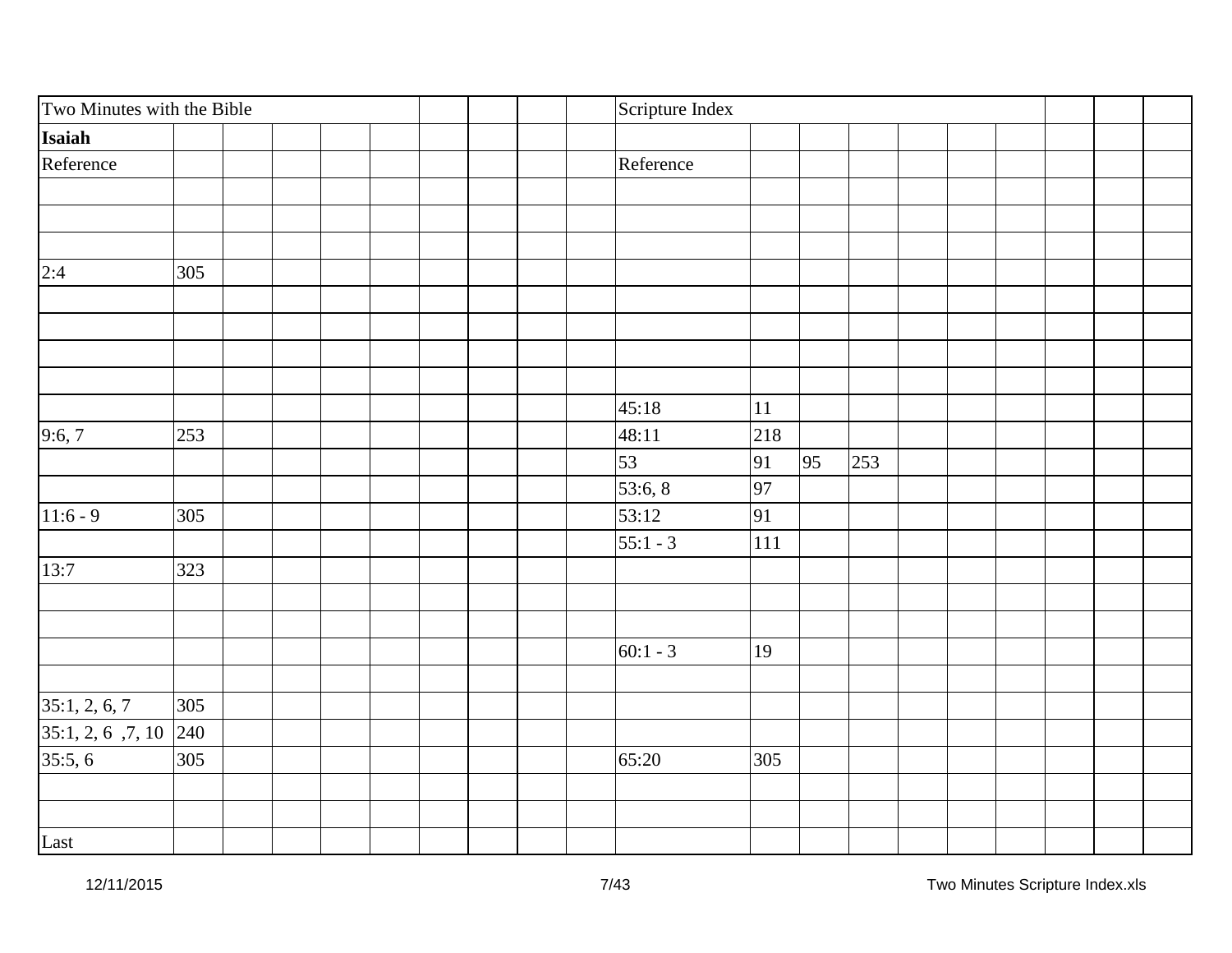| Two Minutes with the Bible |           | Scripture Index |     |     |  |  |
|----------------------------|-----------|-----------------|-----|-----|--|--|
| Jeremiah                   |           |                 |     |     |  |  |
| Reference                  |           | Reference       |     |     |  |  |
|                            |           |                 |     |     |  |  |
|                            |           |                 |     |     |  |  |
|                            |           |                 |     |     |  |  |
| 17:9                       | 325       |                 |     |     |  |  |
|                            |           |                 |     |     |  |  |
| 23:5                       | 25<br>305 |                 |     |     |  |  |
|                            |           |                 |     |     |  |  |
|                            |           |                 |     |     |  |  |
| <b>Ezekiel</b>             |           |                 |     |     |  |  |
| Reference                  |           | Reference       |     |     |  |  |
|                            |           | 33:7, 8, 9, 11  | 356 |     |  |  |
|                            |           |                 |     |     |  |  |
|                            |           | 36:26, 27       | 129 | 227 |  |  |
| 18:23                      | 75        |                 |     |     |  |  |
| <b>Daniel</b>              |           |                 |     |     |  |  |
| Reference                  |           | Reference       |     |     |  |  |
|                            |           |                 |     |     |  |  |
| 3:17, 18                   | 270       | 10:21           | 342 |     |  |  |
|                            |           |                 |     |     |  |  |
|                            |           | 12:1            | 342 |     |  |  |
|                            |           |                 |     |     |  |  |
|                            |           | 12:3            | 291 | 354 |  |  |
|                            |           |                 |     |     |  |  |
|                            |           |                 |     |     |  |  |
| Last                       |           |                 |     |     |  |  |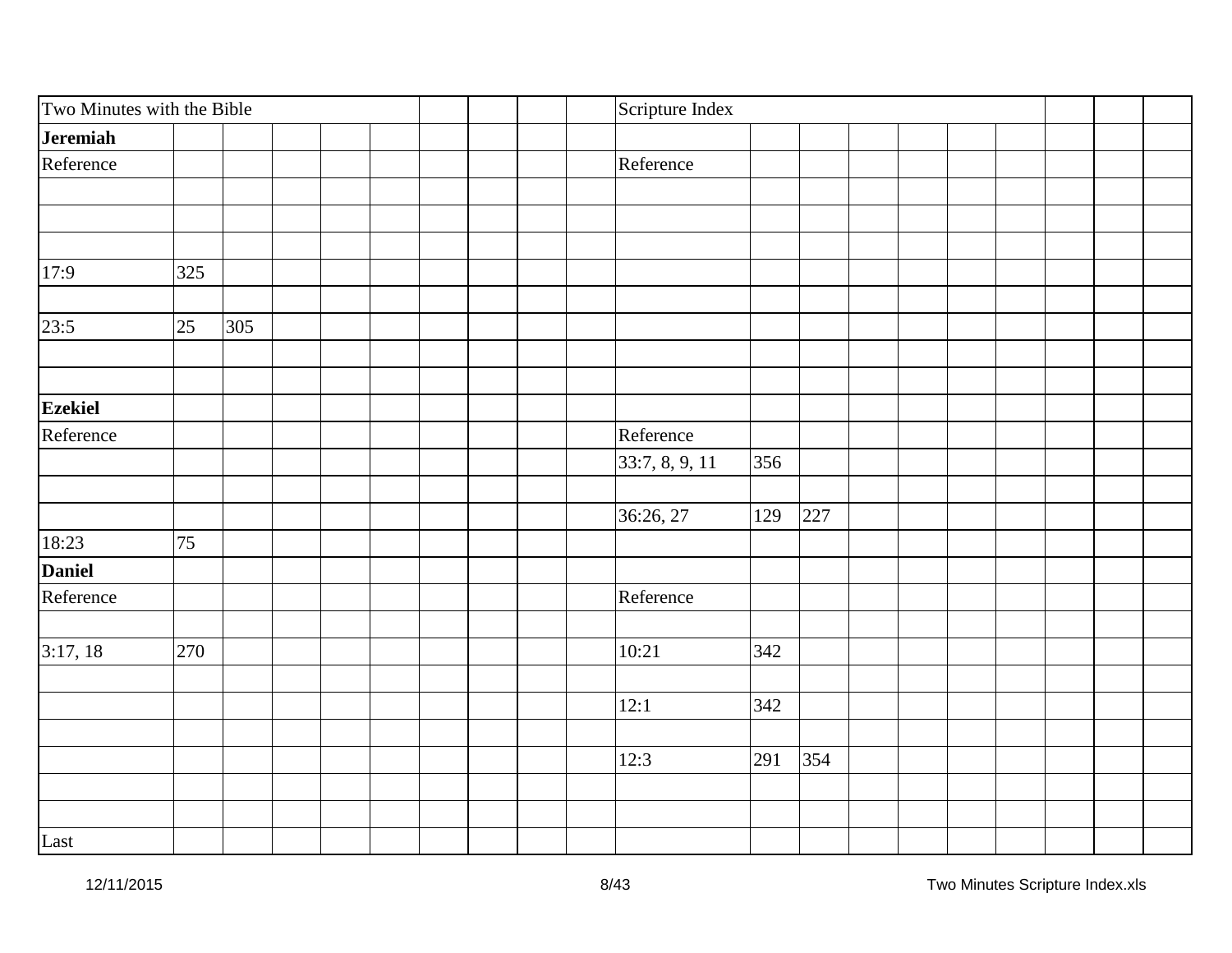| Two Minutes with the Bible | Scripture Index |  |
|----------------------------|-----------------|--|
| Hosea                      |                 |  |
| Reference                  | Reference       |  |
|                            |                 |  |
|                            |                 |  |
|                            |                 |  |
| Joel                       |                 |  |
| Reference                  | Reference       |  |
|                            |                 |  |
| 2:28,29<br>227             |                 |  |
|                            |                 |  |
|                            |                 |  |
|                            |                 |  |
|                            |                 |  |
|                            |                 |  |
|                            |                 |  |
|                            |                 |  |
|                            |                 |  |
|                            |                 |  |
|                            |                 |  |
|                            |                 |  |
|                            |                 |  |
|                            |                 |  |
|                            |                 |  |
|                            |                 |  |
|                            |                 |  |
|                            |                 |  |
| Last                       |                 |  |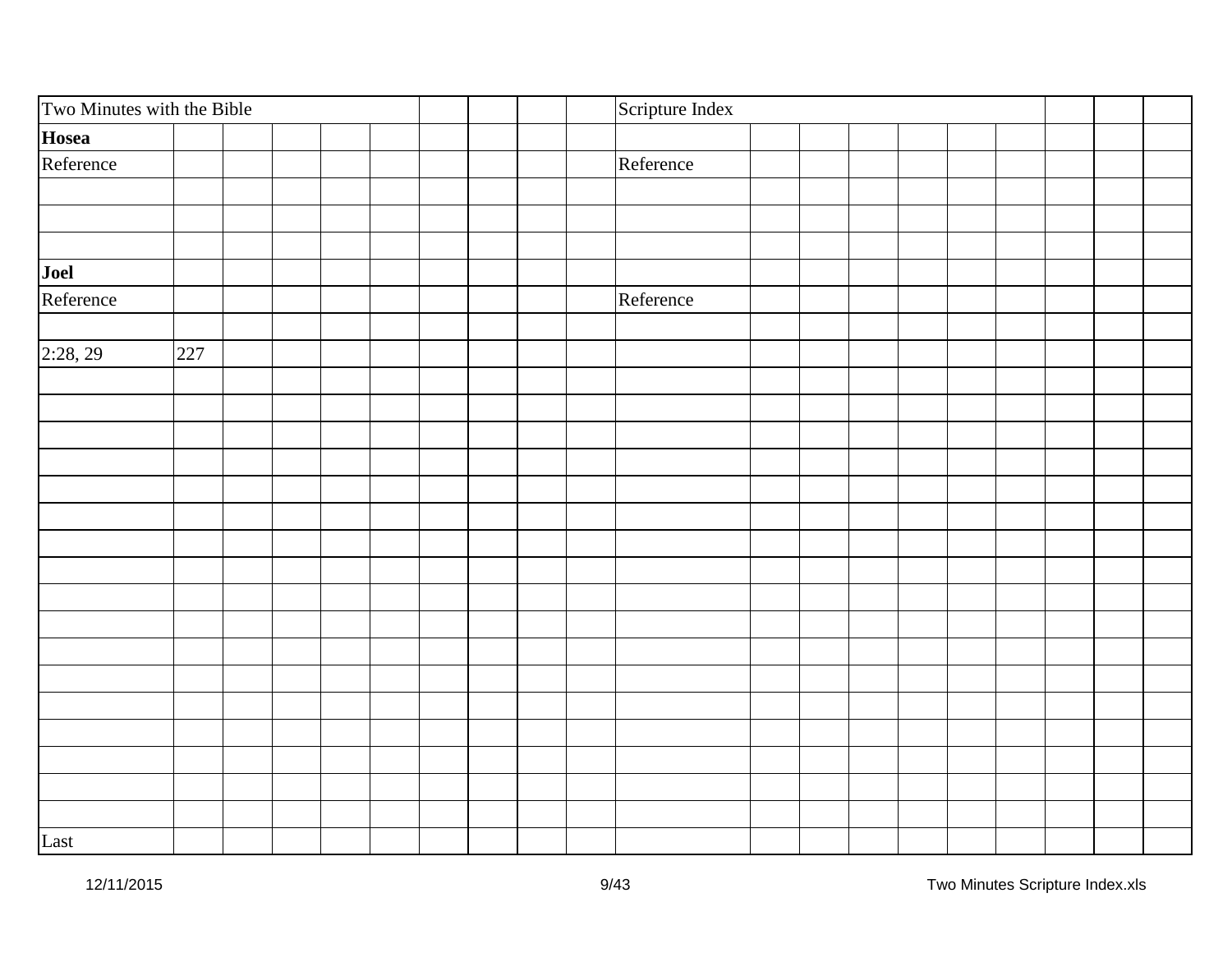| Two Minutes with the Bible      |     |  |  |  | Scripture Index |     |  |  |  |
|---------------------------------|-----|--|--|--|-----------------|-----|--|--|--|
|                                 |     |  |  |  |                 |     |  |  |  |
| Jonah                           |     |  |  |  |                 |     |  |  |  |
| Reference                       |     |  |  |  | Reference       |     |  |  |  |
| $\frac{1:4-6}{1:4-6}$           | 196 |  |  |  |                 |     |  |  |  |
|                                 |     |  |  |  |                 |     |  |  |  |
| <b>Micah</b>                    |     |  |  |  |                 |     |  |  |  |
| Reference                       |     |  |  |  | Reference       |     |  |  |  |
| 4:3                             | 349 |  |  |  |                 |     |  |  |  |
| Nahum                           |     |  |  |  |                 |     |  |  |  |
| Reference                       |     |  |  |  | Reference       |     |  |  |  |
|                                 | 323 |  |  |  |                 |     |  |  |  |
| $\frac{2:10}{\text{Zechariah}}$ |     |  |  |  |                 |     |  |  |  |
|                                 |     |  |  |  |                 |     |  |  |  |
| Reference                       |     |  |  |  | Reference       |     |  |  |  |
|                                 |     |  |  |  |                 |     |  |  |  |
| 4:6                             | 152 |  |  |  | 8:13,23         | 305 |  |  |  |
|                                 |     |  |  |  |                 |     |  |  |  |
|                                 |     |  |  |  |                 |     |  |  |  |
|                                 |     |  |  |  |                 |     |  |  |  |
|                                 |     |  |  |  |                 |     |  |  |  |
|                                 |     |  |  |  |                 |     |  |  |  |
|                                 |     |  |  |  |                 |     |  |  |  |
|                                 |     |  |  |  |                 |     |  |  |  |
|                                 |     |  |  |  |                 |     |  |  |  |
|                                 |     |  |  |  |                 |     |  |  |  |
| Last                            |     |  |  |  |                 |     |  |  |  |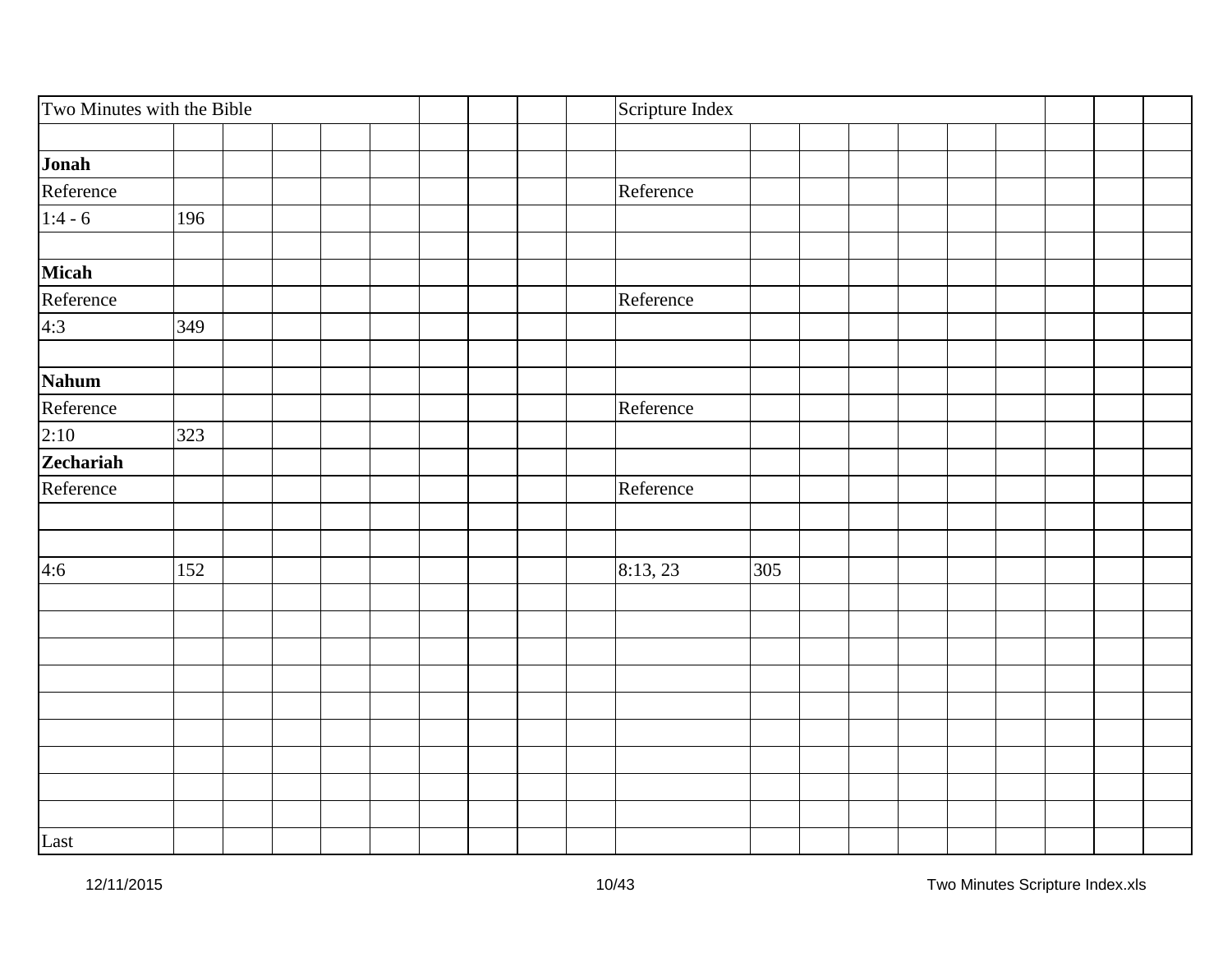| Two Minutes with the Bible |                | Scripture Index |     |     |     |     |     |  |  |
|----------------------------|----------------|-----------------|-----|-----|-----|-----|-----|--|--|
| <b>Matthew</b>             |                |                 |     |     |     |     |     |  |  |
| Reference                  |                | Reference       |     |     |     |     |     |  |  |
|                            | 253            | 13:52           | 287 |     |     |     |     |  |  |
| $\frac{1:1}{1:19}$         | 359            | $15:21 - 28$    | 27  |     |     |     |     |  |  |
| 1:23                       | 359            |                 |     |     |     |     |     |  |  |
| 3:1,2                      | 21             | 16:21, 22       | 15  | 95  |     |     |     |  |  |
| 3:2,6                      | 272            | 16:26           | 41  |     |     |     |     |  |  |
| 3:7,8                      | 80             |                 |     |     |     |     |     |  |  |
| 3:10                       | 80             | 19:28           | 19  | 123 | 145 | 151 | 194 |  |  |
| $3:13 - 15$                | 91             | 20:28           | 253 |     |     |     |     |  |  |
| 4:17                       | 21             | $ 21:33 - 43$   | 80  |     |     |     |     |  |  |
| 4:23                       | 361            | 22:29           | 289 |     |     |     |     |  |  |
|                            |                | $ 22:41 - 45$   | 147 |     |     |     |     |  |  |
| $\overline{5:5}$           | 25             | $ 22:41 - 46 $  | 14  |     |     |     |     |  |  |
| $\frac{6:7,8}{6:7-9}$      | 326            | 23:1,2          | 21  |     |     |     |     |  |  |
|                            | 121            |                 |     |     |     |     |     |  |  |
| 6:9                        | 326            | 24:12           | 172 |     |     |     |     |  |  |
| 6:10                       | 25             | 25:21           | 291 |     |     |     |     |  |  |
| $\frac{1}{6:15}$           | 224            |                 |     |     |     |     |     |  |  |
| 6:19,20                    | 329            | 26:62, 63       | 27  |     |     |     |     |  |  |
| $7:16 - 20$                | 80             | $27:12 - 14$    | 27  |     |     |     |     |  |  |
| 7:23                       | $\overline{6}$ | 27:46           | 87  |     |     |     |     |  |  |
| $10:5 - 7$                 | 272            |                 |     |     |     |     |     |  |  |
| 10:7                       | 19             | 28:19           | 272 | 306 |     |     |     |  |  |
| $\sqrt{11:21}$             | 68             |                 |     |     |     |     |     |  |  |
| 11:25, 26                  | 152            |                 |     |     |     |     |     |  |  |
| Last                       |                |                 |     |     |     |     |     |  |  |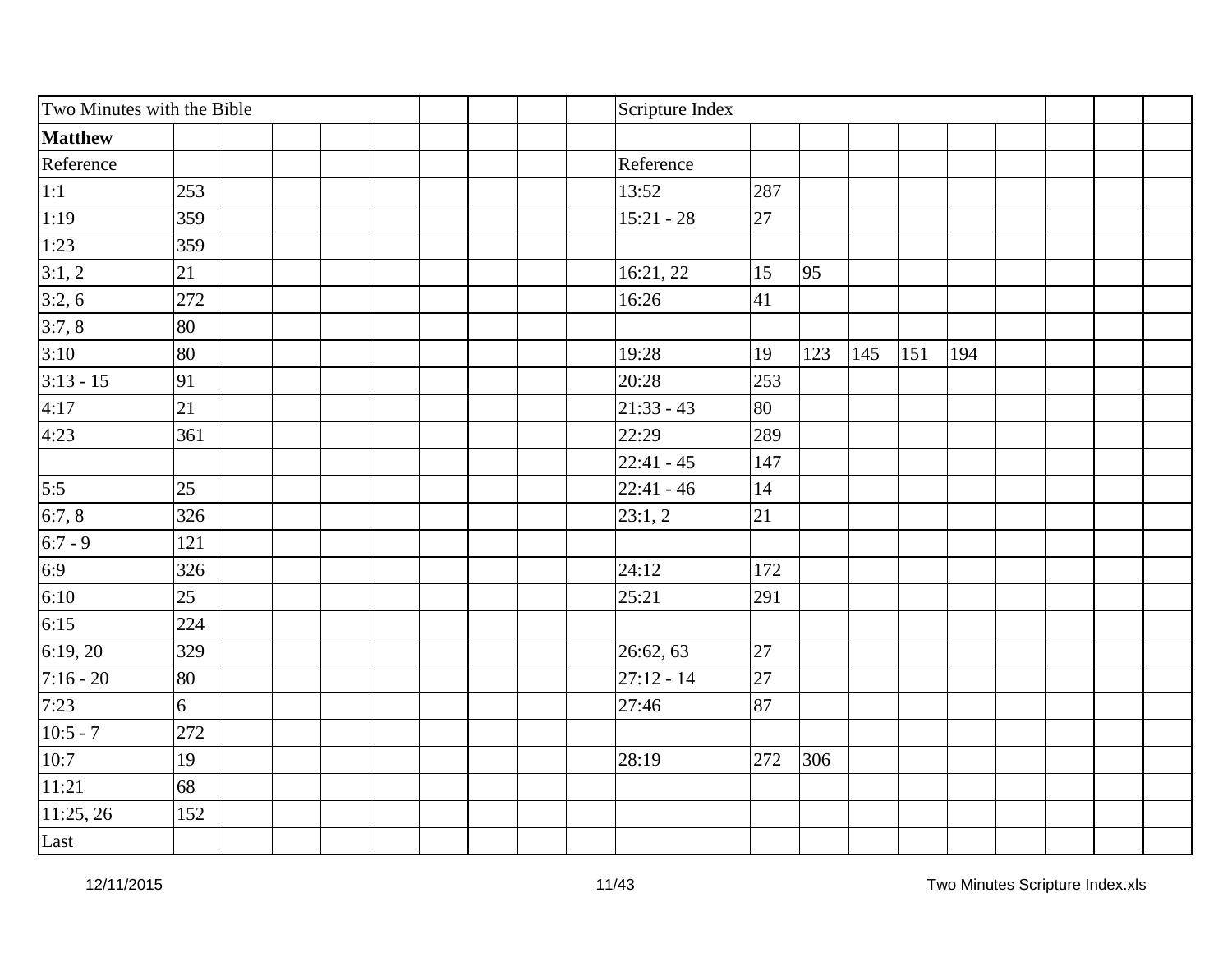| Two Minutes with the Bible |     |    |     |  | Scripture Index |     |     |     |     |  |  |  |
|----------------------------|-----|----|-----|--|-----------------|-----|-----|-----|-----|--|--|--|
| <b>Mark</b>                |     |    |     |  |                 |     |     |     |     |  |  |  |
| Reference                  |     |    |     |  | Reference       |     |     |     |     |  |  |  |
|                            | 13  | 21 | 207 |  |                 |     |     |     |     |  |  |  |
| $\frac{1:4}{1:4,5}$        | 91  |    |     |  | 10:52           | 84  |     |     |     |  |  |  |
|                            |     |    |     |  |                 |     |     |     |     |  |  |  |
|                            |     |    |     |  | 15:27, 28       | 91  |     |     |     |  |  |  |
| 1:40                       | 307 |    |     |  |                 |     |     |     |     |  |  |  |
|                            |     |    |     |  |                 |     |     |     |     |  |  |  |
|                            |     |    |     |  | 15:28           | 91  |     |     |     |  |  |  |
|                            |     |    |     |  |                 |     |     |     |     |  |  |  |
|                            |     |    |     |  | 16:15           | 306 |     |     |     |  |  |  |
| 3:4,5                      | 193 |    |     |  | 16:16           | 145 | 271 | 272 | 336 |  |  |  |
|                            |     |    |     |  | $16:16 - 18$    | 173 |     |     |     |  |  |  |
|                            |     |    |     |  |                 |     |     |     |     |  |  |  |
| 6:34                       | 117 |    |     |  |                 |     |     |     |     |  |  |  |
|                            |     |    |     |  |                 |     |     |     |     |  |  |  |
|                            |     |    |     |  |                 |     |     |     |     |  |  |  |
|                            |     |    |     |  |                 |     |     |     |     |  |  |  |
|                            |     |    |     |  |                 |     |     |     |     |  |  |  |
|                            |     |    |     |  |                 |     |     |     |     |  |  |  |
|                            |     |    |     |  |                 |     |     |     |     |  |  |  |
|                            |     |    |     |  |                 |     |     |     |     |  |  |  |
|                            |     |    |     |  |                 |     |     |     |     |  |  |  |
|                            |     |    |     |  |                 |     |     |     |     |  |  |  |
| Last                       |     |    |     |  |                 |     |     |     |     |  |  |  |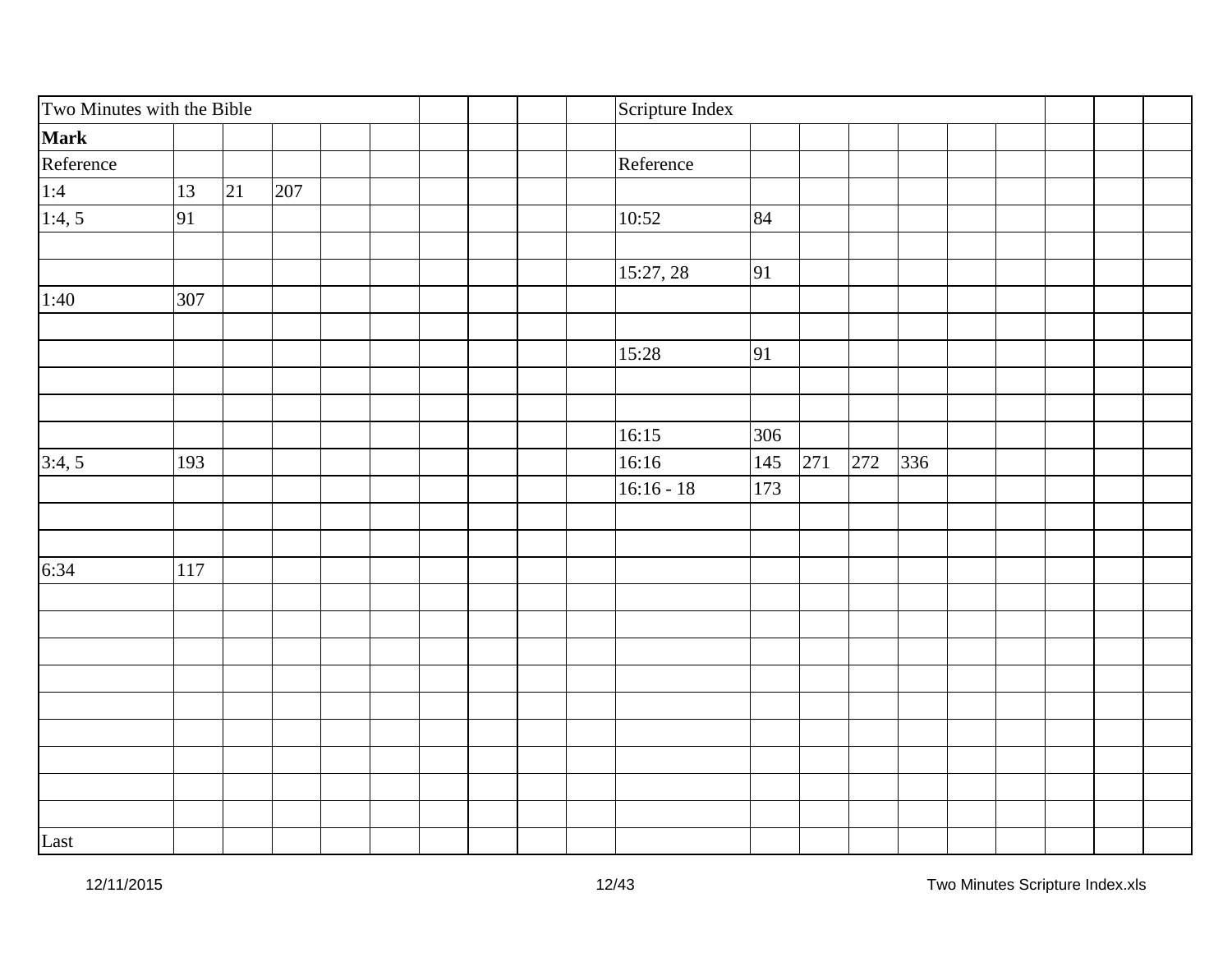| Two Minutes with the Bible |     |     |     | Scripture Index |     |     |  |  |  |
|----------------------------|-----|-----|-----|-----------------|-----|-----|--|--|--|
| Luke                       |     |     |     |                 |     |     |  |  |  |
| Reference                  |     |     |     | Reference       |     |     |  |  |  |
| 1:36, 56                   | 359 |     |     | 11:1            | 326 |     |  |  |  |
| $1:68 - 76$                | 303 |     |     | 12:4            | 140 |     |  |  |  |
| $1:70 - 75$                | 19  |     |     | 12:15           | 329 |     |  |  |  |
| 2:14                       | 25  | 147 | 361 | 12:50           | 91  | 160 |  |  |  |
| 3:7,8                      | 21  |     |     |                 |     |     |  |  |  |
| 3:10, 11                   | 21  |     |     | 16:23           | 221 |     |  |  |  |
| 3:12,13                    | 21  |     |     |                 |     |     |  |  |  |
| 3:14                       | 21  |     |     | $16:29 - 31$    | 37  |     |  |  |  |
| 4:4                        | 322 |     |     | 16:31           | 221 |     |  |  |  |
| 4:40                       | 307 |     |     | 18:18, 19       | 279 |     |  |  |  |
| 5:17                       | 289 |     |     | 18:34           | 15  | 95  |  |  |  |
|                            |     |     |     | 19:10           | 68  |     |  |  |  |
| 6:13                       | 19  |     |     | 22:14           | 357 |     |  |  |  |
|                            |     |     |     | 22:42, 43       | 324 |     |  |  |  |
| 6:37                       | 224 |     |     | 23:42, 43       | 119 |     |  |  |  |
|                            |     |     |     | $24:15 - 17$    | 101 |     |  |  |  |
|                            |     |     |     | 24:21           | 101 |     |  |  |  |
|                            |     |     |     |                 |     |     |  |  |  |
| 9:2,6                      | 15  |     |     | 24:32           | 146 |     |  |  |  |
|                            |     |     |     |                 |     |     |  |  |  |
|                            |     |     |     | 24:45           | 179 |     |  |  |  |
| $10:25 - 28$               | 21  |     |     | 24:47           | 272 |     |  |  |  |
| $10:38 - 42$               | 274 |     |     | 24:48           | 306 |     |  |  |  |
| 10:41, 42                  | 133 |     |     | 24:49           | 289 |     |  |  |  |
| Last                       |     |     |     |                 |     |     |  |  |  |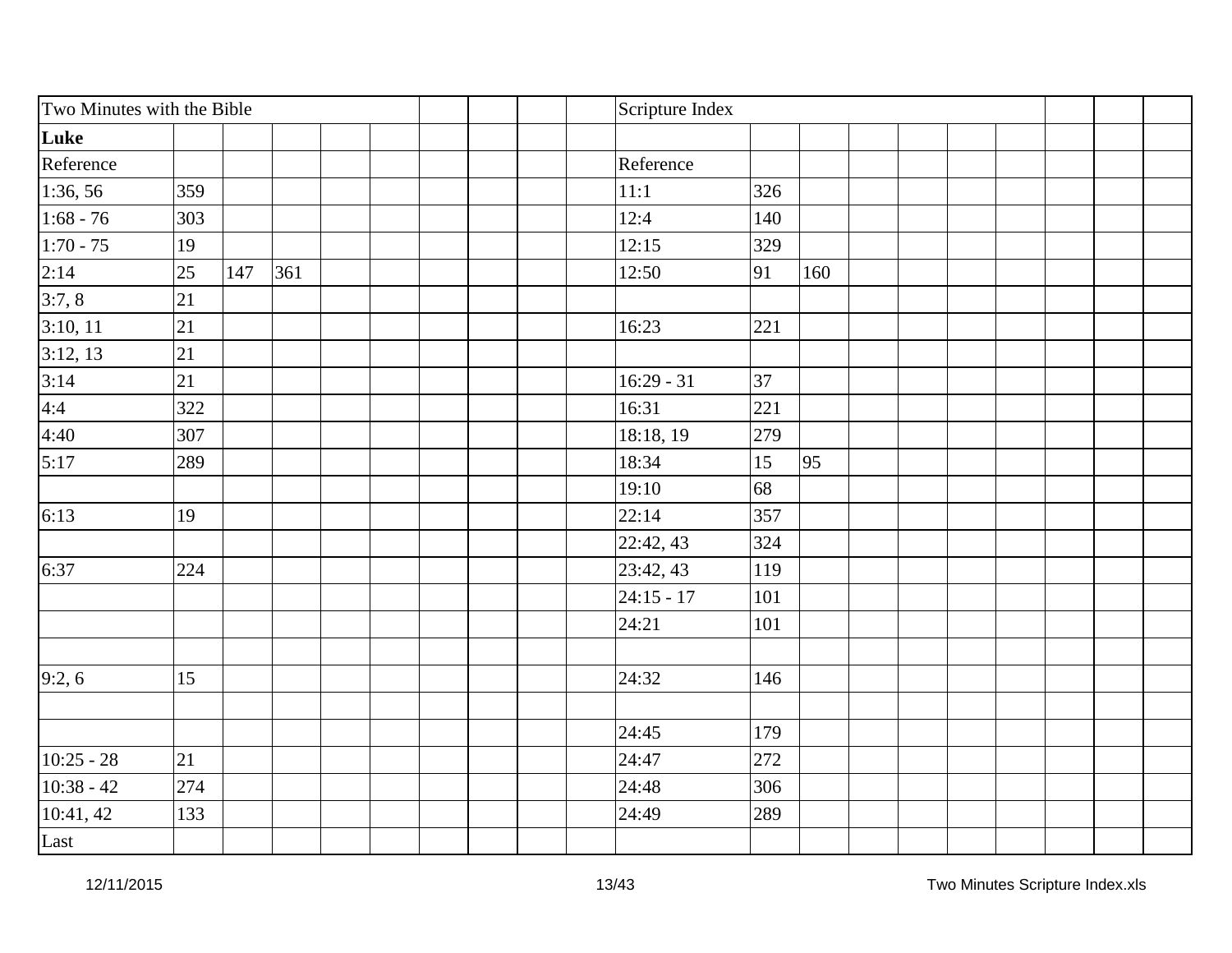| Two Minutes with the Bible |     |     |     |     |     |     |     | Scripture Index |     |     |  |  |  |
|----------------------------|-----|-----|-----|-----|-----|-----|-----|-----------------|-----|-----|--|--|--|
| John                       |     |     |     |     |     |     |     |                 |     |     |  |  |  |
| Reference                  |     |     |     |     |     |     |     | Reference       |     |     |  |  |  |
| 1:3, 10                    | 89  |     |     |     |     |     |     | 5:27            | 238 |     |  |  |  |
| $\sqrt{1:10, 11}$          | 222 |     |     |     |     |     |     | 5:39            | 37  | 315 |  |  |  |
| 1:12                       | 222 | 333 |     |     |     |     |     | 6:47            | 109 |     |  |  |  |
| $\overline{1:14}$          | 89  |     |     |     |     |     |     |                 |     |     |  |  |  |
| 1:17                       | 120 | 260 |     |     |     |     |     | 7:30            | 94  | 357 |  |  |  |
| 1:31                       | 272 |     |     |     |     |     |     |                 |     |     |  |  |  |
|                            | 108 |     |     |     |     |     |     | $\overline{8}$  | 345 |     |  |  |  |
| $\frac{3:2}{3:3}$          | 182 |     |     |     |     |     |     | $8:1 - 11$      | 27  |     |  |  |  |
|                            | 234 |     |     |     |     |     |     | 8:5, 9, 11      | 134 |     |  |  |  |
| $\frac{3:6}{3:6,7}$        | 108 | 255 |     |     |     |     |     |                 |     |     |  |  |  |
| $\frac{3:16}{ }$           | 222 | 360 |     |     |     |     |     | 8:20            | 94  |     |  |  |  |
| 3:18                       |     |     |     |     |     |     |     |                 |     |     |  |  |  |
|                            | 252 |     |     |     |     |     |     |                 |     |     |  |  |  |
| 3:19                       | 222 |     |     |     |     |     |     |                 |     |     |  |  |  |
|                            |     |     |     |     |     |     |     | 8:32, 34        | 191 |     |  |  |  |
| 3:35, 36                   | 47  | 94  | 150 | 222 | 247 | 252 | 316 | 8:32, 36        | 77  | 186 |  |  |  |
| 3:36                       | 17  | 31  | 139 | 140 | 181 | 337 |     | 8:44            | 189 |     |  |  |  |
| 4:10                       | 42  |     |     |     |     |     |     | 9:25,38         | 133 |     |  |  |  |
| $4:10 - 14$                | 32  | 176 |     |     |     |     |     |                 |     |     |  |  |  |
| 5:22                       | 238 |     |     |     |     |     |     |                 |     |     |  |  |  |
| 5:22, 27                   | 104 |     |     |     |     |     |     |                 |     |     |  |  |  |
|                            |     |     |     |     |     |     |     |                 |     |     |  |  |  |
| 5:24                       | 128 | 341 |     |     |     |     |     |                 |     |     |  |  |  |
| Last                       |     |     |     |     |     |     |     |                 |     |     |  |  |  |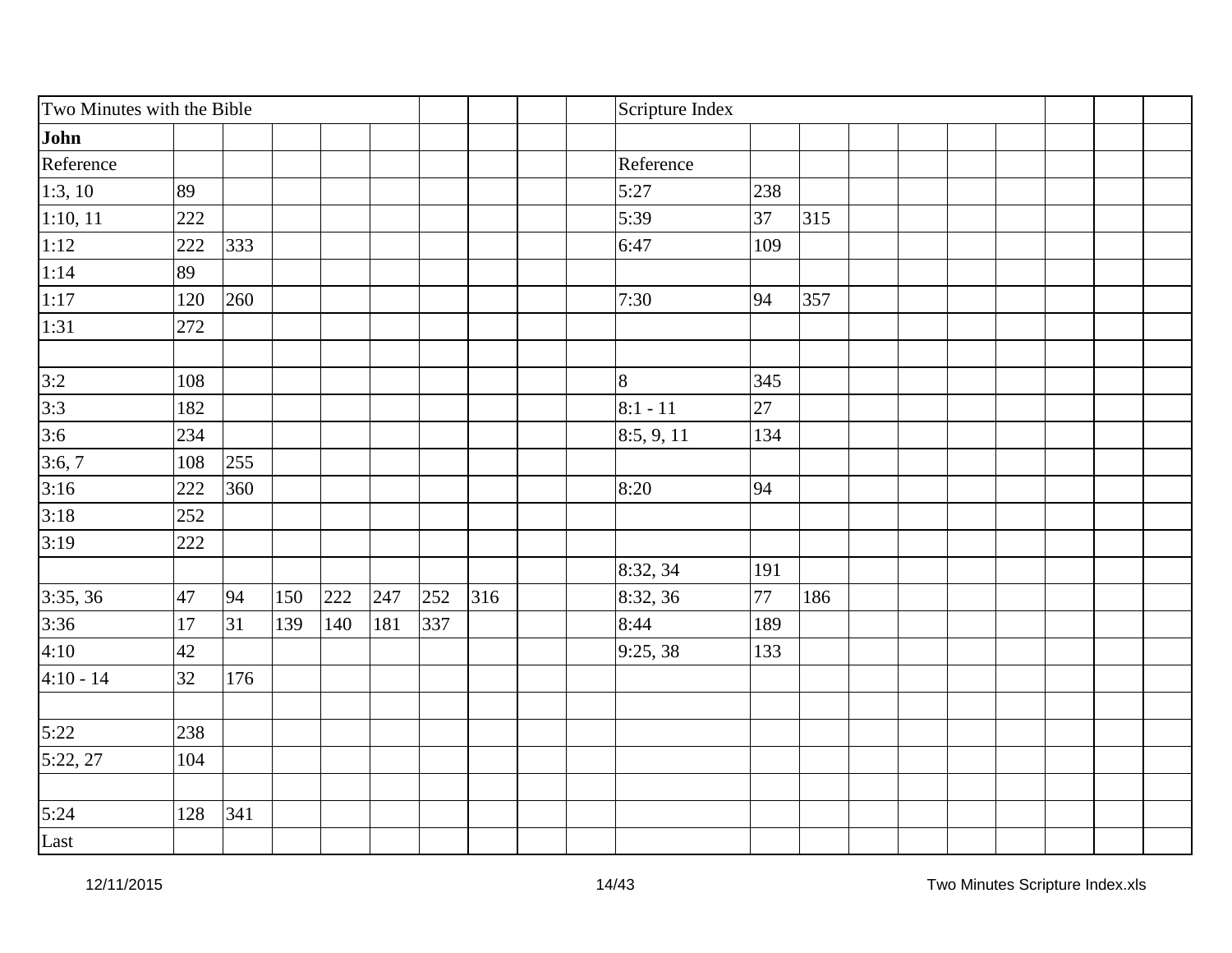| Two Minutes with the Bible | Scripture Index |     |     |            |  |  |  |
|----------------------------|-----------------|-----|-----|------------|--|--|--|
| John                       |                 |     |     |            |  |  |  |
| Reference                  | Reference       |     |     |            |  |  |  |
|                            | 11:25           | 105 |     |            |  |  |  |
|                            | 12:23, 24       | 94  | 357 |            |  |  |  |
|                            | 12:27           | 94  | 357 |            |  |  |  |
|                            | 12:35           | 154 |     |            |  |  |  |
|                            | 13:1            | 357 |     |            |  |  |  |
|                            |                 |     |     |            |  |  |  |
|                            | 14:6            | 40  | 58  | 327<br>124 |  |  |  |
|                            | 14:27           | 147 |     |            |  |  |  |
|                            | 15:25           | 30  |     |            |  |  |  |
|                            | 16:8            | 67  |     |            |  |  |  |
|                            | 16:12, 13       | 179 |     |            |  |  |  |
|                            | 16:13           | 179 |     |            |  |  |  |
|                            | $16:24 - 27$    | 327 |     |            |  |  |  |
|                            | 17:1            | 357 |     |            |  |  |  |
|                            | 17:1, 2         | 94  |     |            |  |  |  |
|                            | 17:3            | 109 |     |            |  |  |  |
|                            |                 |     |     |            |  |  |  |
|                            | 17:17           | 81  | 135 |            |  |  |  |
|                            |                 |     |     |            |  |  |  |
|                            | 20:21           | 306 |     |            |  |  |  |
|                            |                 |     |     |            |  |  |  |
|                            | 20:28           | 177 |     |            |  |  |  |
|                            |                 |     |     |            |  |  |  |
|                            |                 |     |     |            |  |  |  |
| Last                       |                 |     |     |            |  |  |  |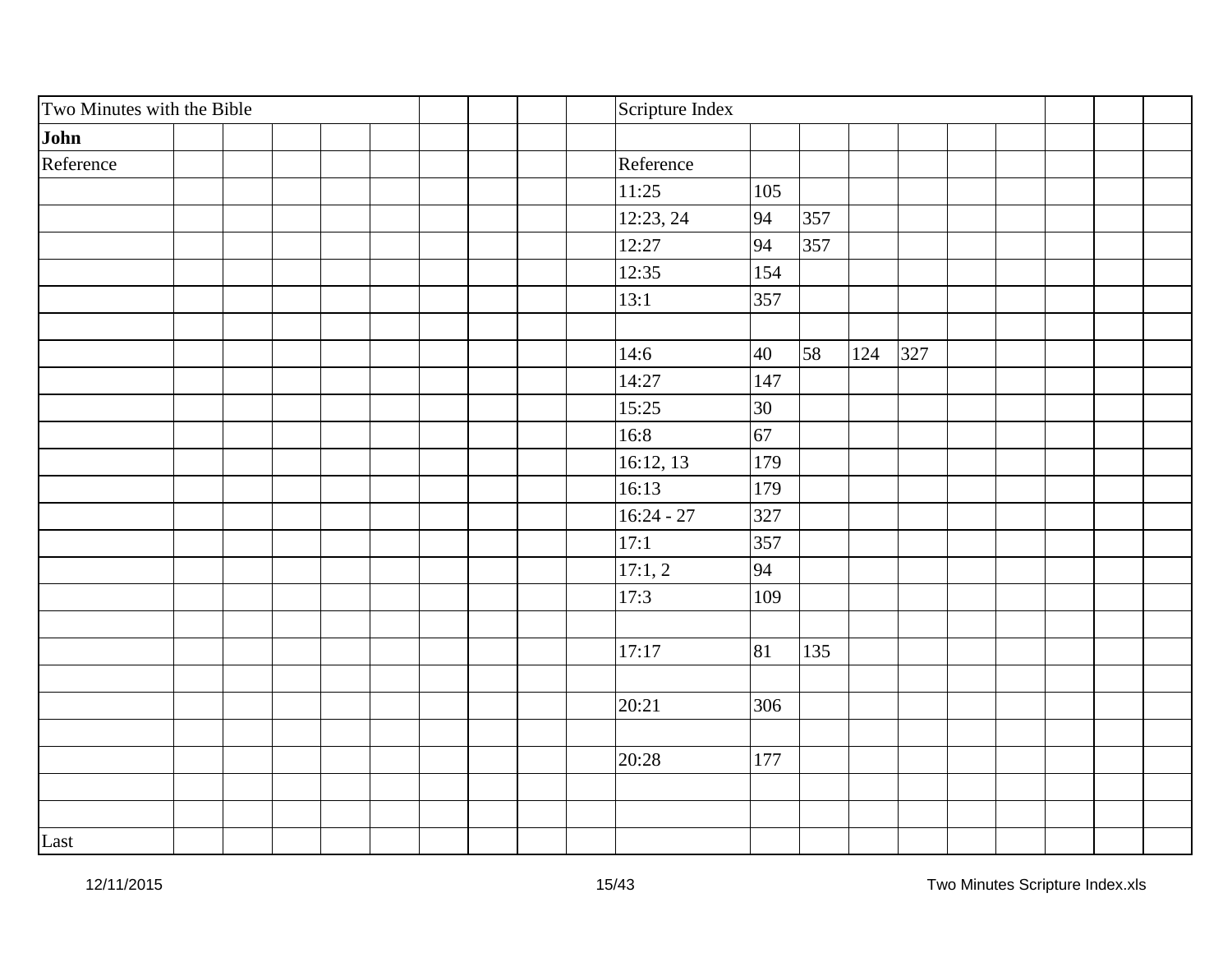| Two Minutes with the Bible |     |     |     |     |     |     |     |     | Scripture Index |     |     |     |    |     |     |     |     |  |
|----------------------------|-----|-----|-----|-----|-----|-----|-----|-----|-----------------|-----|-----|-----|----|-----|-----|-----|-----|--|
| <b>Acts</b>                |     |     |     |     |     |     |     |     |                 |     |     |     |    |     |     |     |     |  |
| Reference                  |     |     |     |     |     |     |     |     | Reference       |     |     |     |    |     |     |     |     |  |
| 1:2,3                      | 179 |     |     |     |     |     |     |     |                 |     |     |     |    |     |     |     |     |  |
| $\overline{1:3}$           | 251 | 306 |     |     |     |     |     |     | 3:25, 26        | 280 |     |     |    |     |     |     |     |  |
| $\overline{1:4,5}$         | 129 |     |     |     |     |     |     |     |                 |     |     |     |    |     |     |     |     |  |
|                            | 129 | 227 |     |     |     |     |     |     |                 |     |     |     |    |     |     |     |     |  |
| $\frac{1:5}{1:8}$          | 306 |     |     |     |     |     |     |     | 4:32            | 227 |     |     |    |     |     |     |     |  |
| $\overline{1:9}$           | 19  |     |     |     |     |     |     |     | $4:32 - 35$     | 39  |     |     |    |     |     |     |     |  |
| 1:26                       | 151 |     |     |     |     |     |     |     | 7:8             | 19  |     |     |    |     |     |     |     |  |
| 2:4                        | 130 | 151 |     |     |     |     |     |     | 8:3             | 149 | 159 |     |    |     |     |     |     |  |
|                            |     |     |     |     |     |     |     |     |                 |     |     |     |    |     |     |     |     |  |
|                            |     |     |     |     |     |     |     |     | 8:30            | 117 |     |     |    |     |     |     |     |  |
| 2:16                       | 35  |     |     |     |     |     |     |     |                 |     |     |     |    |     |     |     |     |  |
| 2:16, 17                   | 14  | 211 |     |     |     |     |     |     | 9:1             | 155 | 194 |     |    |     |     |     |     |  |
| 2:36                       | 89  |     |     |     |     |     |     |     | $ 9:3 - 6$      | 19  |     |     |    |     |     |     |     |  |
| 2:38                       | 13  | 21  | 95  | 145 | 207 | 262 | 271 | 272 | 9:4             | 87  |     |     |    |     |     |     |     |  |
| 2:38                       | 336 |     |     |     |     |     |     |     | 9:21            | 159 |     |     |    |     |     |     |     |  |
| $2:44 - 47$                | 39  |     |     |     |     |     |     |     | 10:42           | 104 |     |     |    |     |     |     |     |  |
| 3:19,20                    | 23  | 257 |     |     |     |     |     |     |                 |     |     |     |    |     |     |     |     |  |
| $3:19 - 21$                | 25  | 245 | 272 |     |     |     |     |     | 13:15           | 259 |     |     |    |     |     |     |     |  |
| $3:19 - 26$                | 19  |     |     |     |     |     |     |     | 13:33           | 100 | 167 |     |    |     |     |     |     |  |
| 3:21                       | 25  |     |     |     |     |     |     |     | 13:38, 39       | 22  | 38  | 61  | 83 | 165 | 197 | 259 | 284 |  |
| $3:22 - 26$                | 19  |     |     |     |     |     |     |     | 13:38, 39       | 296 | 336 | 346 |    |     |     |     |     |  |
| Last                       |     |     |     |     |     |     |     |     | 13:39           | 192 |     |     |    |     |     |     |     |  |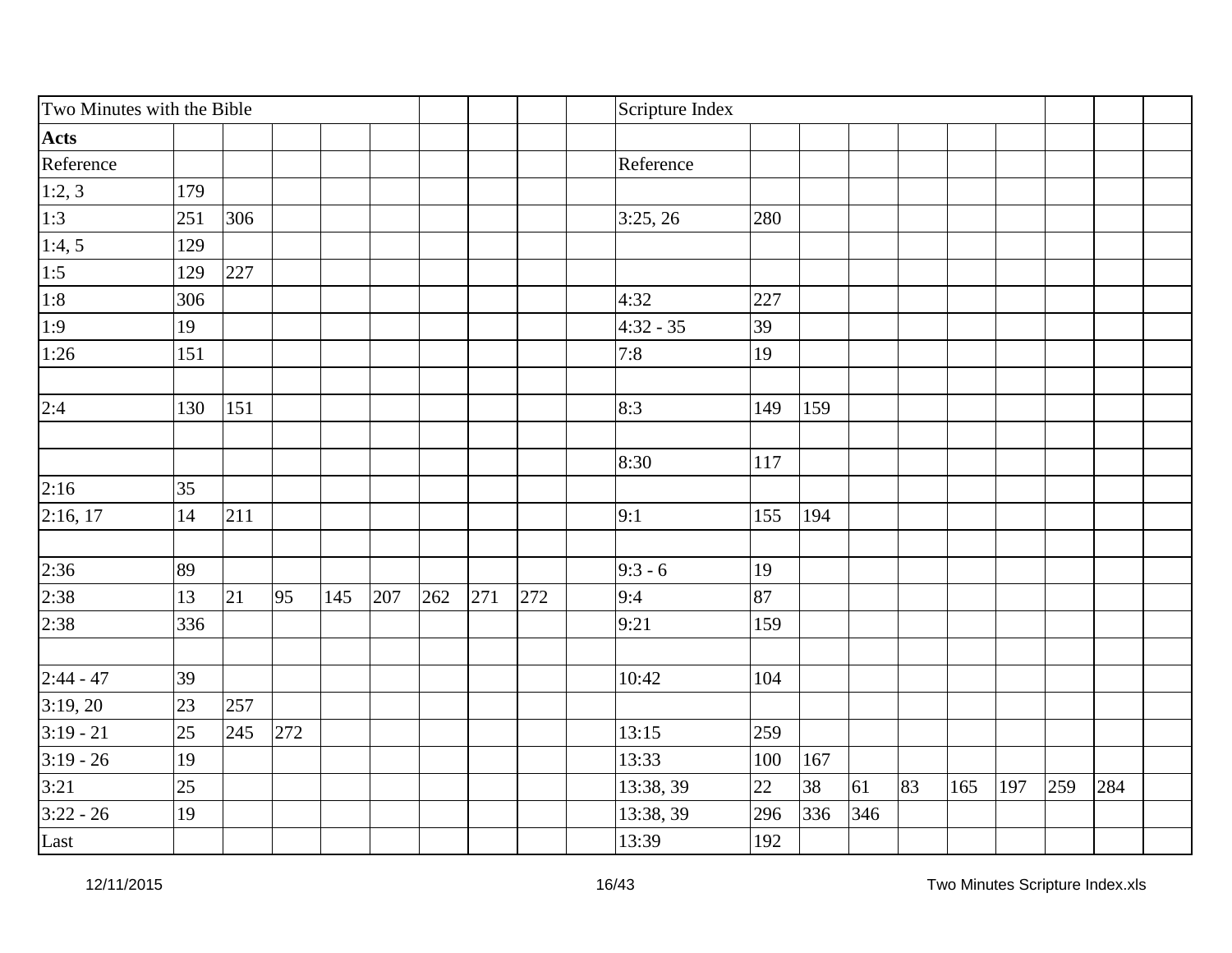| Two Minutes with the Bible |                |     |     |     |     |     |     |     |     | Scripture Index |     |     |     |     |     |     |     |     |     |
|----------------------------|----------------|-----|-----|-----|-----|-----|-----|-----|-----|-----------------|-----|-----|-----|-----|-----|-----|-----|-----|-----|
| <b>Acts</b>                |                |     |     |     |     |     |     |     |     |                 |     |     |     |     |     |     |     |     |     |
| Reference                  |                |     |     |     |     |     |     |     |     | Reference       |     |     |     |     |     |     |     |     |     |
|                            |                |     |     |     |     |     |     |     |     |                 |     |     |     |     |     |     |     |     |     |
|                            |                |     |     |     |     |     |     |     |     | 20:11           | 101 |     |     |     |     |     |     |     |     |
|                            |                |     |     |     |     |     |     |     |     |                 |     |     |     |     |     |     |     |     |     |
| 14:27                      | $\overline{4}$ |     |     |     |     |     |     |     |     |                 |     |     |     |     |     |     |     |     |     |
|                            |                |     |     |     |     |     |     |     |     |                 |     |     |     |     |     |     |     |     |     |
| 15:10                      | 186            |     |     |     |     |     |     |     |     | $20:18 - 20$    | 136 |     |     |     |     |     |     |     |     |
| 16:30, 31                  | 21             |     |     |     |     |     |     |     |     |                 |     |     |     |     |     |     |     |     |     |
| 16:31                      | 5              | 38  | 57  | 67  | 78  | 79  | 92  | 105 | 118 | 20:24           | 8   | 15  | 19  | 20  | 70  | 80  | 98  | 99  | 123 |
| $\overline{16:31}$         | 139            | 142 | 144 | 149 | 183 | 192 | 212 | 221 | 222 | 20:24           | 144 | 155 | 163 | 167 | 173 | 211 | 236 | 248 | 283 |
| 16:31                      | 241            | 247 | 267 | 271 | 295 | 320 | 345 |     |     | 20:24           | 297 | 305 | 336 | 356 | 361 |     |     |     |     |
|                            |                |     |     |     |     |     |     |     |     | 20:26           | 356 |     |     |     |     |     |     |     |     |
| $17:1 - 5$                 | 203            |     |     |     |     |     |     |     |     | 20:28           | 49  |     |     |     |     |     |     |     |     |
| $17:1 - 9$                 | 127            |     |     |     |     |     |     |     |     | 20:31           | 356 |     |     |     |     |     |     |     |     |
| 17:6                       | 171            |     |     |     |     |     |     |     |     | 20:32           | 81  |     |     |     |     |     |     |     |     |
|                            |                |     |     |     |     |     |     |     |     | 23:6            | 166 | 193 |     |     |     |     |     |     |     |
| 17:11                      | 37             | 64  | 127 | 315 |     |     |     |     |     |                 |     |     |     |     |     |     |     |     |     |
| $17:18 - 21$               | 64             |     |     |     |     |     |     |     |     | 24:16           | 169 |     |     |     |     |     |     |     |     |
| 17:21                      | 127            |     |     |     |     |     |     |     |     |                 |     |     |     |     |     |     |     |     |     |
| 17:31                      | 104            | 105 |     |     |     |     |     |     |     | 26:10           | 159 |     |     |     |     |     |     |     |     |
| 17:32                      | 127            |     |     |     |     |     |     |     |     |                 |     |     |     |     |     |     |     |     |     |
|                            |                |     |     |     |     |     |     |     |     | 26:16           | 19  |     |     |     |     |     |     |     |     |
| 19:32                      | 49             |     |     |     |     |     |     |     |     | 26:18           | 81  |     |     |     |     |     |     |     |     |
| $\overline{19:34}$         | 110            |     |     |     |     |     |     |     |     |                 |     |     |     |     |     |     |     |     |     |
| 19:36                      | 110            |     |     |     |     |     |     |     |     | 28:22           | 110 |     |     |     |     |     |     |     |     |
| Last                       |                |     |     |     |     |     |     |     |     |                 |     |     |     |     |     |     |     |     |     |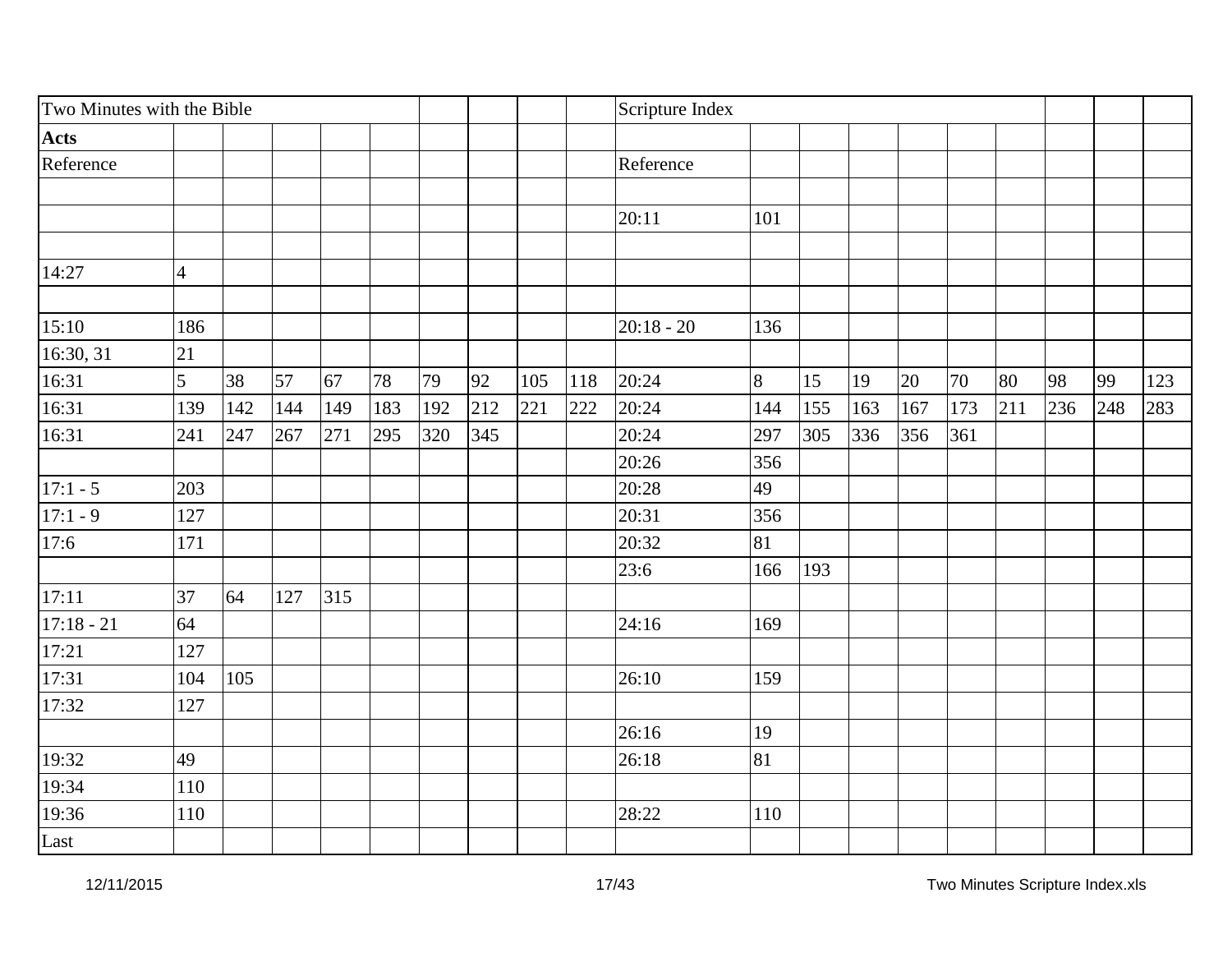| Two Minutes with the Bible |     |     |     |     |  |                | Scripture Index |     |     |     |     |  |  |  |
|----------------------------|-----|-----|-----|-----|--|----------------|-----------------|-----|-----|-----|-----|--|--|--|
| Romans                     |     |     |     |     |  |                | Romans          |     |     |     |     |  |  |  |
| Reference                  |     |     |     |     |  |                | Reference       |     |     |     |     |  |  |  |
| $\overline{1}$             | 319 | 347 |     |     |  | $\overline{2}$ |                 | 319 |     |     |     |  |  |  |
| $\overline{1:1}$           | 156 |     |     |     |  | 2:1            |                 | 48  | 107 | 237 | 319 |  |  |  |
| $1:1 - 3$                  | 236 |     |     |     |  |                | $2:1 - 15$      | 279 |     |     |     |  |  |  |
|                            | 156 |     |     |     |  |                | 2:2             | 78  |     |     |     |  |  |  |
| $\frac{1:3}{1:3,4}$        | 100 |     |     |     |  |                | 2:4             | 185 |     |     |     |  |  |  |
| 1:4                        | 103 | 105 | 167 | 289 |  |                | 2:11            | 280 |     |     |     |  |  |  |
| $\overline{1:7}$           | 37  |     |     |     |  |                | 2:12            | 264 |     |     |     |  |  |  |
| 1:9                        | 136 |     |     |     |  |                | 2:13            | 345 |     |     |     |  |  |  |
| $1:14 - 16$                | 223 |     |     |     |  |                |                 |     |     |     |     |  |  |  |
| 1:16                       | 61  | 289 |     |     |  |                | 2:14, 15        | 345 |     |     |     |  |  |  |
| 1:16, 17                   | 54  | 63  |     |     |  |                | 2:15            | 169 |     |     |     |  |  |  |
| 1:18                       | 17  | 135 |     |     |  |                | 2:16            | 158 | 238 |     |     |  |  |  |
| $1:18 - 20$                | 153 | 175 |     |     |  |                |                 |     |     |     |     |  |  |  |
|                            |     |     |     |     |  |                |                 |     |     |     |     |  |  |  |
| 1:20, 21                   | 328 |     |     |     |  |                |                 |     |     |     |     |  |  |  |
|                            |     |     |     |     |  |                |                 |     |     |     |     |  |  |  |
|                            |     |     |     |     |  |                |                 |     |     |     |     |  |  |  |
| 1:21, 22                   | 285 |     |     |     |  |                |                 |     |     |     |     |  |  |  |
| 1:28                       | 27  | 285 | 347 |     |  |                |                 |     |     |     |     |  |  |  |
|                            |     |     |     |     |  |                |                 |     |     |     |     |  |  |  |
|                            |     |     |     |     |  |                |                 |     |     |     |     |  |  |  |
|                            |     |     |     |     |  |                |                 |     |     |     |     |  |  |  |
|                            |     |     |     |     |  |                |                 |     |     |     |     |  |  |  |
|                            |     |     |     |     |  |                |                 |     |     |     |     |  |  |  |
| Last                       |     |     |     |     |  |                |                 |     |     |     |     |  |  |  |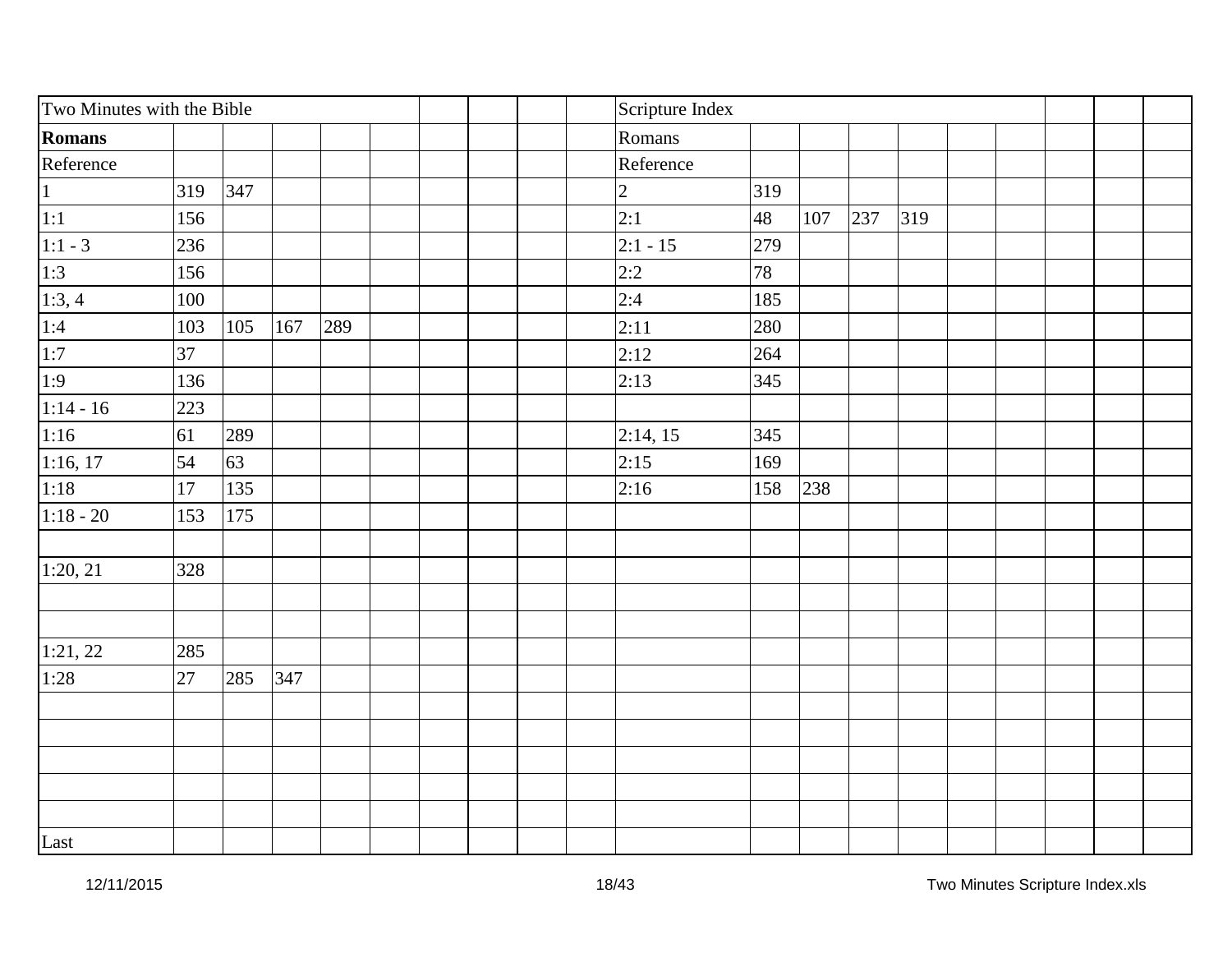| Two Minutes with the Bible |     |     |     |     |     |     |     |     |     | Scripture Index |                |     |     |     |     |     |     |               |     |
|----------------------------|-----|-----|-----|-----|-----|-----|-----|-----|-----|-----------------|----------------|-----|-----|-----|-----|-----|-----|---------------|-----|
| Romans                     |     |     |     |     |     |     |     |     |     | Romans          |                |     |     |     |     |     |     |               |     |
| Reference                  |     |     |     |     |     |     |     |     |     | Reference       |                |     |     |     |     |     |     |               |     |
|                            |     |     |     |     |     |     |     |     |     |                 |                |     |     |     |     |     |     |               |     |
|                            |     |     |     |     |     |     |     |     |     |                 |                |     |     |     |     |     |     |               |     |
|                            |     |     |     |     |     |     |     |     |     |                 |                |     |     |     |     |     |     |               |     |
|                            |     |     |     |     |     |     |     |     |     |                 |                |     |     |     |     |     |     |               |     |
|                            |     |     |     |     |     |     |     |     |     |                 |                |     |     |     |     |     |     |               |     |
|                            |     |     |     |     |     |     |     |     |     |                 |                |     |     |     |     |     |     |               |     |
|                            |     |     |     |     |     |     |     |     |     |                 |                |     |     |     |     |     |     |               |     |
| 3:8                        | 256 |     |     |     |     |     |     |     |     | 3:21            | 173            | 207 | 341 |     |     |     |     |               |     |
|                            |     |     |     |     |     |     |     |     |     | 3:21,22         | 262            |     |     |     |     |     |     |               |     |
| 3:10                       | 168 |     |     |     |     |     |     |     |     | 3:21,26         | 207            |     |     |     |     |     |     |               |     |
| 3:19                       | 17  | 27  | 60  | 76  | 107 | 192 | 247 | 260 | 296 | $3:21 - 26$     | 21             | 208 |     |     |     |     |     |               |     |
|                            |     |     |     |     |     |     |     |     |     | 3:21,28         | 48             |     |     |     |     |     |     |               |     |
| 3:19,20                    | 43  | 120 | 191 | 207 | 261 |     |     |     |     | $3:21 - 28$     | 19             |     |     |     |     |     |     |               |     |
| 3:20                       | 48  | 107 | 186 | 192 | 192 | 192 | 247 | 259 | 296 | 3:22            | 267            |     |     |     |     |     |     |               |     |
| 3:20                       | 345 |     |     |     |     |     |     |     |     | 3:22,23         | 28             | 192 | 280 |     |     |     |     |               |     |
|                            |     |     |     |     |     |     |     |     |     | 3:23            | 8              | 31  | 44  | 62  | 150 | 163 | 233 | $ 319\rangle$ | 335 |
| 3:20, 21                   | 336 | 346 |     |     |     |     |     |     |     | 3:23            | 349            |     |     |     |     |     |     |               |     |
|                            |     |     |     |     |     |     |     |     |     | 3:24            | 8              | 12  | 13  | 14  | 18  | 20  | 22  | 27            | 30  |
|                            |     |     |     |     |     |     |     |     |     | 3:24            | 61             | 63  | 78  | 86  | 107 | 111 | 150 | 156           | 233 |
|                            |     |     |     |     |     |     |     |     |     | 3:24            | 237            | 243 | 253 | 261 | 268 | 275 | 279 | 305           | 335 |
|                            |     |     |     |     |     |     |     |     |     | 3:24            | 341            |     |     |     |     |     |     |               |     |
|                            |     |     |     |     |     |     |     |     |     | 3:25, 26        | 360            |     |     |     |     |     |     |               |     |
|                            |     |     |     |     |     |     |     |     |     | $3:25 - 27$     | 85             |     |     |     |     |     |     |               |     |
|                            |     |     |     |     |     |     |     |     |     | 3:26            | $\overline{7}$ | 207 | 250 | 336 | 348 |     |     |               |     |
| Last                       |     |     |     |     |     |     |     |     |     | 3:28            | 107            | 173 | 192 | 259 | 346 |     |     |               |     |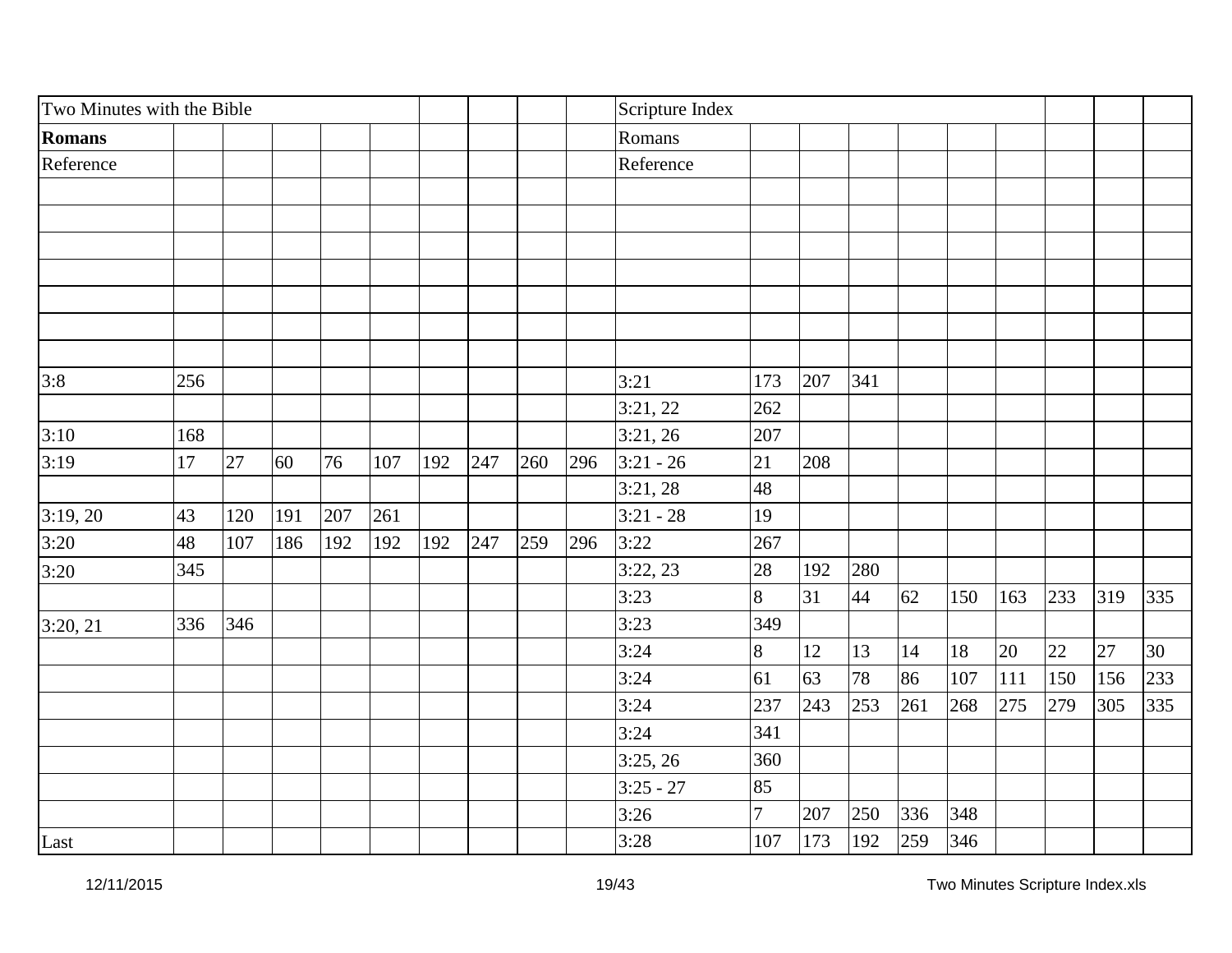|                   | Two Minutes with the Bible |     |     |     |     |     |     |     |     | Scripture Index   |     |     |     |     |     |     |     |     |     |
|-------------------|----------------------------|-----|-----|-----|-----|-----|-----|-----|-----|-------------------|-----|-----|-----|-----|-----|-----|-----|-----|-----|
| <b>Romans</b>     |                            |     |     |     |     |     |     |     |     | Romans            |     |     |     |     |     |     |     |     |     |
| Reference         |                            |     |     |     |     |     |     |     |     | Reference         |     |     |     |     |     |     |     |     |     |
| 3:31              | $\overline{9}$             |     |     |     |     |     |     |     |     | 5:1,2             | 44  | 48  | 343 |     |     |     |     |     |     |
|                   |                            |     |     |     |     |     |     |     |     | 5:2               | 62  | 125 |     |     |     |     |     |     |     |
| 4:2               | 165                        |     |     |     |     |     |     |     |     | 5:6               | 92  | 264 |     |     |     |     |     |     |     |
| 4:2,3             | 235                        | 250 |     |     |     |     |     |     |     | 5:6, 8, 10        | 318 |     |     |     |     |     |     |     |     |
| 4:3               | 165                        | 168 |     |     |     |     |     |     |     | 5:8               | 7   | 82  | 92  | 168 | 222 | 231 | 264 | 333 |     |
| 4:3,5             | 275                        |     |     |     |     |     |     |     |     | 5:9               | 99  |     |     |     |     |     |     |     |     |
| 4:3, 9, 11, 12    | 314                        |     |     |     |     |     |     |     |     | 5:10              | 92  | 99  | 209 |     |     |     |     |     |     |
| $4:3 - 5$         | 314                        |     |     |     |     |     |     |     |     |                   |     |     |     |     |     |     |     |     |     |
| 4:4,5             | 8                          | 119 | 247 | 249 |     |     |     |     |     | 5:12              | 85  | 92  | 189 | 231 | 233 | 333 | 337 | 349 |     |
| $\frac{4:5}{4:5}$ | $\overline{9}$             | 39  | 165 | 168 | 173 | 235 | 238 | 249 | 282 | 5:12,20           | 96  | 207 |     |     |     |     |     |     |     |
|                   | 283                        | 341 | 360 |     |     |     |     |     |     |                   |     |     |     |     |     |     |     |     |     |
| 4:6               | 250                        |     |     |     |     |     |     |     |     | 5:17              | 168 | 176 |     |     |     |     |     |     |     |
| $4:6 - 8$         | 66                         | 348 |     |     |     |     |     |     |     |                   |     |     |     |     |     |     |     |     |     |
| $4:9 - 12$        | 314                        |     |     |     |     |     |     |     |     | 5:20              | 20  | 92  | 155 | 192 | 207 |     |     |     |     |
| 4:12              | 314                        |     |     |     |     |     |     |     |     | 5:20, 21          | 19  | 35  | 69  | 92  | 123 | 124 | 149 | 156 | 335 |
| 4:14, 15          | 247                        |     |     |     |     |     |     |     |     | 5:21              | 279 |     |     |     |     |     |     |     |     |
| 4:15              | 261                        | 263 |     |     |     |     |     |     |     |                   |     |     |     |     |     |     |     |     |     |
| 4:19, 20          | 275                        |     |     |     |     |     |     |     |     | 6:1, 2, 6, 12, 13 | 96  |     |     |     |     |     |     |     |     |
| 4:25              | 62                         | 139 | 210 |     |     |     |     |     |     | 6:3               | 107 | 160 | 353 |     |     |     |     |     |     |
| 4:25; 5:1         | 9                          | 104 | 147 | 148 | 156 | 335 |     |     |     | 6:3,4             | 330 |     |     |     |     |     |     |     |     |
|                   |                            |     |     |     |     |     |     |     |     | 6:4               | 125 | 154 | 295 |     |     |     |     |     |     |
| $\frac{5}{5:1}$   | 264                        | 308 |     |     |     |     |     |     |     | 6:11              | 234 |     |     |     |     |     |     |     |     |
|                   | 62                         | 107 | 140 | 150 | 163 | 173 | 187 | 210 |     | 6:14              | 43  | 131 | 178 | 186 | 260 |     |     |     |     |
| 5:1               | 259                        | 361 | 362 |     |     |     |     |     |     | 6:16              | 191 |     |     |     |     |     |     |     |     |
| Last              |                            |     |     |     |     |     |     |     |     |                   |     |     |     |     |     |     |     |     |     |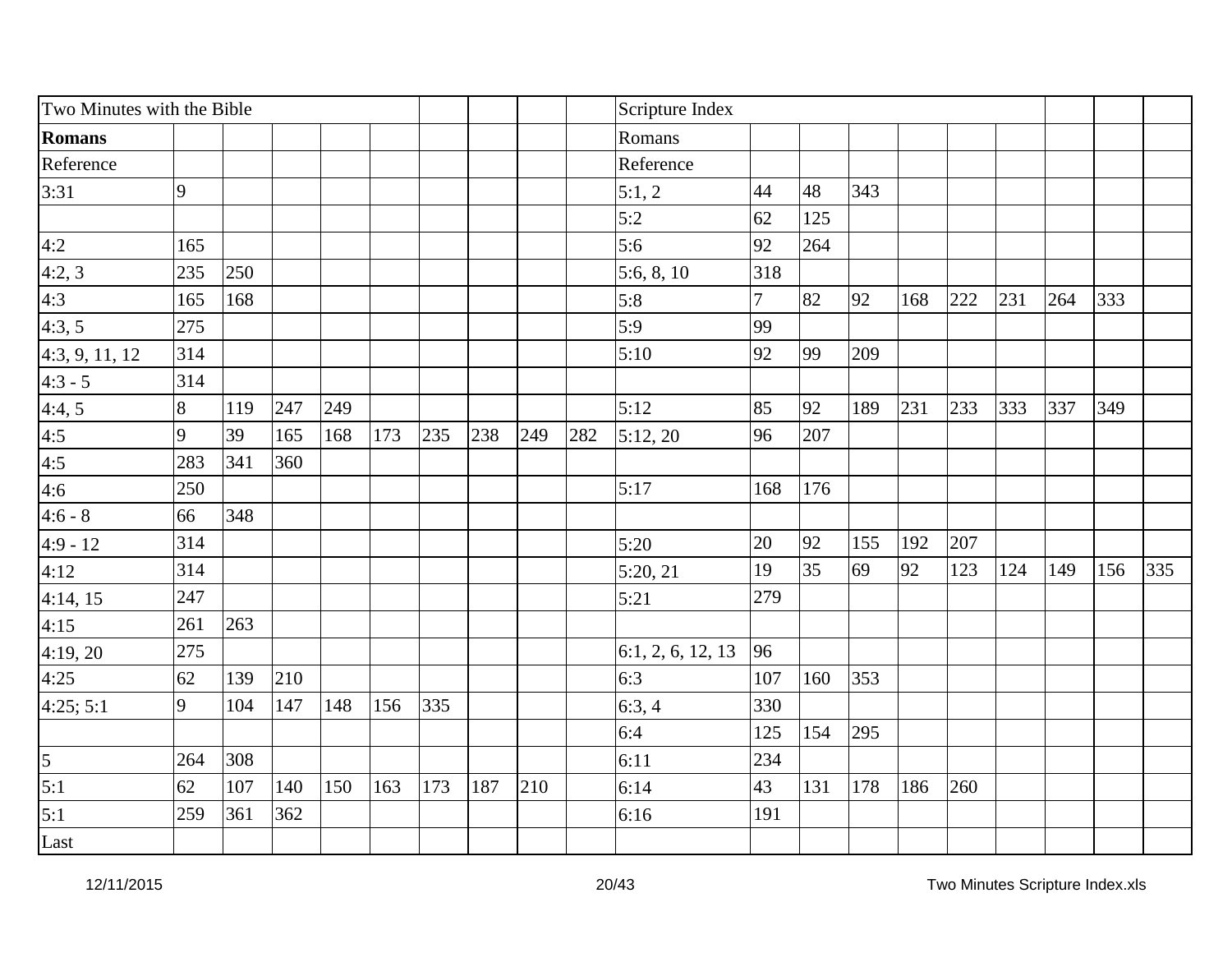| Two Minutes with the Bible |     |     |     |     |     |     |     |     | Scripture Index |     |     |     |     |     |     |  |  |
|----------------------------|-----|-----|-----|-----|-----|-----|-----|-----|-----------------|-----|-----|-----|-----|-----|-----|--|--|
| Romans                     |     |     |     |     |     |     |     |     | Romans          |     |     |     |     |     |     |  |  |
| Reference                  |     |     |     |     |     |     |     |     | Reference       |     |     |     |     |     |     |  |  |
| 6:22                       | 80  | 186 |     |     |     |     |     |     |                 |     |     |     |     |     |     |  |  |
|                            |     |     |     |     |     |     |     |     |                 |     |     |     |     |     |     |  |  |
| 6:23                       | 42  | 54  | 60  | 70  | 111 | 116 | 125 | 163 | 8:11, 12        | 228 | 318 |     |     |     |     |  |  |
| 6:23                       | 176 | 183 | 233 | 247 | 249 | 252 | 283 | 329 | 8:12            | 48  |     |     |     |     |     |  |  |
| 6:23                       | 331 | 335 | 337 | 360 |     |     |     |     | 8:13            | 200 | 310 |     |     |     |     |  |  |
| 7,8                        | 200 |     |     |     |     |     |     |     | 8:15            | 311 |     |     |     |     |     |  |  |
| 7:6                        | 288 |     |     |     |     |     |     |     | 8:16            | 182 |     |     |     |     |     |  |  |
| 7:13                       | 192 |     |     |     |     |     |     |     | 8:18            | 23  |     |     |     |     |     |  |  |
| 7:14                       | 234 |     |     |     |     |     |     |     |                 |     |     |     |     |     |     |  |  |
| 7:18                       | 234 |     |     |     |     |     |     |     | 8:22            | 231 | 244 |     |     |     |     |  |  |
| 7:19, 22, 23               | 200 |     |     |     |     |     |     |     | 8:22, 23        | 23  | 203 | 245 |     |     |     |  |  |
| 7:22                       | 255 |     |     |     |     |     |     |     | 8:26            | 126 | 228 | 276 | 318 | 327 |     |  |  |
|                            |     |     |     |     |     |     |     |     | $8:26 - 28$     | 65  |     |     |     |     |     |  |  |
| 8:1                        | 48  | 107 | 200 |     |     |     |     |     | 8:28            | 23  | 148 | 246 | 276 | 317 | 327 |  |  |
| 8:2                        | 48  | 197 | 337 |     |     |     |     |     |                 |     |     |     |     |     |     |  |  |
| 8:3                        | 234 | 296 |     |     |     |     |     |     | 8:31            | 82  |     |     |     |     |     |  |  |
| 8:3,4                      | 61  | 199 | 255 |     |     |     |     |     |                 |     |     |     |     |     |     |  |  |
|                            |     |     |     |     |     |     |     |     | 8:33, 35        | 107 |     |     |     |     |     |  |  |
| 8:6                        | 310 |     |     |     |     |     |     |     | 8:34            | 82  |     |     |     |     |     |  |  |
| 8:7                        | 234 |     |     |     |     |     |     |     | 8:35            | 302 |     |     |     |     |     |  |  |
| 8:8                        | 234 |     |     |     |     |     |     |     |                 |     |     |     |     |     |     |  |  |
|                            |     |     |     |     |     |     |     |     |                 |     |     |     |     |     |     |  |  |
|                            |     |     |     |     |     |     |     |     | 8:37            | 187 | 332 |     |     |     |     |  |  |
|                            |     |     |     |     |     |     |     |     | 8:38, 39        | 126 |     |     |     |     |     |  |  |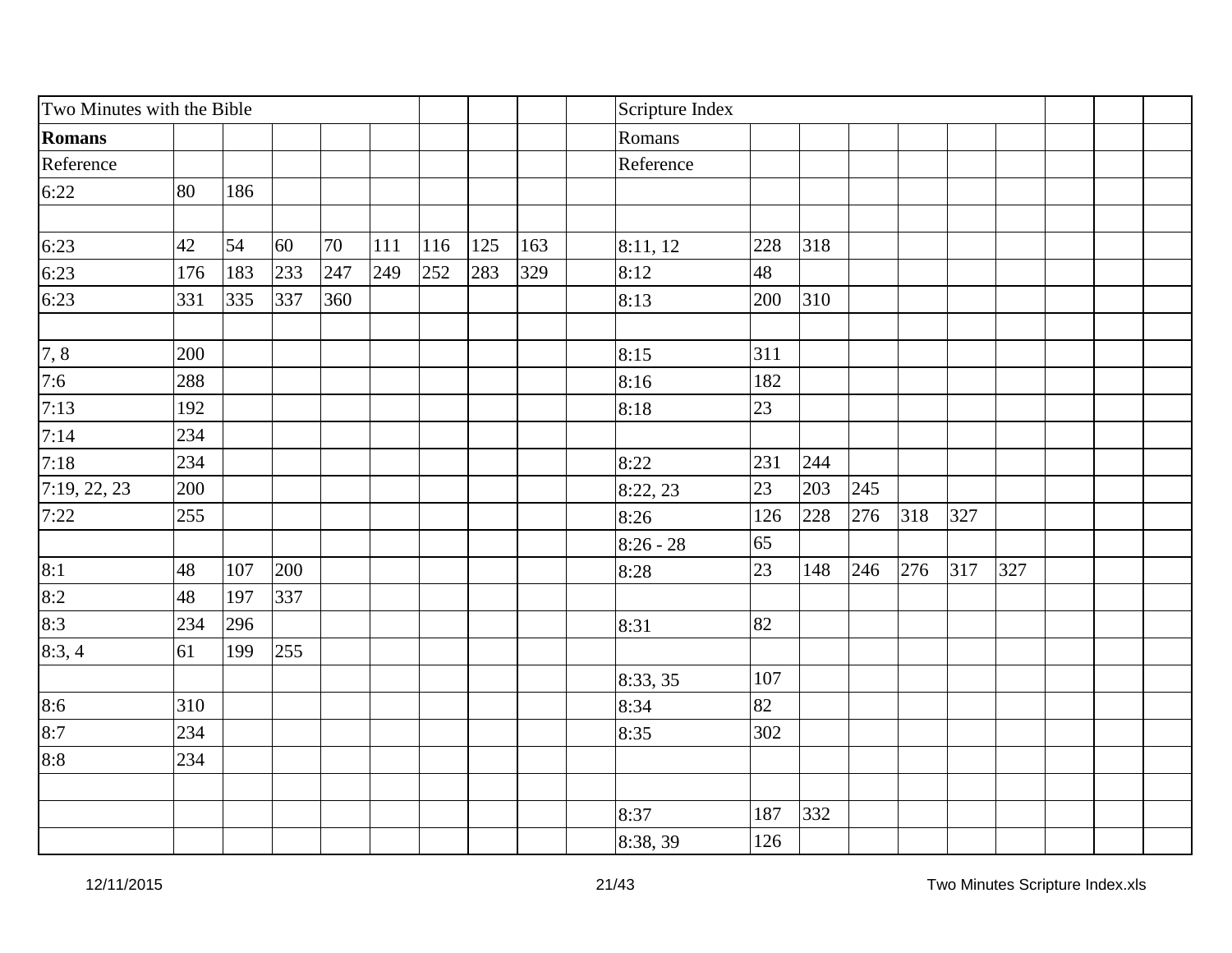|--|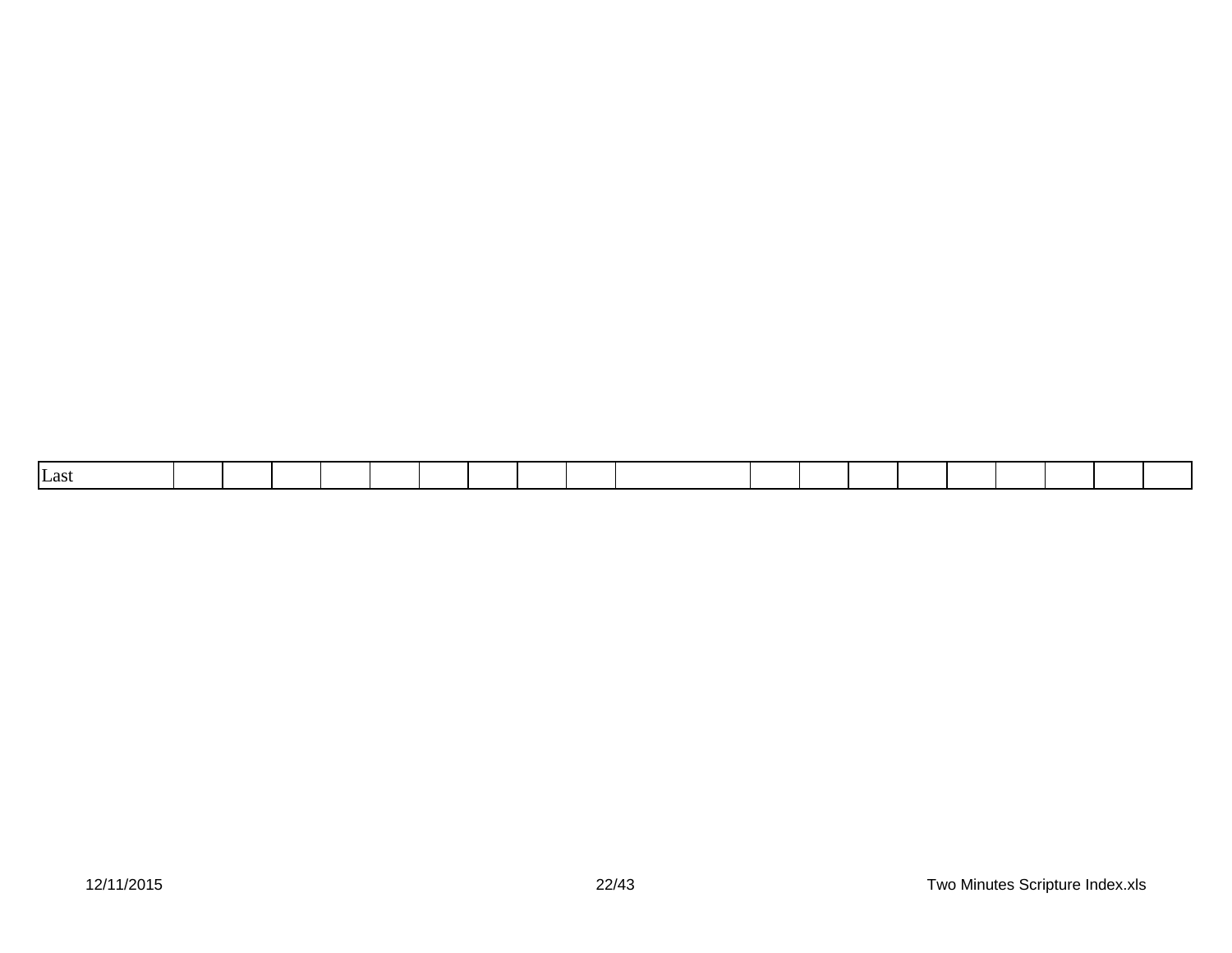| Two Minutes with the Bible |                |     |     |     |     |  | Scripture Index |     |     |     |     |     |  |  |
|----------------------------|----------------|-----|-----|-----|-----|--|-----------------|-----|-----|-----|-----|-----|--|--|
| Romans                     |                |     |     |     |     |  | Romans          |     |     |     |     |     |  |  |
| Reference                  |                |     |     |     |     |  | Reference       |     |     |     |     |     |  |  |
| 9:23                       | 185            |     |     |     |     |  |                 |     |     |     |     |     |  |  |
|                            |                |     |     |     |     |  |                 |     |     |     |     |     |  |  |
| 9:33                       | 338            |     |     |     |     |  | 12:1            | 48  |     |     |     |     |  |  |
|                            |                |     |     |     |     |  | 12:2            | 206 |     |     |     |     |  |  |
| 10:1                       | 168            |     |     |     |     |  |                 |     |     |     |     |     |  |  |
| 10:3                       | 134            | 168 |     |     |     |  | 12:5            | 16  | 19  | 49  | 184 | 248 |  |  |
| 10:9, 10                   | 29             |     |     |     |     |  | 12:8            | 174 |     |     |     |     |  |  |
| $10:9 - 13$                | 251            |     |     |     |     |  |                 |     |     |     |     |     |  |  |
| 10:11, 13                  | $\overline{3}$ | 29  |     |     |     |  |                 |     |     |     |     |     |  |  |
| 10:12, 13                  | 134            | 185 | 280 | 350 |     |  |                 |     |     |     |     |     |  |  |
| 10:13                      | 69             | 143 | 349 | 351 |     |  | 13:13           | 154 |     |     |     |     |  |  |
| 10:17                      | 128            | 331 | 341 |     |     |  | 14              | 313 |     |     |     |     |  |  |
|                            |                |     |     |     |     |  | 14:4            | 318 |     |     |     |     |  |  |
|                            |                |     |     |     |     |  | 14:12           | 37  | 140 | 142 | 190 |     |  |  |
| 11:6                       | 8              |     |     |     |     |  | 14:22           | 43  | 77  |     |     |     |  |  |
| 11:13                      | 53             | 123 | 157 |     |     |  |                 |     |     |     |     |     |  |  |
| 11:15                      | 210            |     |     |     |     |  | 15:13           | 148 |     |     |     |     |  |  |
|                            |                |     |     |     |     |  |                 |     |     |     |     |     |  |  |
| 11:32                      | 16             | 76  | 155 | 210 | 347 |  |                 |     |     |     |     |     |  |  |
| 11:33                      | 185            | 210 | 350 |     |     |  | 16:25           | 25  | 158 | 230 |     |     |  |  |
|                            |                |     |     |     |     |  | 16:25, 26       | 304 |     |     |     |     |  |  |
| Last                       |                |     |     |     |     |  |                 |     |     |     |     |     |  |  |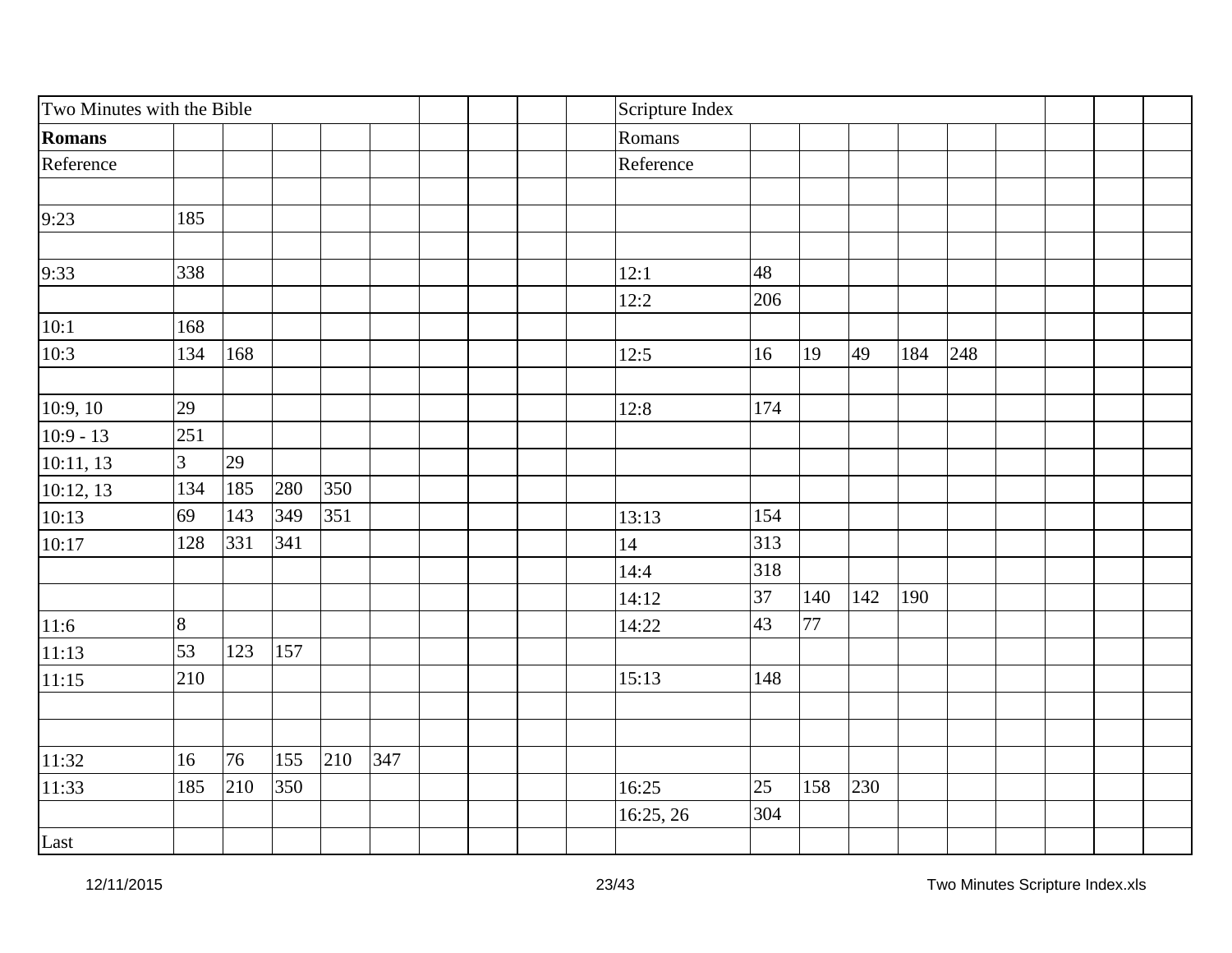| Two Minutes with the Bible |     |     |     |    |     | Scripture Index |     |     |  |  |  |
|----------------------------|-----|-----|-----|----|-----|-----------------|-----|-----|--|--|--|
| I Corinthians              |     |     |     |    |     |                 |     |     |  |  |  |
| Reference                  |     |     |     |    |     | Reference       |     |     |  |  |  |
|                            |     |     |     |    |     |                 |     |     |  |  |  |
|                            |     |     |     |    |     | 3:1             | 311 |     |  |  |  |
| 1:2                        | 37  | 286 | 340 |    |     | 3:1,2           | 182 |     |  |  |  |
| 1:9                        | 6   |     |     |    |     | 3:3,4           | 219 |     |  |  |  |
| $1:17 - 23$                | 98  |     |     |    |     | 3:9,10          | 138 |     |  |  |  |
| 1:18                       | 15  | 39  | 61  | 99 | 289 | 3:10            | 138 |     |  |  |  |
| 1:18,19                    | 243 |     |     |    |     | 3:12            | 138 |     |  |  |  |
| 1:20                       | 232 |     |     |    |     | 3:13            | 138 |     |  |  |  |
|                            |     |     |     |    |     | 3:14, 15        | 330 |     |  |  |  |
| 1:22                       | 48  |     |     |    |     | 3:15            | 138 |     |  |  |  |
|                            |     |     |     |    |     | 3:19            | 152 | 232 |  |  |  |
| 1:23, 24                   | 61  |     |     |    |     | 4:5             | 291 |     |  |  |  |
| $1:26 - 29$                | 152 | 281 |     |    |     | 4:18            | 219 |     |  |  |  |
| 1:27,28                    | 239 |     |     |    |     | 5:1             | 219 |     |  |  |  |
| $1:27 - 29$                | 232 |     |     |    |     | 5:2             | 219 | 269 |  |  |  |
|                            |     |     |     |    |     | 5:6,7           | 269 |     |  |  |  |
|                            |     |     |     |    |     |                 |     |     |  |  |  |
| 2:4                        | 203 |     |     |    |     | $6:1 - 7$       | 219 |     |  |  |  |
| $\frac{2:6,7}{2:7}$        | 162 |     |     |    |     |                 |     |     |  |  |  |
|                            | 290 |     |     |    |     | 6:11            | 81  | 344 |  |  |  |
| 2:11                       | 198 |     |     |    |     | 6:19            | 228 | 301 |  |  |  |
| 2:14                       | 162 | 295 |     |    |     | 6:19,20         | 310 |     |  |  |  |
| $2:14 - 3:4$               | 309 |     |     |    |     | 6:20            | 84  |     |  |  |  |
| 2:15                       | 309 |     |     |    |     |                 |     |     |  |  |  |
| Last                       |     |     |     |    |     |                 |     |     |  |  |  |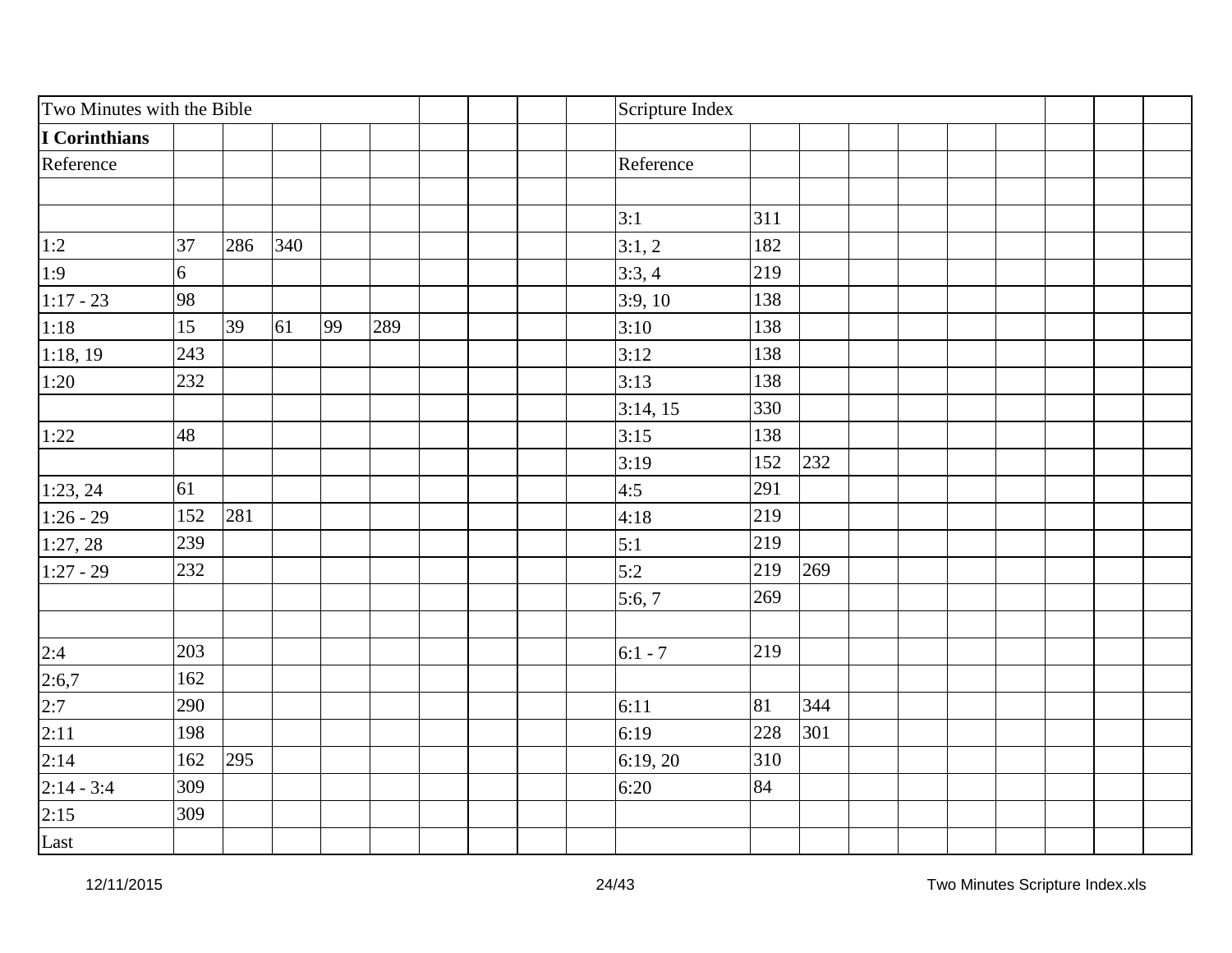| Two Minutes with the Bible |     |     |    |     |     |     |     | Scripture Index |                |     |     |     |     |     |     |     |     |
|----------------------------|-----|-----|----|-----|-----|-----|-----|-----------------|----------------|-----|-----|-----|-----|-----|-----|-----|-----|
| I Corinthians              |     |     |    |     |     |     |     |                 |                |     |     |     |     |     |     |     |     |
| Reference                  |     |     |    |     |     |     |     | Reference       |                |     |     |     |     |     |     |     |     |
| 8:1, 9, 12                 | 219 |     |    |     |     |     |     | 15:1            | 125            | 158 |     |     |     |     |     |     |     |
| 8:9                        | 43  | 77  |    |     |     |     |     | 15:3            | 5              | 28  | 41  | 53  | 60  | 70  | 93  | 97  | 118 |
| 9:2                        | 53  |     |    |     |     |     |     | 15:3            | 131            | 139 | 163 | 175 | 191 | 192 | 251 | 295 | 319 |
| 9:14                       | 254 |     |    |     |     |     |     | 15:3            | 345            | 358 | 362 |     |     |     |     |     |     |
| 9:16, 17                   | 223 |     |    |     |     |     |     | 15:8            | 19             |     |     |     |     |     |     |     |     |
| 9:19                       | 224 |     |    |     |     |     |     | 15:13           | 102            |     |     |     |     |     |     |     |     |
| 9:24                       | 125 |     |    |     |     |     |     | 15:14           | 102            |     |     |     |     |     |     |     |     |
| 10                         | 313 |     |    |     |     |     |     | 15:17,18        | 102            |     |     |     |     |     |     |     |     |
| 10:31                      | 313 |     |    |     |     |     |     |                 |                |     |     |     |     |     |     |     |     |
|                            |     |     |    |     |     |     |     | 15:35           | 102            |     |     |     |     |     |     |     |     |
| 11:23                      | 53  |     |    |     |     |     |     | 15:36           | 102            |     |     |     |     |     |     |     |     |
| 12:12, 13                  | 16  |     |    |     |     |     |     |                 |                |     |     |     |     |     |     |     |     |
| 12:13                      | 19  | 25  | 49 | 184 | 227 | 248 | 298 | $15:42 - 44$    | 258            |     |     |     |     |     |     |     |     |
| 12:13                      | 305 | 353 |    |     |     |     |     | 15:49, 51       | 258            |     |     |     |     |     |     |     |     |
|                            |     |     |    |     |     |     |     |                 |                |     |     |     |     |     |     |     |     |
|                            |     |     |    |     |     |     |     | 15:51           | 23             | 178 |     |     |     |     |     |     |     |
| 12:27                      | 49  | 184 |    |     |     |     |     | 15:56           | 70             |     |     |     |     |     |     |     |     |
| 13:8                       | 203 |     |    |     |     |     |     | 15:57           | 328            | 331 |     |     |     |     |     |     |     |
|                            |     |     |    |     |     |     |     | 15:58           | 116            | 286 | 340 |     |     |     |     |     |     |
| 13:13                      | 312 |     |    |     |     |     |     | 16:2            | 174            |     |     |     |     |     |     |     |     |
|                            |     |     |    |     |     |     |     |                 |                |     |     |     |     |     |     |     |     |
| 14:15                      | 51  |     |    |     |     |     |     | 16:9            | $\overline{4}$ |     |     |     |     |     |     |     |     |
|                            |     |     |    |     |     |     |     |                 |                |     |     |     |     |     |     |     |     |
|                            |     |     |    |     |     |     |     | 16:13           | 24             |     |     |     |     |     |     |     |     |
| Last                       |     |     |    |     |     |     |     | 16:17           | 339            |     |     |     |     |     |     |     |     |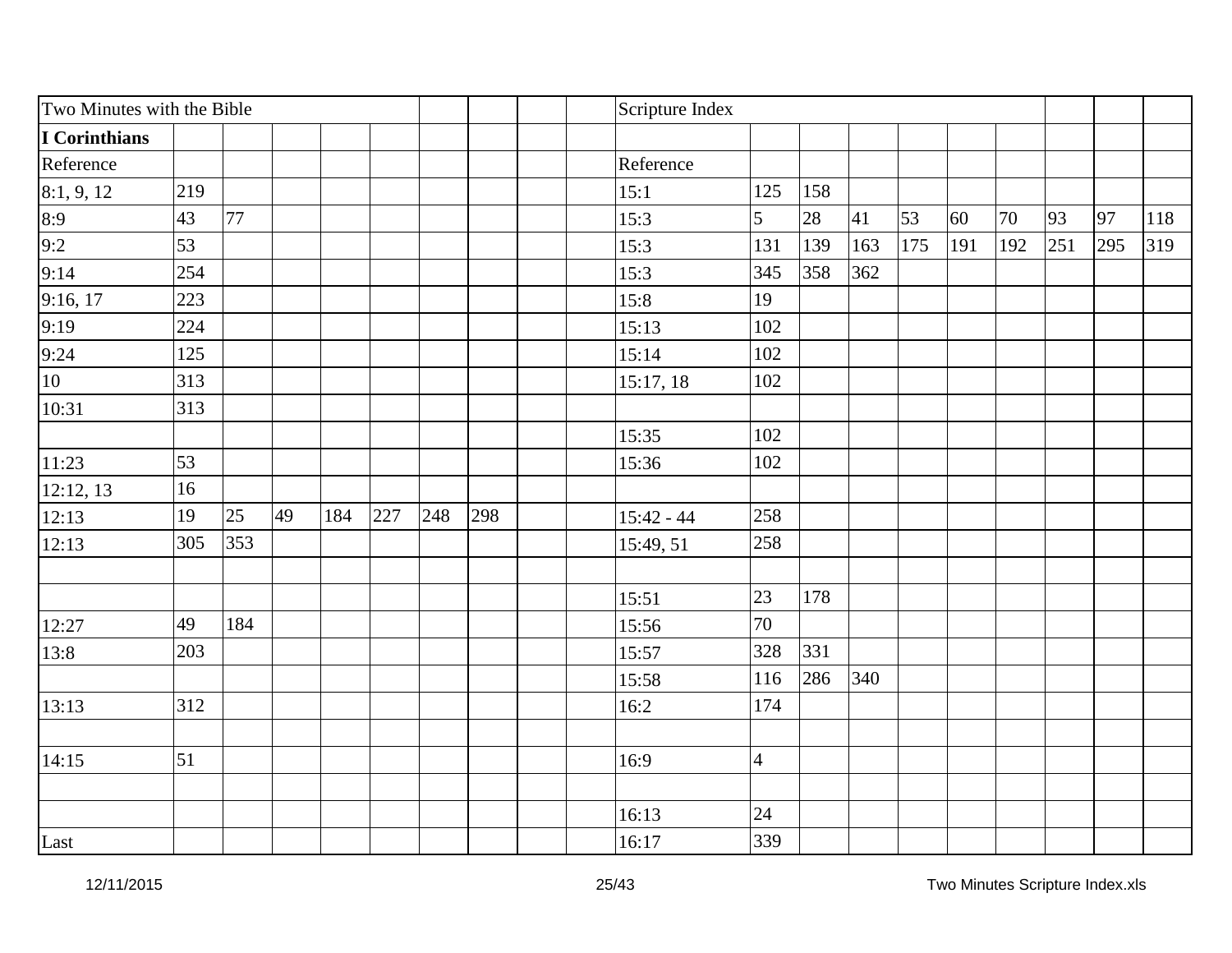| Two Minutes with the Bible |     |     |     |     |     |  | Scripture Index |                |                |     |     |     |     |     |  |
|----------------------------|-----|-----|-----|-----|-----|--|-----------------|----------------|----------------|-----|-----|-----|-----|-----|--|
| <b>II</b> Corinthians      |     |     |     |     |     |  |                 |                |                |     |     |     |     |     |  |
| Reference                  |     |     |     |     |     |  | Reference       |                |                |     |     |     |     |     |  |
| 1:10                       | 178 |     |     |     |     |  |                 |                |                |     |     |     |     |     |  |
| 1:18                       | 136 |     |     |     |     |  | 5:1             | 244            | 257            |     |     |     |     |     |  |
| 2:14                       | 187 | 328 | 331 |     |     |  | 5:2             | 244            |                |     |     |     |     |     |  |
|                            |     |     |     |     |     |  |                 |                |                |     |     |     |     |     |  |
|                            |     |     |     |     |     |  | 5:7             | 137            | 154            |     |     |     |     |     |  |
|                            |     |     |     |     |     |  | 5:10, 11        | 356            |                |     |     |     |     |     |  |
| 3:6                        | 263 |     |     |     |     |  | 5:14            | 84             | 191            |     |     |     |     |     |  |
|                            |     |     |     |     |     |  | 5:14, 15        | 92             | 223            |     |     |     |     |     |  |
| 3:7,9                      | 186 | 261 | 263 |     |     |  | $5:14 - 21$     | 5              |                |     |     |     |     |     |  |
| 3:18                       | 56  |     |     |     |     |  |                 |                |                |     |     |     |     |     |  |
|                            |     |     |     |     |     |  | 5:16            | 137            | 363            | 364 |     |     |     |     |  |
| 4:2                        | 135 | 154 |     |     |     |  | 5:17            | 18             | 184            | 300 | 333 |     |     |     |  |
| 4:4                        | 103 | 209 | 236 | 316 | 349 |  | 5:18, 19        | 68             |                |     |     |     |     |     |  |
| 4:6                        | 196 |     |     |     |     |  | 5:19            | 75             |                |     |     |     |     |     |  |
| 4:6,7                      | 40  |     |     |     |     |  | 5:20            | 6              | 278            | 354 |     |     |     |     |  |
| $4:8 - 13$                 | 24  |     |     |     |     |  | 5:21            | 82             | 89             | 96  | 99  | 168 | 260 | 348 |  |
| 4:11                       | 224 |     |     |     |     |  |                 |                |                |     |     |     |     |     |  |
| 4:15                       | 268 | 328 |     |     |     |  | 6:1,2           | $\overline{2}$ | $\overline{5}$ | 11  | 33  | 57  |     |     |  |
| $4:16 - 5:4$               | 203 |     |     |     |     |  | 6:2             | 105            | 252            | 283 | 297 |     |     |     |  |
| 4:16, 17                   | 245 |     |     |     |     |  |                 |                |                |     |     |     |     |     |  |
| 4:17                       | 23  | 189 | 244 |     |     |  |                 |                |                |     |     |     |     |     |  |
|                            |     |     |     |     |     |  | 6:9,10          | 171            |                |     |     |     |     |     |  |
|                            |     |     |     |     |     |  |                 |                |                |     |     |     |     |     |  |
|                            |     |     |     |     |     |  |                 |                |                |     |     |     |     |     |  |
| Last                       |     |     |     |     |     |  |                 |                |                |     |     |     |     |     |  |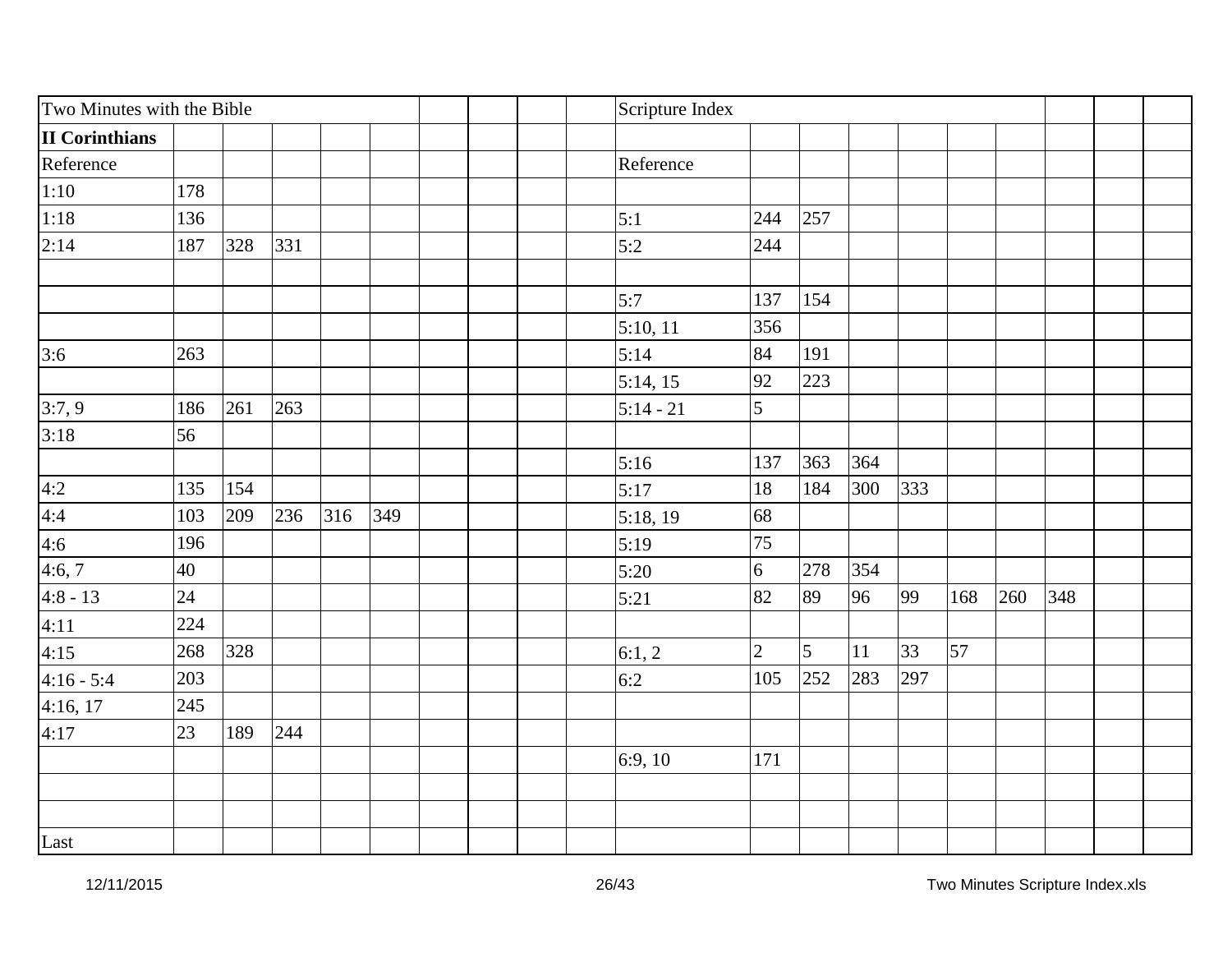| Two Minutes with the Bible |     |     |     |     |  | Scripture Index |                |     |     |  |  |  |
|----------------------------|-----|-----|-----|-----|--|-----------------|----------------|-----|-----|--|--|--|
| <b>II</b> Corinthians      |     |     |     |     |  |                 |                |     |     |  |  |  |
| Reference                  |     |     |     |     |  | Reference       |                |     |     |  |  |  |
|                            |     |     |     |     |  |                 |                |     |     |  |  |  |
| $8:6 - 11$                 | 219 |     |     |     |  | $12:7 - 9$      | 245            |     |     |  |  |  |
| 8:7,9                      | 174 |     |     |     |  | $12:8 - 10$     | 202            |     |     |  |  |  |
| 8:8                        | 174 |     |     |     |  | 12:9            | 20             |     |     |  |  |  |
| 8:8, 11                    | 339 |     |     |     |  | 12:9, 10        | 245            | 268 | 332 |  |  |  |
| 8:9                        | 90  | 185 | 329 |     |  | 12:10           | 189            | 203 | 224 |  |  |  |
|                            |     |     |     |     |  | 12:11, 12       | 203            |     |     |  |  |  |
| $\frac{9:7}{9:8}$<br>9:15  | 174 |     |     |     |  |                 |                |     |     |  |  |  |
|                            | 20  | 276 |     |     |  | 12:15           | 254            |     |     |  |  |  |
|                            | 176 | 233 | 328 | 331 |  |                 |                |     |     |  |  |  |
| 11:2                       | 45  |     |     |     |  |                 |                |     |     |  |  |  |
| $11:7 - 9$                 | 219 |     |     |     |  |                 |                |     |     |  |  |  |
| 11:9                       | 339 |     |     |     |  | 13:2,3          | 53             |     |     |  |  |  |
|                            |     |     |     |     |  | 13:11           | $\overline{7}$ |     |     |  |  |  |
|                            |     |     |     |     |  |                 |                |     |     |  |  |  |
|                            |     |     |     |     |  |                 |                |     |     |  |  |  |
|                            |     |     |     |     |  |                 |                |     |     |  |  |  |
|                            |     |     |     |     |  |                 |                |     |     |  |  |  |
|                            |     |     |     |     |  |                 |                |     |     |  |  |  |
| 11:10                      | 136 |     |     |     |  |                 |                |     |     |  |  |  |
| 11:14, 15                  | 209 |     |     |     |  |                 |                |     |     |  |  |  |
| $11:23 - 33$               | 204 |     |     |     |  |                 |                |     |     |  |  |  |
| Last                       |     |     |     |     |  |                 |                |     |     |  |  |  |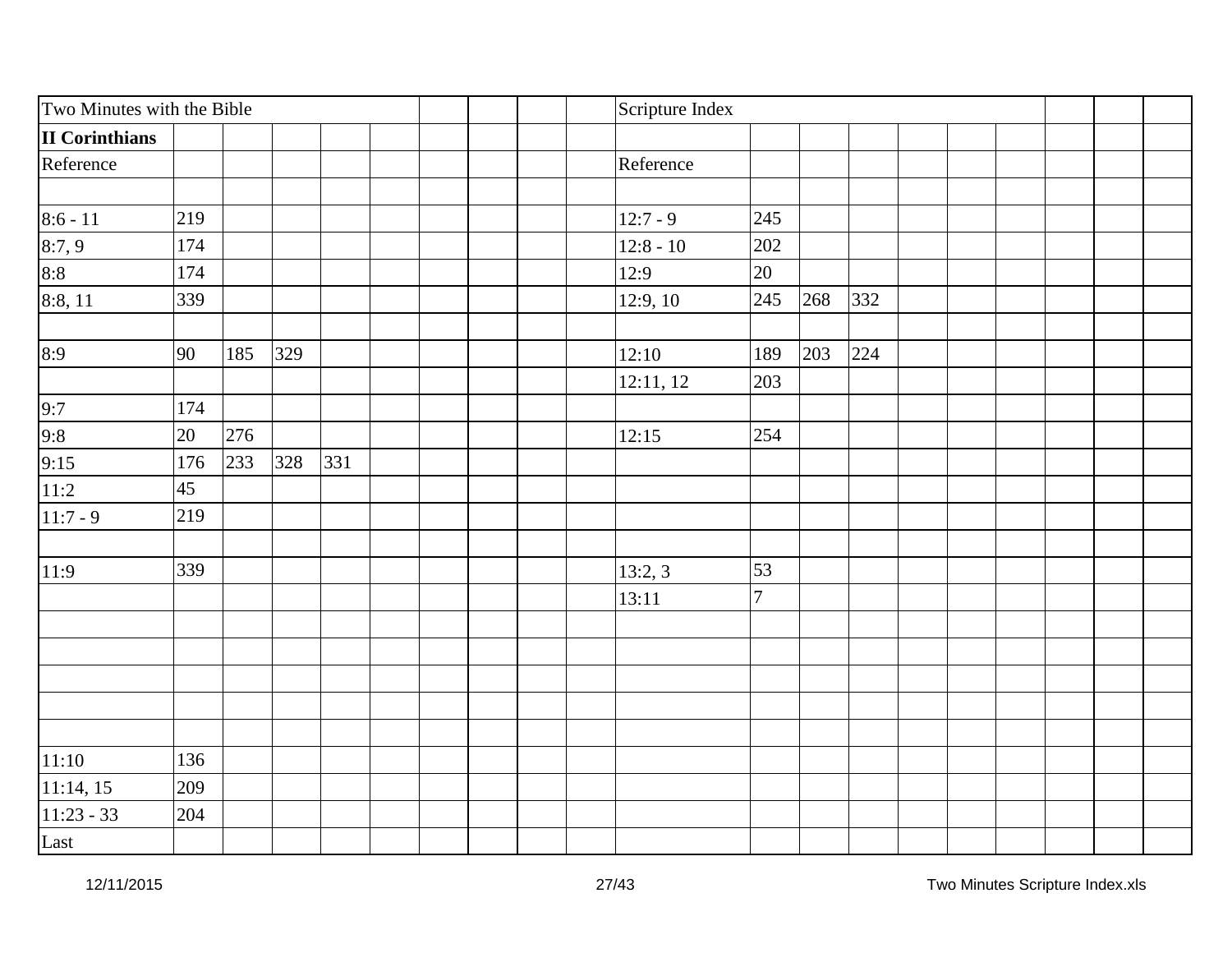| Two Minutes with the Bible |            |            |  |  | Scripture Index |     |     |     |     |     |     |     |     |     |
|----------------------------|------------|------------|--|--|-----------------|-----|-----|-----|-----|-----|-----|-----|-----|-----|
| <b>Galatians</b>           |            |            |  |  |                 |     |     |     |     |     |     |     |     |     |
| Reference                  |            |            |  |  | Reference       |     |     |     |     |     |     |     |     |     |
|                            | 194        |            |  |  |                 |     |     |     |     |     |     |     |     |     |
| $\frac{1,2}{1:2}$          | 37         |            |  |  | 2:2             | 158 |     |     |     |     |     |     |     |     |
|                            |            |            |  |  | 2:2, 7, 9       | 179 | 211 |     |     |     |     |     |     |     |
| 1:4                        | 365<br>305 |            |  |  | $2:2 - 9$       | 86  | 123 |     |     |     |     |     |     |     |
|                            |            |            |  |  | 2:4,5           | 298 |     |     |     |     |     |     |     |     |
| 1:6                        | 334        |            |  |  | 2:7             | 272 |     |     |     |     |     |     |     |     |
|                            |            |            |  |  | 2:9             | 12  |     |     |     |     |     |     |     |     |
|                            |            |            |  |  | 2:11            | 298 |     |     |     |     |     |     |     |     |
|                            |            |            |  |  | 2:14            | 298 |     |     |     |     |     |     |     |     |
|                            |            |            |  |  |                 |     |     |     |     |     |     |     |     |     |
| 1:10                       | 138        |            |  |  | 2:20            | 31  | 93  | 208 | 299 | 299 | 330 | 358 |     |     |
| 1:11                       | 158        |            |  |  |                 |     |     |     |     |     |     |     |     |     |
| $\overline{1:11,12}$       | 53<br>143  | 157<br>194 |  |  |                 |     |     |     |     |     |     |     |     |     |
| 1:13                       | 159<br>149 |            |  |  |                 |     |     |     |     |     |     |     |     |     |
| 1:14                       | 144        |            |  |  | 3:1             | 269 |     |     |     |     |     |     |     |     |
| 1:15, 16                   | 143<br>156 |            |  |  | 3:5             | 128 |     |     |     |     |     |     |     |     |
|                            |            |            |  |  | 3:10            | 186 | 259 | 261 | 263 |     |     |     |     |     |
|                            | 136        |            |  |  | 3:13            | 38  | 82  | 84  | 89  | 99  | 120 | 186 | 191 | 213 |
|                            |            |            |  |  | 3:13            | 259 | 260 | 261 |     |     |     |     |     |     |
|                            |            |            |  |  |                 |     |     |     |     |     |     |     |     |     |
|                            |            |            |  |  |                 |     |     |     |     |     |     |     |     |     |
|                            |            |            |  |  |                 |     |     |     |     |     |     |     |     |     |
|                            |            |            |  |  |                 |     |     |     |     |     |     |     |     |     |
| 1:20<br>Last               |            |            |  |  |                 |     |     |     |     |     |     |     |     |     |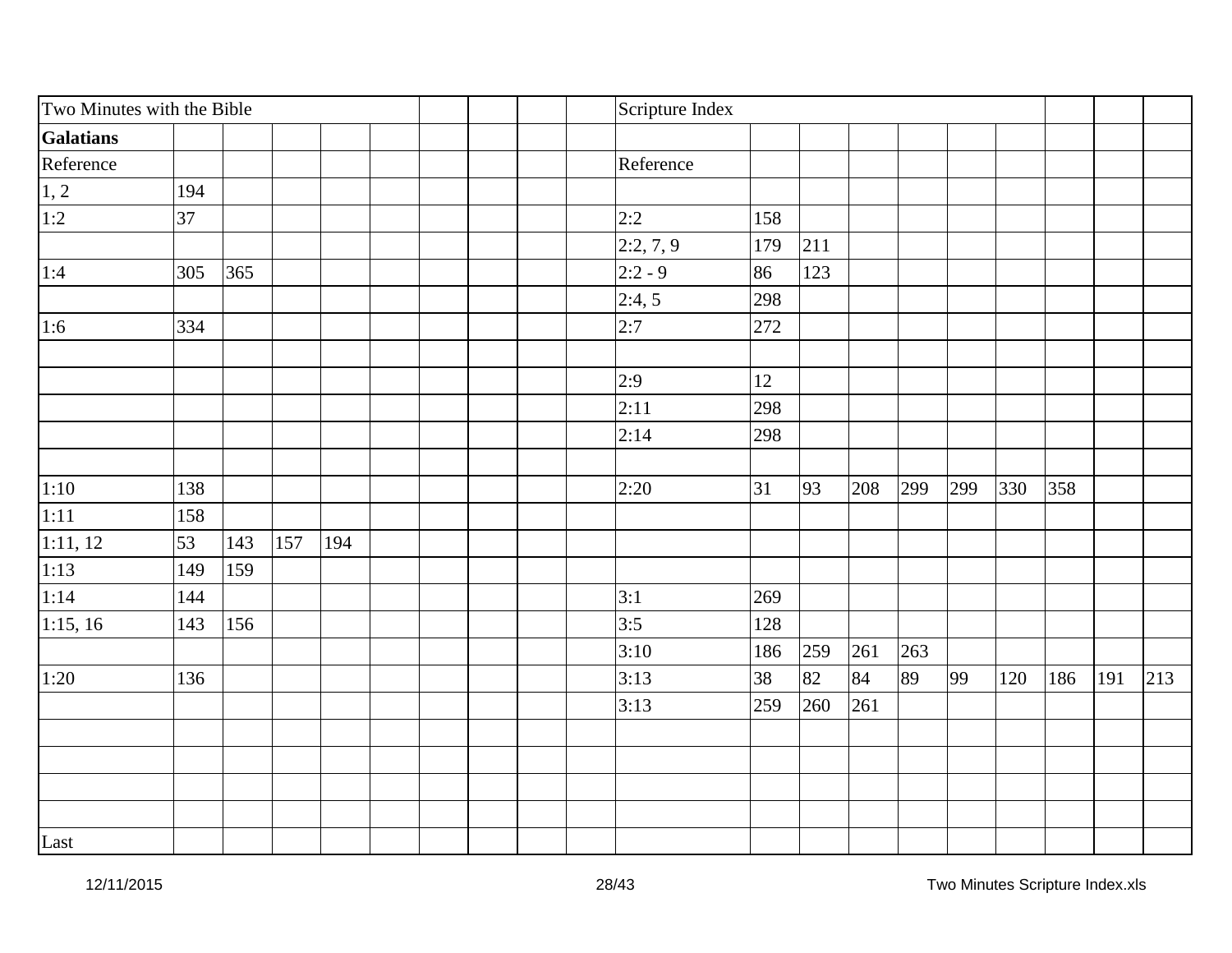| Two Minutes with the Bible |     |     |     |     |     |     | Scripture Index |     |    |     |     |     |     |     |  |
|----------------------------|-----|-----|-----|-----|-----|-----|-----------------|-----|----|-----|-----|-----|-----|-----|--|
| <b>Galatians</b>           |     |     |     |     |     |     |                 |     |    |     |     |     |     |     |  |
| Reference                  |     |     |     |     |     |     | Reference       |     |    |     |     |     |     |     |  |
| 3:18                       | 247 |     |     |     |     |     | 5:1             | 43  | 77 | 84  | 125 | 186 | 313 | 334 |  |
| 3:19                       | 120 | 186 | 192 | 247 | 259 | 345 | 5:2,3           | 272 |    |     |     |     |     |     |  |
|                            |     |     |     |     |     |     | $5:2 - 4$       | 269 |    |     |     |     |     |     |  |
| 3:22                       | 267 |     |     |     |     |     |                 |     |    |     |     |     |     |     |  |
| 3:23                       | 207 |     |     |     |     |     | 5:9             | 269 |    |     |     |     |     |     |  |
| 3:24                       | 9   | 256 |     |     |     |     |                 |     |    |     |     |     |     |     |  |
| 3:26                       | 189 |     |     |     |     |     |                 |     |    |     |     |     |     |     |  |
| 3:26, 27                   | 160 |     |     |     |     |     |                 |     |    |     |     |     |     |     |  |
|                            |     |     |     |     |     |     | 5:13            | 43  | 77 | 213 | 234 |     |     |     |  |
|                            |     |     |     |     |     |     | 5:14            | 269 |    |     |     |     |     |     |  |
| $4:1 - 5$                  | 311 |     |     |     |     |     |                 |     |    |     |     |     |     |     |  |
| $4:1 - 7$                  | 256 |     |     |     |     |     |                 |     |    |     |     |     |     |     |  |
|                            | 89  |     |     |     |     |     |                 |     |    |     |     |     |     |     |  |
| $\frac{4:4}{4:4,5}$        | 21  | 213 | 266 |     |     |     |                 |     |    |     |     |     |     |     |  |
| 4:5                        | 186 |     |     |     |     |     | 5:16            | 154 |    |     |     |     |     |     |  |
| 4:6,7                      | 311 |     |     |     |     |     | 5:17            | 200 |    |     |     |     |     |     |  |
|                            |     |     |     |     |     |     | $5:19 - 21$     | 234 |    |     |     |     |     |     |  |
| $4:13 - 15$                | 334 |     |     |     |     |     | $5:19 - 23$     | 198 |    |     |     |     |     |     |  |
|                            |     |     |     |     |     |     | 6:14            | 26  | 95 | 99  |     |     |     |     |  |
|                            |     |     |     |     |     |     |                 |     |    |     |     |     |     |     |  |
| 4:15                       | 66  |     |     |     |     |     |                 |     |    |     |     |     |     |     |  |
|                            |     |     |     |     |     |     |                 |     |    |     |     |     |     |     |  |
| 4:21                       | 186 | 269 |     |     |     |     |                 |     |    |     |     |     |     |     |  |
| Last                       |     |     |     |     |     |     |                 |     |    |     |     |     |     |     |  |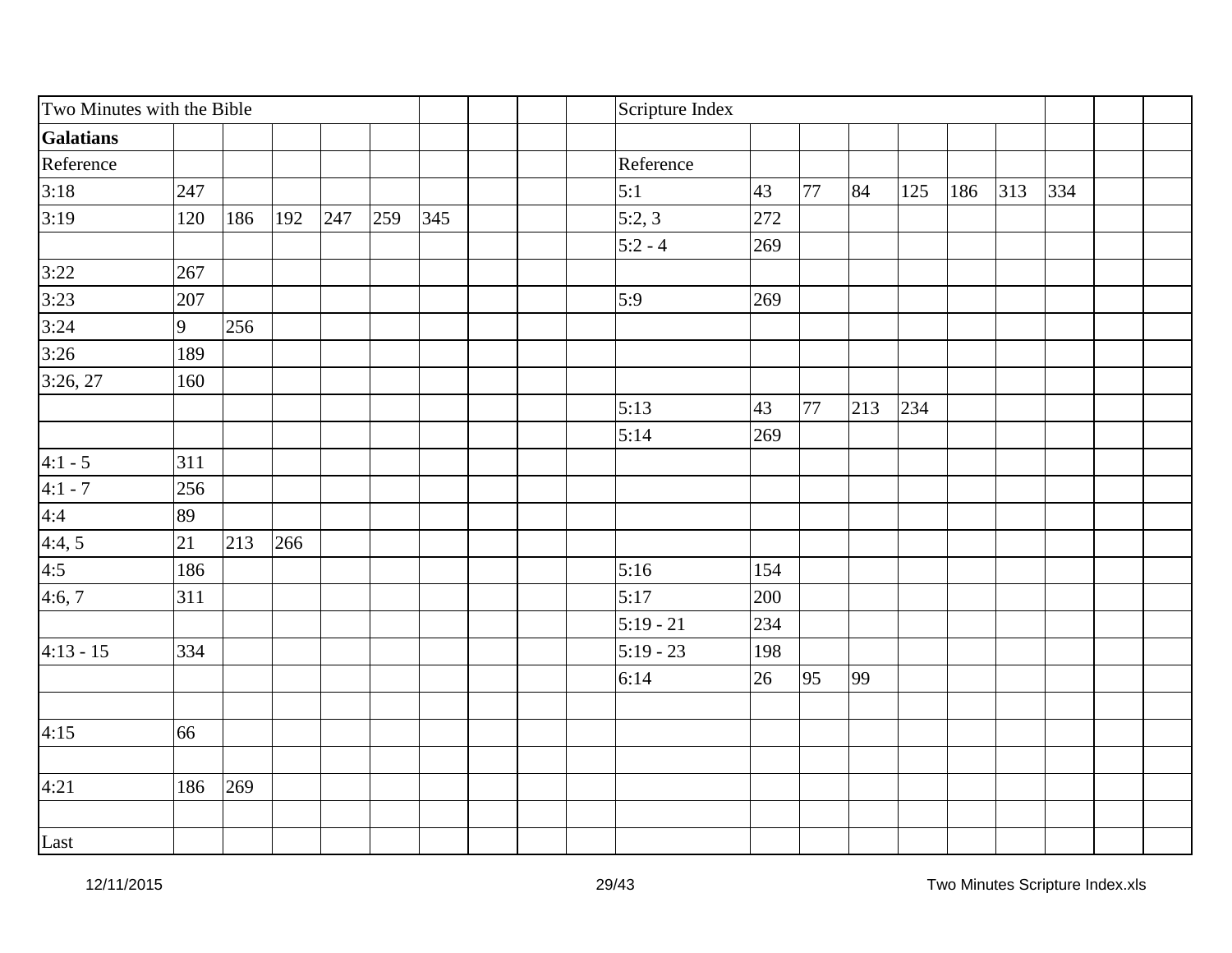| Two Minutes with the Bible |     |     |     |     |     |     |     |     |     | Scripture Index |                |     |     |     |     |     |     |     |     |
|----------------------------|-----|-----|-----|-----|-----|-----|-----|-----|-----|-----------------|----------------|-----|-----|-----|-----|-----|-----|-----|-----|
| <b>Ephesians</b>           |     |     |     |     |     |     |     |     |     |                 |                |     |     |     |     |     |     |     |     |
| Reference                  |     |     |     |     |     |     |     |     |     | Reference       |                |     |     |     |     |     |     |     |     |
| 1:3                        | 25  | 36  | 100 | 257 | 258 | 272 | 300 |     |     | 2               | 76             | 210 |     |     |     |     |     |     |     |
| 1:4                        | 290 |     |     |     |     |     |     |     |     | 2:1             | 295            |     |     |     |     |     |     |     |     |
|                            |     |     |     |     |     |     |     |     |     | 2:1,2           | 125            |     |     |     |     |     |     |     |     |
| 1:6                        | 89  | 145 | 187 | 212 | 258 | 272 | 291 |     |     | 2:2             | 282            |     |     |     |     |     |     |     |     |
| 1:6,7                      | 19  |     |     |     |     |     |     |     |     | 2:2,3           | 17             | 79  | 100 | 360 |     |     |     |     |     |
| $1:6 - 8$                  | 84  |     |     |     |     |     |     |     |     | $2:2 - 4$       | 63             |     |     |     |     |     |     |     |     |
| 1:7                        | 13  | 15  | 20  | 21  | 22  | 28  | 41  | 44  | 60  | $2:2 - 6$       | 36             | 266 |     |     |     |     |     |     |     |
| 1:7                        | 68  | 69  | 73  | 79  | 83  | 84  | 99  | 111 | 155 | $2:2 - 7$       | 83             |     |     |     |     |     |     |     |     |
| 1:7                        | 175 | 185 | 231 | 253 | 258 | 261 | 268 | 284 | 319 | $2:3 - 5$       | $\overline{7}$ |     |     |     |     |     |     |     |     |
| 1:7                        | 321 | 340 | 350 | 357 | 358 |     |     |     |     | 2:4             | 185            | 350 | 360 |     |     |     |     |     |     |
|                            |     |     |     |     |     |     |     |     |     |                 |                |     |     |     |     |     |     |     |     |
| 1:9                        | 304 |     |     |     |     |     |     |     |     | $2:4 - 6$       | 100            | 257 |     |     |     |     |     |     |     |
|                            |     |     |     |     |     |     |     |     |     | $2:4 - 7$       | 17             | 25  | 79  | 137 | 212 |     |     |     |     |
| 1:9,10                     | 294 |     |     |     |     |     |     |     |     | $2:4 - 10$      | 303            |     |     |     |     |     |     |     |     |
| 1:10                       | 25  |     |     |     |     |     |     |     |     |                 |                |     |     |     |     |     |     |     |     |
| 1:11                       | 17  | 246 | 290 | 324 |     |     |     |     |     | 2:6             | 89             | 258 | 272 |     |     |     |     |     |     |
| 1:13                       | 126 | 128 | 135 | 180 | 197 | 341 |     |     |     | 2:6, 8          | 20             |     |     |     |     |     |     |     |     |
| 1:14                       | 180 |     |     |     |     |     |     |     |     | 2:7             | 8              | 19  | 20  | 36  | 83  | 180 | 185 | 268 | 293 |
| $1:15 - 23$                | 364 |     |     |     |     |     |     |     |     | 2:7             | 300            | 321 |     |     |     |     |     |     |     |
| $1:16 - 19$                | 162 |     |     |     |     |     |     |     |     | 2:8             | 28             | 42  |     |     |     |     |     |     |     |
| 1:17,18                    | 117 |     |     |     |     |     |     |     |     | 2:8,9           | 20             | 39  | 80  | 86  | 145 | 150 | 176 |     |     |
| $1:19 - 21$                | 364 |     |     |     |     |     |     |     |     | 2:8,9           | 249            | 341 |     |     |     |     |     |     |     |
| 1:20, 21                   | 89  |     |     |     |     |     |     |     |     | $2:8 - 10$      | 8              | 10  | 18  | 153 | 154 | 288 | 291 |     |     |
| 1:22,23                    | 49  |     |     |     |     |     |     |     |     | 2:10            | 153            | 300 | 333 |     |     |     |     |     |     |
| Last                       |     |     |     |     |     |     |     |     |     |                 |                |     |     |     |     |     |     |     |     |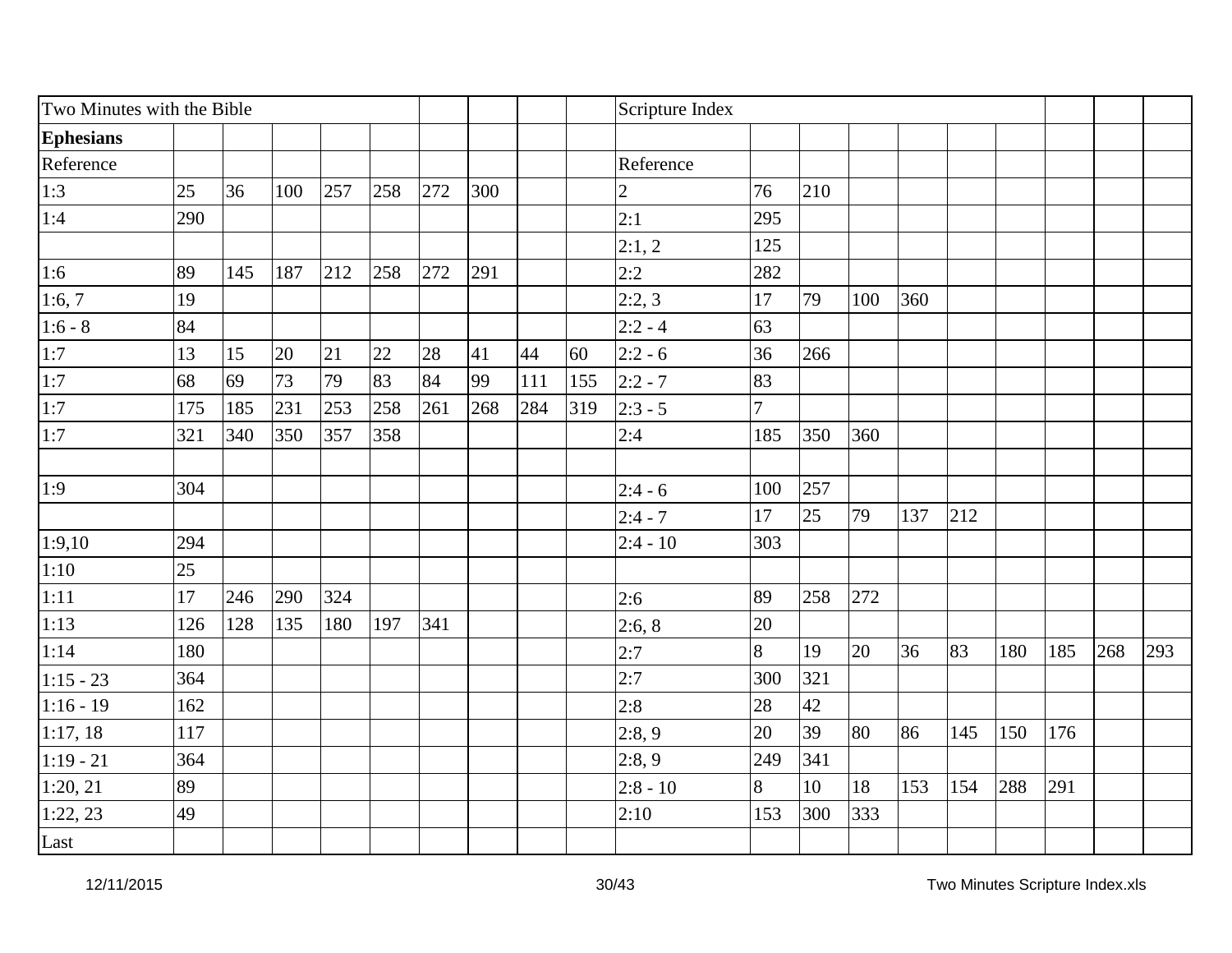| Two Minutes with the Bible |     |     |    |    |     |     | Scripture Index |     |     |     |     |     |     |     |     |  |
|----------------------------|-----|-----|----|----|-----|-----|-----------------|-----|-----|-----|-----|-----|-----|-----|-----|--|
| <b>Ephesians</b>           |     |     |    |    |     |     |                 |     |     |     |     |     |     |     |     |  |
| Reference                  |     |     |    |    |     |     | Reference       |     |     |     |     |     |     |     |     |  |
|                            |     |     |    |    |     |     |                 |     |     |     |     |     |     |     |     |  |
|                            |     |     |    |    |     |     |                 |     |     |     |     |     |     |     |     |  |
|                            |     |     |    |    |     |     |                 |     |     |     |     |     |     |     |     |  |
|                            |     |     |    |    |     |     |                 |     |     |     |     |     |     |     |     |  |
|                            |     |     |    |    |     |     | 3:1,2           | 39  |     |     |     |     |     |     |     |  |
|                            |     |     |    |    |     |     | $3:1 - 3$       | 14  | 97  | 157 | 194 | 226 | 248 | 300 | 304 |  |
|                            |     |     |    |    |     |     |                 |     |     |     |     |     |     |     |     |  |
| 2:11, 12                   | 27  |     |    |    |     |     |                 |     |     |     |     |     |     |     |     |  |
| 2:13                       | 99  |     |    |    |     |     | $ 3:1 - 4 $     | 266 | 303 |     |     |     |     |     |     |  |
| $2:13 - 16$                | 76  |     |    |    |     |     | 3:2             | 12  | 20  | 155 | 297 | 361 |     |     |     |  |
| 2:14                       | 99  | 147 |    |    |     |     | 3:2,3           | 53  |     |     |     |     |     |     |     |  |
| $2:14 - 16$                | 280 |     |    |    |     |     | 3:5             | 162 | 179 | 304 |     |     |     |     |     |  |
|                            |     |     |    |    |     |     | 3:7             | 176 |     |     |     |     |     |     |     |  |
| 2:16                       | 6   | 16  | 19 | 99 | 184 | 347 | 3:8             | 185 | 350 |     |     |     |     |     |     |  |
| 2:17                       | 210 |     |    |    |     |     | 3:9             | 304 |     |     |     |     |     |     |     |  |
|                            |     |     |    |    |     |     | $3:9 - 11$      | 294 |     |     |     |     |     |     |     |  |
|                            |     |     |    |    |     |     |                 |     |     |     |     |     |     |     |     |  |
|                            |     |     |    |    |     |     | 3:14            | 65  |     |     |     |     |     |     |     |  |
|                            |     |     |    |    |     |     | $3:14 - 21$     | 179 |     |     |     |     |     |     |     |  |
|                            |     |     |    |    |     |     | 3:16            | 185 | 228 | 255 |     |     |     |     |     |  |
|                            |     |     |    |    |     |     |                 |     |     |     |     |     |     |     |     |  |
|                            |     |     |    |    |     |     | 3:19            | 130 | 185 |     |     |     |     |     |     |  |
|                            |     |     |    |    |     |     | 3:20, 21        | 276 |     |     |     |     |     |     |     |  |
|                            |     |     |    |    |     |     |                 |     |     |     |     |     |     |     |     |  |
| Last                       |     |     |    |    |     |     |                 |     |     |     |     |     |     |     |     |  |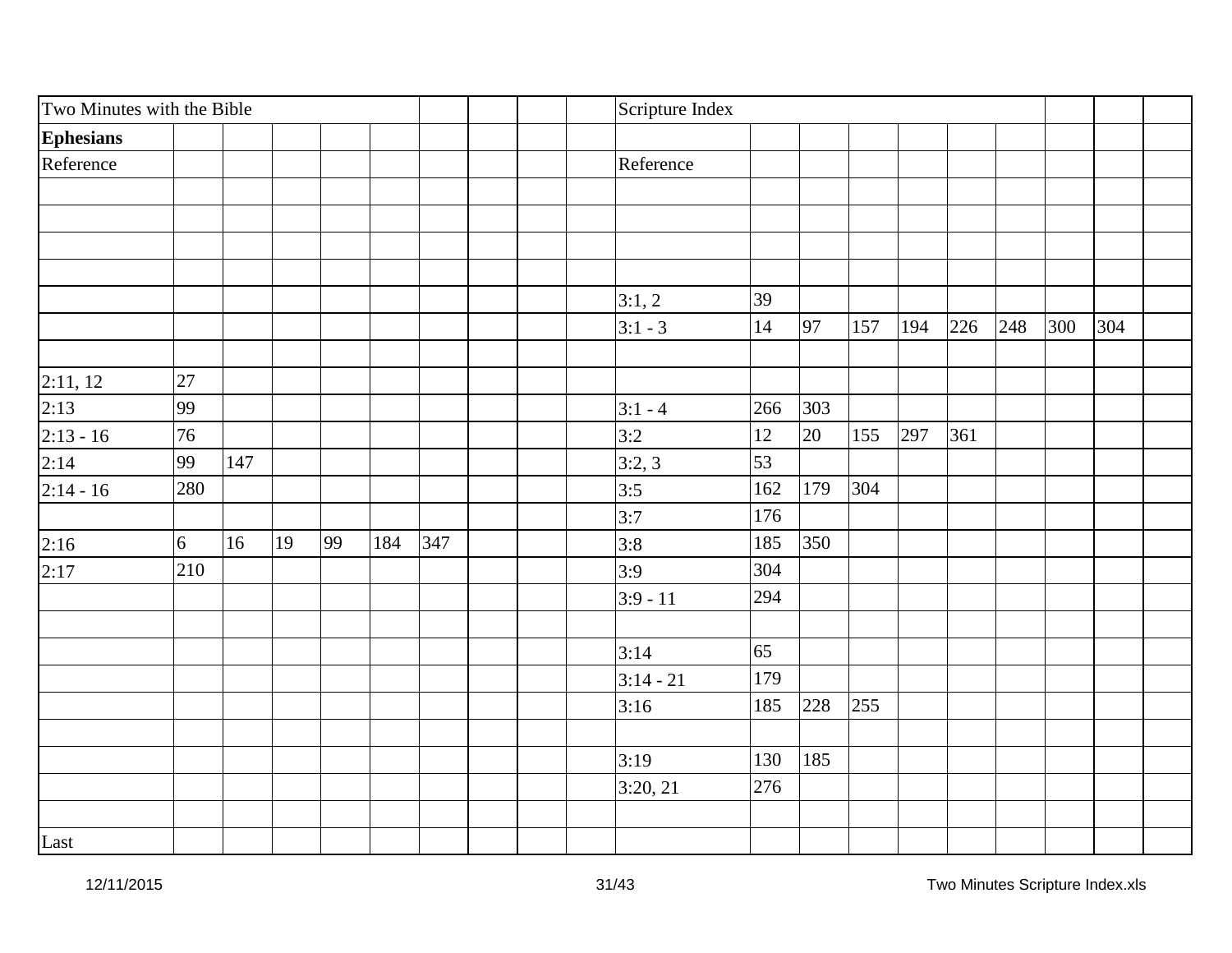| Two Minutes with the Bible               |     |     | Scripture Index |                |     |  |  |  |
|------------------------------------------|-----|-----|-----------------|----------------|-----|--|--|--|
| <b>Ephesians</b>                         |     |     |                 |                |     |  |  |  |
| Reference                                |     |     | Reference       |                |     |  |  |  |
|                                          |     |     |                 |                |     |  |  |  |
|                                          |     |     | 5:2             | 82             | 154 |  |  |  |
|                                          |     |     | 5:6             | 17             |     |  |  |  |
|                                          |     |     | 5:8             | 154            |     |  |  |  |
| 4:1                                      | 154 | 300 | 5:15            | 154            |     |  |  |  |
|                                          |     |     | 5:15, 16        | 3              | 125 |  |  |  |
|                                          |     |     | 5:16            | $\overline{2}$ |     |  |  |  |
|                                          | 353 |     | 5:18            | 130            |     |  |  |  |
| $\frac{4:3}{4:3,4}$<br>$\frac{4:4}{4:5}$ | 16  |     |                 |                |     |  |  |  |
|                                          | 19  | 248 |                 |                |     |  |  |  |
|                                          | 248 |     | 5:25, 26        | 81             |     |  |  |  |
| $4:17 - 19$                              | 285 |     | $5:25 - 27$     | 44             |     |  |  |  |
|                                          |     |     | 5:30            | 184            |     |  |  |  |
|                                          |     |     | $6:10 - 12$     | 316            |     |  |  |  |
| 4:22                                     | 234 |     | $6:11 - 14$     | 316            |     |  |  |  |
| 4:24                                     | 199 | 255 | $6:11 - 18$     | 72             |     |  |  |  |
| 4:30                                     | 126 | 310 | 6:12            | 323            |     |  |  |  |
| 4:32                                     | 224 | 284 |                 |                |     |  |  |  |
|                                          |     |     | 6:16, 17        | 225            |     |  |  |  |
|                                          |     |     |                 |                |     |  |  |  |
|                                          |     |     | 6:19            | 226            |     |  |  |  |
|                                          |     |     | 6:19,20         | 304            |     |  |  |  |
|                                          |     |     | 6:20            | 349            |     |  |  |  |
| Last                                     |     |     |                 |                |     |  |  |  |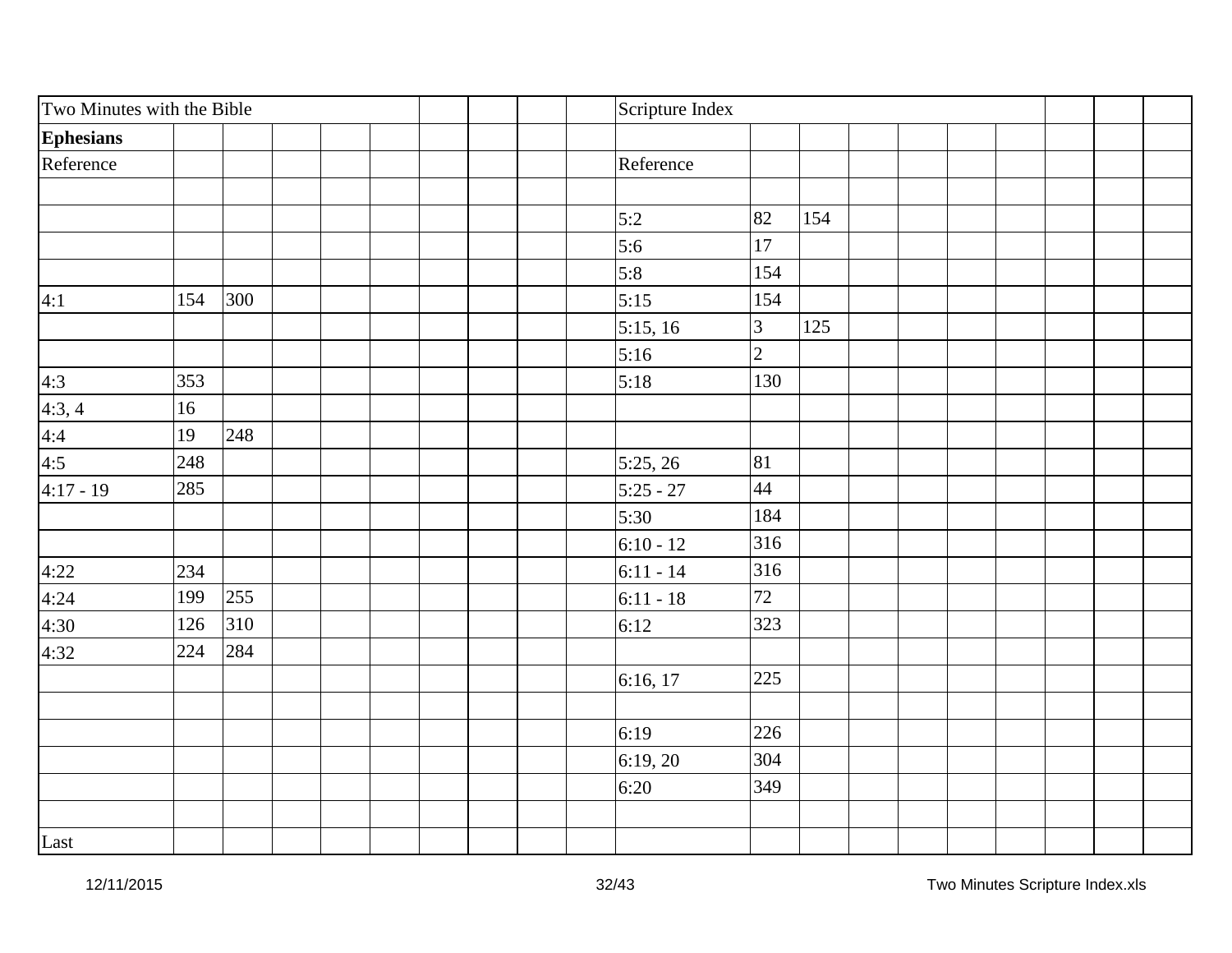| Two Minutes with the Bible |     |     |     | Scripture Index |                |     |     |     |  |  |  |
|----------------------------|-----|-----|-----|-----------------|----------------|-----|-----|-----|--|--|--|
| Philippians                |     |     |     |                 |                |     |     |     |  |  |  |
| Reference                  |     |     |     | Reference       |                |     |     |     |  |  |  |
| 1:1                        | 37  |     |     |                 |                |     |     |     |  |  |  |
|                            |     |     |     |                 |                |     |     |     |  |  |  |
|                            |     |     |     |                 |                |     |     |     |  |  |  |
|                            | 178 |     |     | 3:5, 6          | 26             |     |     |     |  |  |  |
| $\frac{1:6}{1:8}$          | 136 |     |     | 3:9             | 26             | 267 |     |     |  |  |  |
| 1:11                       | 130 |     |     |                 |                |     |     |     |  |  |  |
|                            |     |     |     | 3:13, 14        | 133            |     |     |     |  |  |  |
| 1:21                       | 70  |     |     |                 |                |     |     |     |  |  |  |
| 1:21,23                    | 140 | 257 |     | 3:20            | $\overline{2}$ | 113 | 257 |     |  |  |  |
|                            |     |     |     | 3:20, 21        | 203            | 258 |     |     |  |  |  |
| 1:23                       | 70  | 244 | 258 |                 |                |     |     |     |  |  |  |
|                            |     |     |     | 4:1             | 125            |     |     |     |  |  |  |
| 1:27                       | 225 |     |     |                 |                |     |     |     |  |  |  |
|                            |     |     |     | 4:6             | 148            | 324 |     |     |  |  |  |
| 2:5                        | 294 |     |     | 4:6,7           | 65             | 276 | 317 | 327 |  |  |  |
| $\frac{2:6,7}{2:7}$        | 89  |     |     | 4:7             | 148            |     |     |     |  |  |  |
|                            | 324 |     |     |                 |                |     |     |     |  |  |  |
| 2:7,8                      | 333 |     |     |                 |                |     |     |     |  |  |  |
|                            |     |     |     | $4:13 - 17$     | 254            |     |     |     |  |  |  |
|                            |     |     |     |                 |                |     |     |     |  |  |  |
|                            |     |     |     | 4:19            | 350            |     |     |     |  |  |  |
| $\frac{2:8}{2:9}$          | 93  | 324 |     |                 |                |     |     |     |  |  |  |
|                            | 89  |     |     |                 |                |     |     |     |  |  |  |
| 2:16                       | 46  |     |     |                 |                |     |     |     |  |  |  |
| Last                       |     |     |     |                 |                |     |     |     |  |  |  |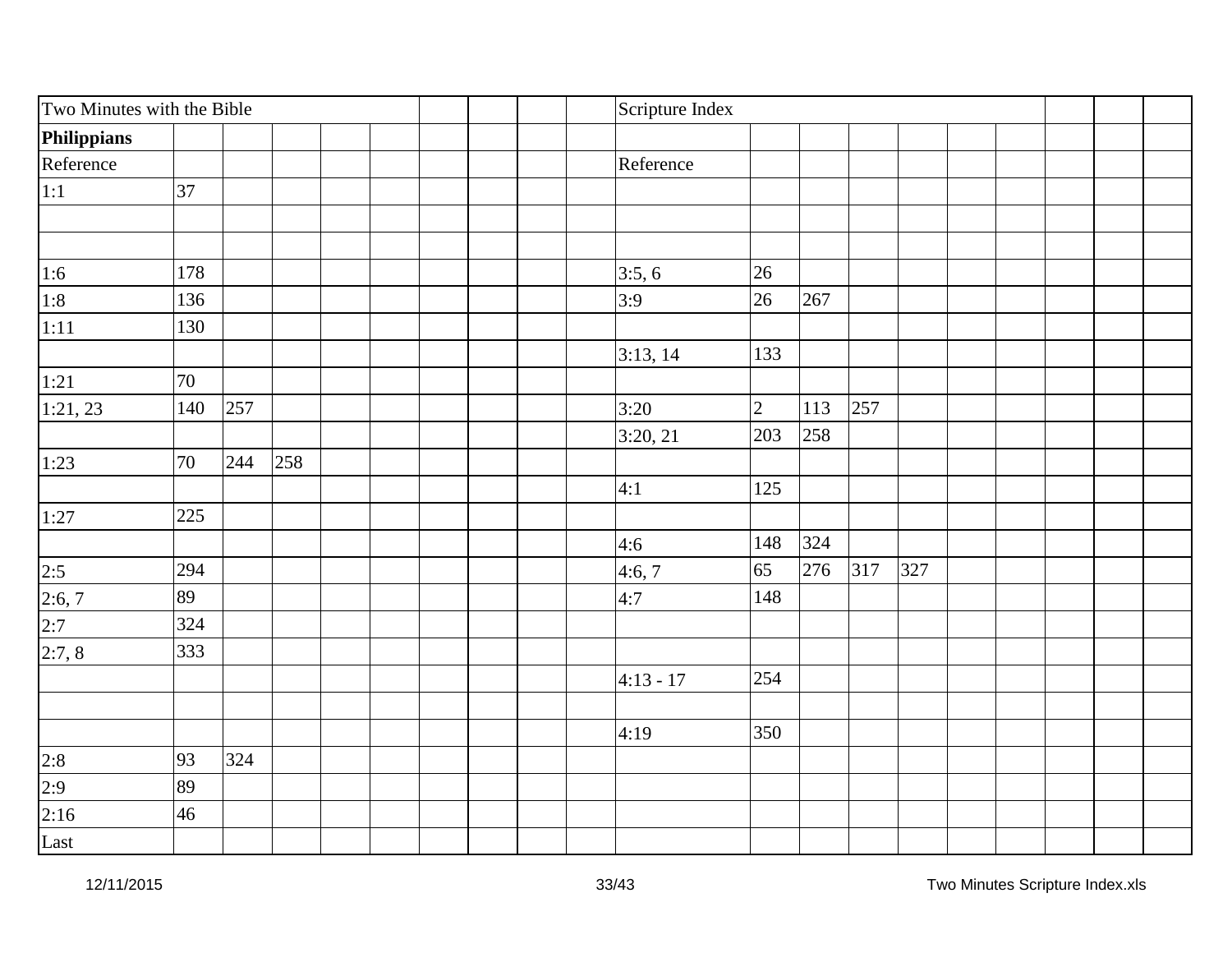| Two Minutes with the Bible |     |     |     |     |  | Scripture Index |     |     |     |     |     |     |  |  |
|----------------------------|-----|-----|-----|-----|--|-----------------|-----|-----|-----|-----|-----|-----|--|--|
| <b>Colossians</b>          |     |     |     |     |  |                 |     |     |     |     |     |     |  |  |
| Reference                  |     |     |     |     |  | Reference       |     |     |     |     |     |     |  |  |
| 1:5                        | 25  | 257 |     |     |  |                 |     |     |     |     |     |     |  |  |
| 1:5, 6                     | 61  | 80  |     |     |  |                 |     |     |     |     |     |     |  |  |
| 1:9                        | 130 |     |     |     |  | 2:2             | 47  | 181 | 185 | 277 | 300 | 350 |  |  |
| 1:9,10                     | 162 |     |     |     |  |                 |     |     |     |     |     |     |  |  |
| 1:10                       | 125 | 154 |     |     |  |                 |     |     |     |     |     |     |  |  |
|                            |     |     |     |     |  | 2:9,10          | 299 |     |     |     |     |     |  |  |
|                            |     |     |     |     |  | 2:10            | 83  | 258 | 272 | 300 |     |     |  |  |
|                            |     |     |     |     |  | 2:12            | 299 |     |     |     |     |     |  |  |
|                            |     |     |     |     |  |                 |     |     |     |     |     |     |  |  |
|                            |     |     |     |     |  | 2:14            | 99  | 186 | 288 |     |     |     |  |  |
|                            |     |     |     |     |  | 2:14, 15        | 95  |     |     |     |     |     |  |  |
|                            |     |     |     |     |  | 2:15            | 301 |     |     |     |     |     |  |  |
|                            |     |     |     |     |  | 2:16, 17        | 77  |     |     |     |     |     |  |  |
|                            |     |     |     |     |  |                 |     |     |     |     |     |     |  |  |
| 1:12, 13                   | 178 | 301 | 328 | 331 |  | $3:1 - 3$       | 212 | 272 |     |     |     |     |  |  |
| 1:13                       | 145 |     |     |     |  |                 |     |     |     |     |     |     |  |  |
|                            |     |     |     |     |  | 3:3             | 337 |     |     |     |     |     |  |  |
| 1:16                       | 89  |     |     |     |  | $3:8 - 10$      | 234 |     |     |     |     |     |  |  |
|                            |     |     |     |     |  |                 |     |     |     |     |     |     |  |  |
| 1:20                       | 147 |     |     |     |  | 3:10            | 199 |     |     |     |     |     |  |  |
| $\sqrt{1:21,22}$           | 96  | 285 |     |     |  |                 |     |     |     |     |     |     |  |  |
| 1:25                       | 157 | 179 |     |     |  | 3:15            | 148 |     |     |     |     |     |  |  |
| 1:26                       | 304 |     |     |     |  | 3:16            | 133 |     |     |     |     |     |  |  |
|                            |     |     |     |     |  |                 |     |     |     |     |     |     |  |  |
| Last                       |     |     |     |     |  |                 |     |     |     |     |     |     |  |  |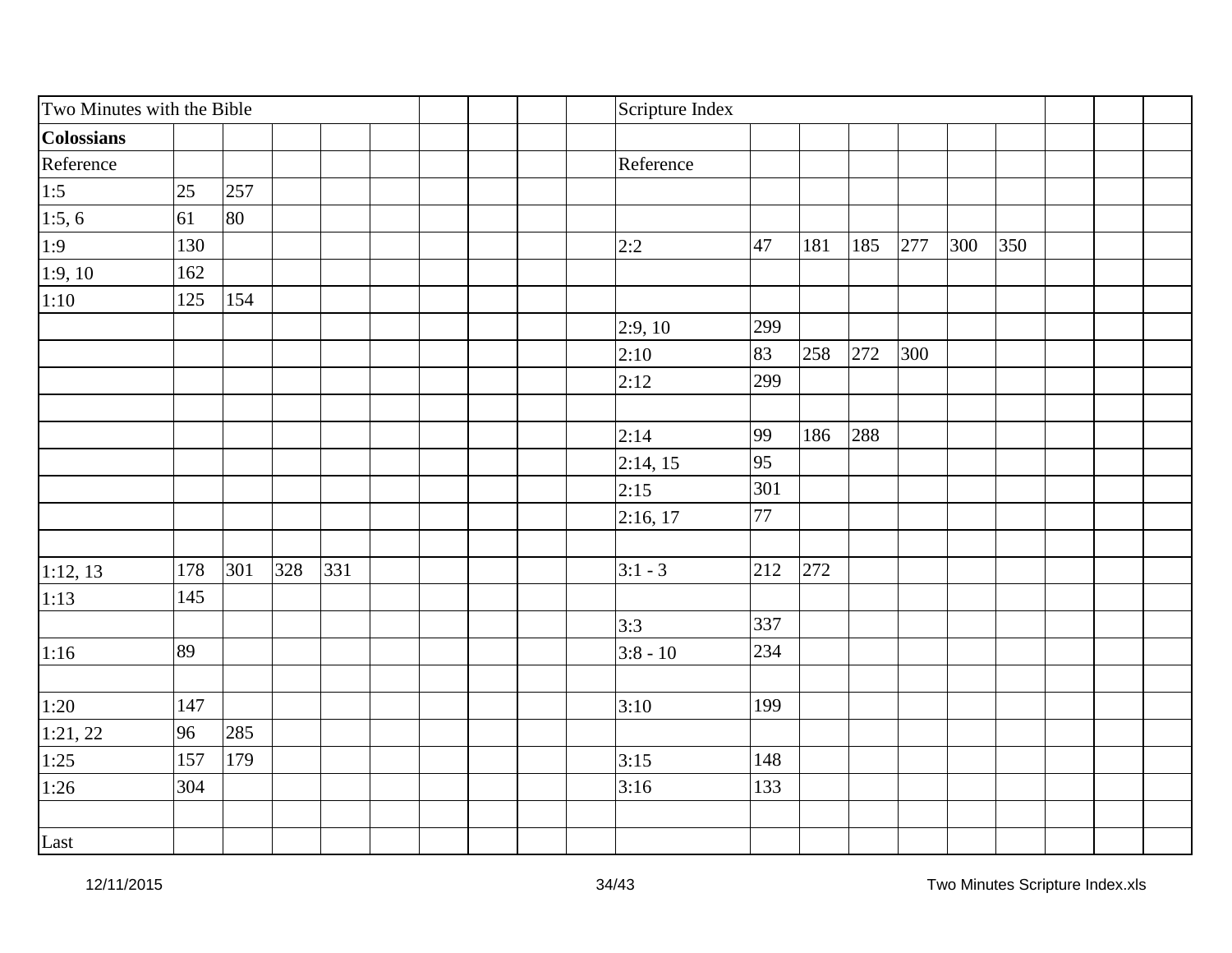| Two Minutes with the Bible |             |     |  | Scripture Index |                |     |  |  |  |  |
|----------------------------|-------------|-----|--|-----------------|----------------|-----|--|--|--|--|
| I Thessalonians            |             |     |  |                 |                |     |  |  |  |  |
| Reference                  |             |     |  | Reference       |                |     |  |  |  |  |
|                            |             |     |  | 4:14            | 104            |     |  |  |  |  |
| 1:5                        | 203         |     |  | 4:15            | 53             |     |  |  |  |  |
| 1:9,10                     | $ 2\rangle$ | 113 |  | 4:16, 17        | 257            |     |  |  |  |  |
| 1:10                       | 178         |     |  | $4:16 - 18$     | $\overline{2}$ | 113 |  |  |  |  |
|                            |             |     |  | 4:17,18         | 6              |     |  |  |  |  |
| 2:13                       | 230         |     |  |                 |                |     |  |  |  |  |
|                            |             |     |  | 5:5,6           | 196            |     |  |  |  |  |
| 2:19                       | 291         | 354 |  |                 |                |     |  |  |  |  |
|                            |             |     |  | $5:7 - 10$      | 34             |     |  |  |  |  |
|                            |             |     |  | 5:8             | 34             |     |  |  |  |  |
|                            |             |     |  | 5:9,10          | 3              |     |  |  |  |  |
| 4:3                        | 81          |     |  | 5:18            | 328            |     |  |  |  |  |
|                            |             |     |  | 5:23            | 81             |     |  |  |  |  |
| <b>II Thessalonians</b>    |             |     |  |                 |                |     |  |  |  |  |
| Reference                  |             |     |  | Reference       |                |     |  |  |  |  |
|                            |             |     |  |                 |                |     |  |  |  |  |
| 1:7,8                      | 143         |     |  |                 |                |     |  |  |  |  |
| 1:8                        | 145         |     |  | 3:16            | 148            |     |  |  |  |  |
|                            | 297         |     |  |                 |                |     |  |  |  |  |
| $\frac{2:8 - 12}{2:10}$    | 145         | 297 |  |                 |                |     |  |  |  |  |
| 2:13                       | 81          |     |  |                 |                |     |  |  |  |  |
| Last                       |             |     |  |                 |                |     |  |  |  |  |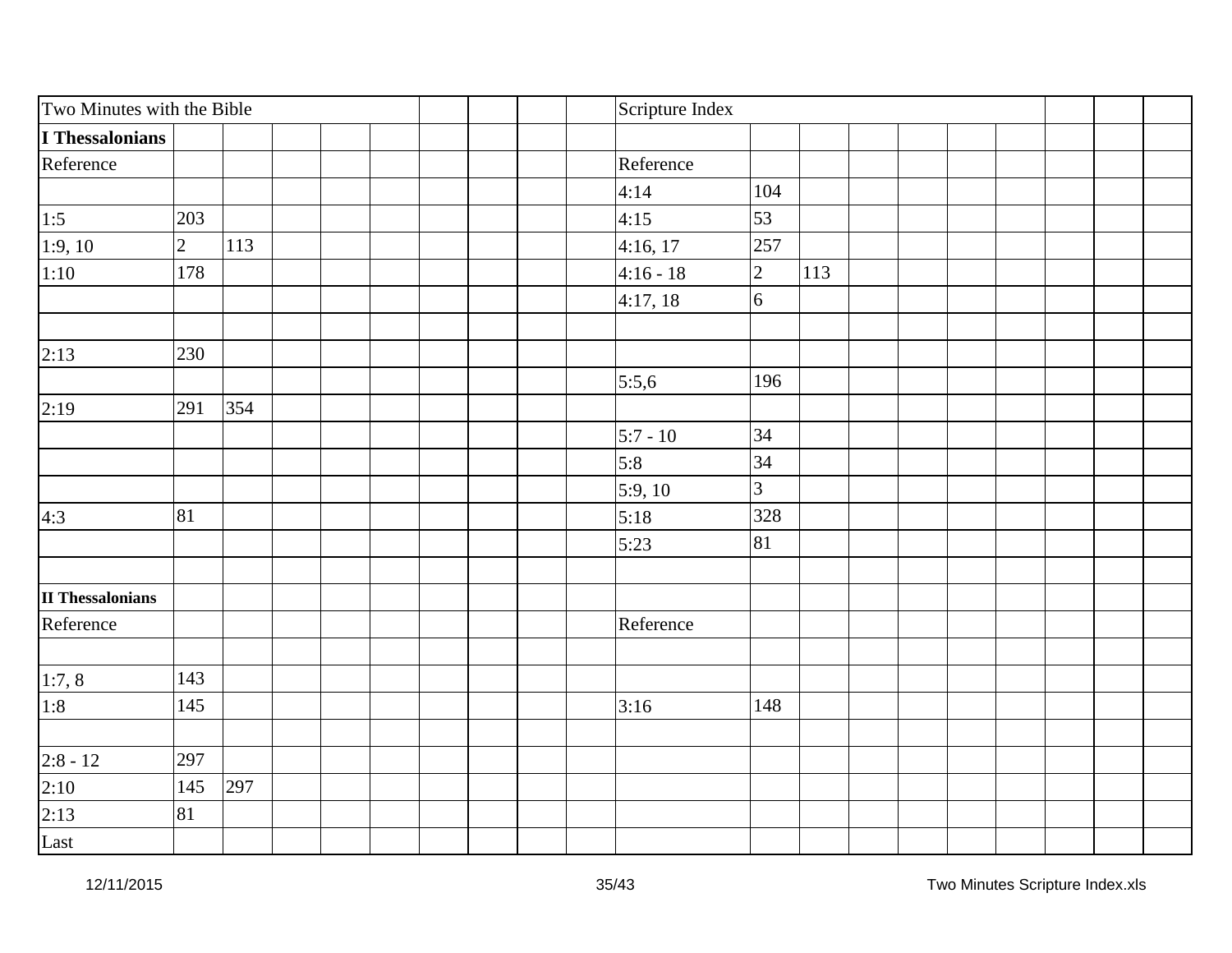| Two Minutes with the Bible |                |     |     |     |     |     |     |     |     | Scripture Index |     |     |  |  |  |  |
|----------------------------|----------------|-----|-----|-----|-----|-----|-----|-----|-----|-----------------|-----|-----|--|--|--|--|
| I Timothy                  |                |     |     |     |     |     |     |     |     |                 |     |     |  |  |  |  |
| Reference                  |                |     |     |     |     |     |     |     |     | Reference       |     |     |  |  |  |  |
|                            |                |     |     |     |     |     |     |     |     | 4:2             | 169 |     |  |  |  |  |
| 1:4                        | 215            | 217 |     |     |     |     |     |     |     | 4:3             | 135 |     |  |  |  |  |
|                            |                |     |     |     |     |     |     |     |     | 5:23            | 203 |     |  |  |  |  |
| 1:11                       | 66             |     |     |     |     |     |     |     |     |                 |     |     |  |  |  |  |
| $1:12 - 16$                | 20             | 159 |     |     |     |     |     |     |     | $6:3 - 5$       | 53  | 216 |  |  |  |  |
| 1:13, 14                   | $\overline{8}$ | 87  | 149 |     |     |     |     |     |     |                 |     |     |  |  |  |  |
| $1:13 - 15$                | 22             |     |     |     |     |     |     |     |     | 6:7             | 329 |     |  |  |  |  |
| $1:13 - 16$                | 143            | 305 |     |     |     |     |     |     |     |                 |     |     |  |  |  |  |
| 1:15                       | $10\,$         | 31  | 69  | 88  | 131 | 140 | 143 | 149 | 241 |                 |     |     |  |  |  |  |
| 1:15                       | 242            | 358 | 362 |     |     |     |     |     |     | 6:12            | 24  |     |  |  |  |  |
|                            |                |     |     |     |     |     |     |     |     |                 |     |     |  |  |  |  |
| 1:15, 16                   | 35             | 59  | 87  | 179 |     |     |     |     |     |                 |     |     |  |  |  |  |
| 1:16                       | 149            |     |     |     |     |     |     |     |     | 6:17            | 185 |     |  |  |  |  |
|                            |                |     |     |     |     |     |     |     |     |                 |     |     |  |  |  |  |
| $2:4 - 7$                  | 75             | 97  |     |     |     |     |     |     |     |                 |     |     |  |  |  |  |
| $2:5 - 7$                  | 157            |     |     |     |     |     |     |     |     |                 |     |     |  |  |  |  |
| 2:5, 6                     | 241            |     |     |     |     |     |     |     |     |                 |     |     |  |  |  |  |
| 2:6,7                      | 207            |     |     |     |     |     |     |     |     |                 |     |     |  |  |  |  |
| 2:7                        | 136            |     |     |     |     |     |     |     |     |                 |     |     |  |  |  |  |
|                            |                |     |     |     |     |     |     |     |     |                 |     |     |  |  |  |  |
|                            |                |     |     |     |     |     |     |     |     |                 |     |     |  |  |  |  |
|                            |                |     |     |     |     |     |     |     |     |                 |     |     |  |  |  |  |
|                            |                |     |     |     |     |     |     |     |     |                 |     |     |  |  |  |  |
|                            |                |     |     |     |     |     |     |     |     |                 |     |     |  |  |  |  |
| Last                       |                |     |     |     |     |     |     |     |     |                 |     |     |  |  |  |  |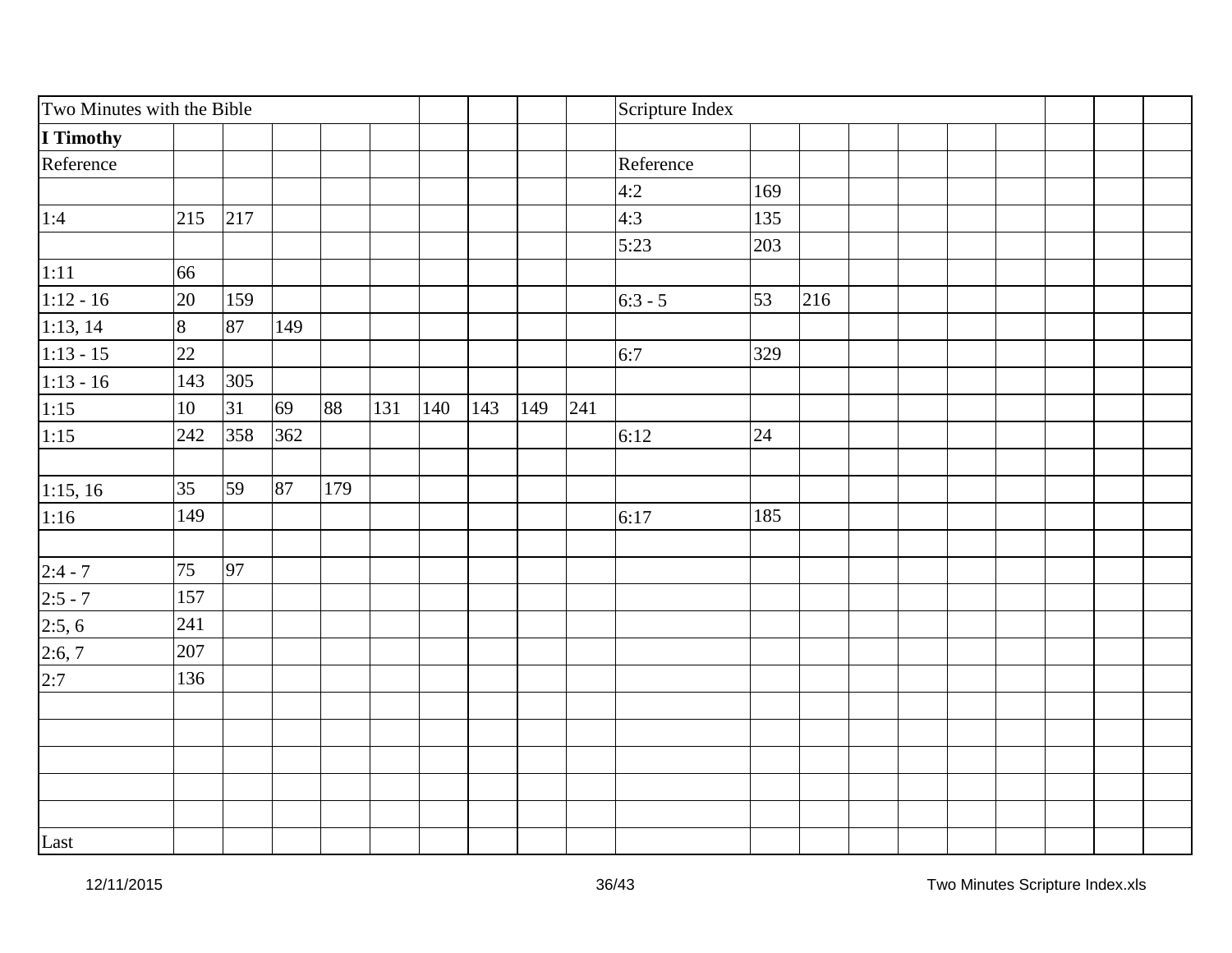| Two Minutes with the Bible              |     |     |     |     |     |     |     | Scripture Index |            |     |     |     |  |  |  |  |
|-----------------------------------------|-----|-----|-----|-----|-----|-----|-----|-----------------|------------|-----|-----|-----|--|--|--|--|
| <b>II Timothy</b>                       |     |     |     |     |     |     |     |                 |            |     |     |     |  |  |  |  |
| Reference                               |     |     |     |     |     |     |     |                 | Reference  |     |     |     |  |  |  |  |
| 1:5                                     | 132 | 164 | 321 |     |     |     |     |                 |            |     |     |     |  |  |  |  |
| 1:7,8                                   | 204 | 323 |     |     |     |     |     |                 | $3:1 - 5$  | 33  | 349 |     |  |  |  |  |
| $1:7 - 14$                              | 230 |     |     |     |     |     |     |                 | $3:1 - 13$ | 172 |     |     |  |  |  |  |
|                                         |     |     |     |     |     |     |     |                 |            |     |     |     |  |  |  |  |
| 1:9                                     | 20  | 212 | 249 | 290 | 330 |     |     |                 | 3:5        | 206 |     |     |  |  |  |  |
| 1:13                                    | 230 |     |     |     |     |     |     |                 |            |     |     |     |  |  |  |  |
|                                         | 355 |     |     |     |     |     |     |                 | 3:7        | 135 |     |     |  |  |  |  |
| $\frac{1:15}{2:2}$<br>$\frac{2:3}{2:3}$ | 230 |     |     |     |     |     |     |                 | 3:8        | 135 | 355 |     |  |  |  |  |
|                                         | 225 |     |     |     |     |     |     |                 |            |     |     |     |  |  |  |  |
| $2:4 - 6$                               | 59  |     |     |     |     |     |     |                 | 3:12       | 206 |     |     |  |  |  |  |
| 2:6,7                                   | 59  |     |     |     |     |     |     |                 |            |     |     |     |  |  |  |  |
| 2:7,8                                   | 158 | 167 |     |     |     |     |     |                 | 3:13, 14   | 355 |     |     |  |  |  |  |
| $2:7 - 9$                               | 103 | 204 | 230 |     |     |     |     |                 | 3:15       | 132 | 164 | 321 |  |  |  |  |
| 2:8                                     | 230 |     |     |     |     |     |     |                 | 3:16       | 13  | 118 |     |  |  |  |  |
| 2:10, 11                                | 330 |     |     |     |     |     |     |                 | 3:16, 17   | 135 |     |     |  |  |  |  |
| 2:12                                    | 330 |     |     |     |     |     |     |                 |            |     |     |     |  |  |  |  |
| 2:13                                    | 330 |     |     |     |     |     |     |                 | 4:4        | 135 |     |     |  |  |  |  |
| 2:15                                    | 13  | 46  | 47  | 135 | 138 | 173 | 182 | 230             | 4:5        | 195 |     |     |  |  |  |  |
| 2:15                                    | 341 | 351 |     |     |     |     |     |                 | $4:6 - 8$  | 70  | 144 |     |  |  |  |  |
| 2:18                                    | 135 |     |     |     |     |     |     |                 | 4:7,8      | 291 | 316 |     |  |  |  |  |
|                                         |     |     |     |     |     |     |     |                 | 4:10, 11   | 355 |     |     |  |  |  |  |
| 2:21                                    | 81  | 218 |     |     |     |     |     |                 | 4:14, 15   | 355 |     |     |  |  |  |  |
|                                         |     |     |     |     |     |     |     |                 | 4:16       | 204 |     |     |  |  |  |  |
| 2:26                                    | 225 |     |     |     |     |     |     |                 | 4:20       | 203 |     |     |  |  |  |  |
| Last                                    |     |     |     |     |     |     |     |                 |            |     |     |     |  |  |  |  |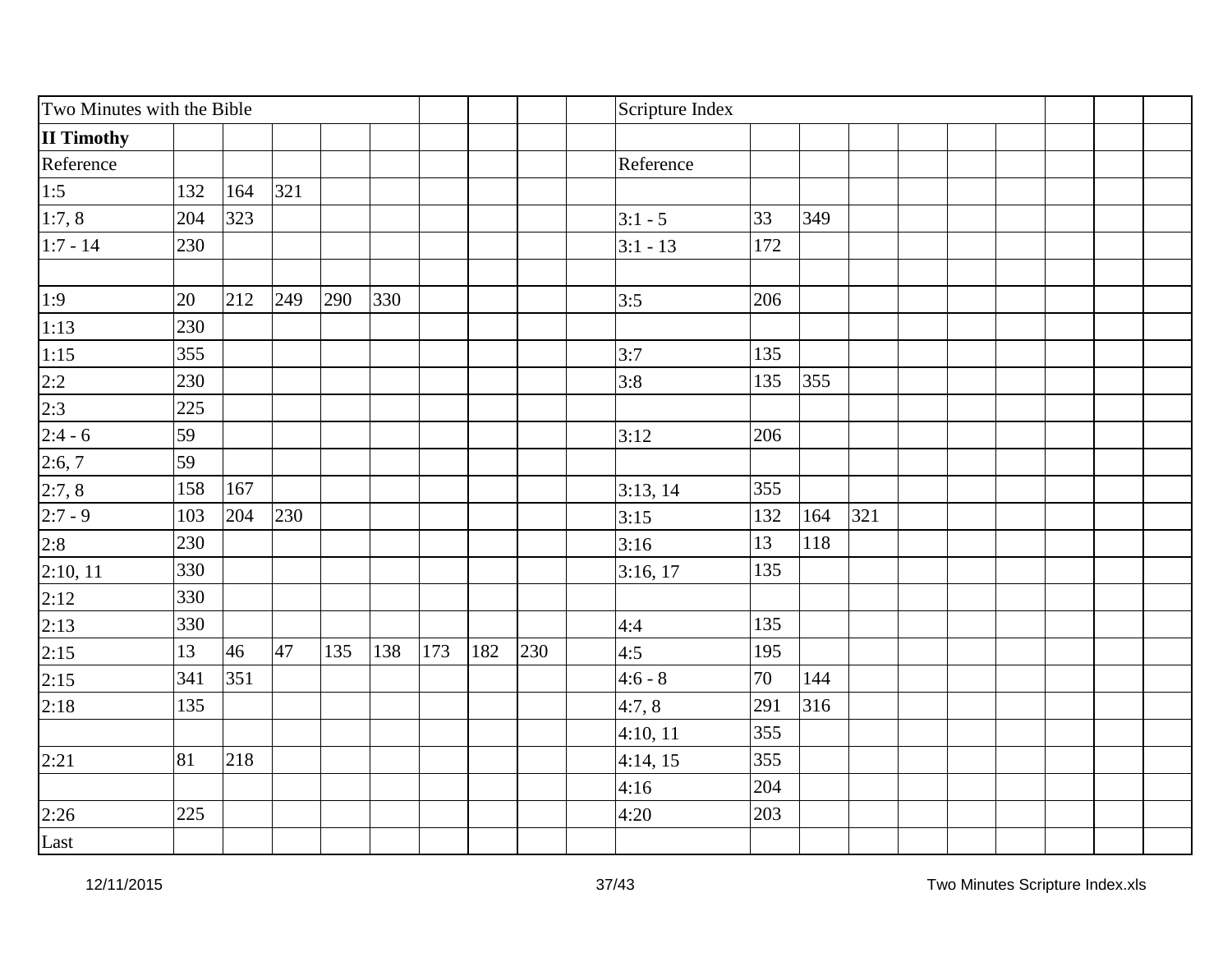| Two Minutes with the Bible               |                |  | Scripture Index |           |        |    |    |     |     |     |     |     |  |
|------------------------------------------|----------------|--|-----------------|-----------|--------|----|----|-----|-----|-----|-----|-----|--|
| Titus                                    |                |  |                 |           |        |    |    |     |     |     |     |     |  |
| Reference                                |                |  |                 | Reference |        |    |    |     |     |     |     |     |  |
|                                          | 135            |  |                 |           |        |    |    |     |     |     |     |     |  |
|                                          | 139<br>290     |  |                 | 3:4,5     | $\tau$ |    |    |     |     |     |     |     |  |
| $\frac{1:1}{1:2}$<br>$\frac{1:2}{1:2,3}$ | 216<br>157     |  |                 | 3:5       | 10     | 39 | 46 | 108 | 145 | 160 | 182 | 184 |  |
|                                          |                |  |                 | 3:5       | 337    |    |    |     |     |     |     |     |  |
| 1:9                                      | 46             |  |                 |           |        |    |    |     |     |     |     |     |  |
|                                          |                |  |                 |           |        |    |    |     |     |     |     |     |  |
| 1:12                                     | 290            |  |                 | 3:7       | 89     |    |    |     |     |     |     |     |  |
|                                          |                |  |                 | 3:8       | 10     |    |    |     |     |     |     |     |  |
| 2:11, 12                                 | 302            |  |                 |           |        |    |    |     |     |     |     |     |  |
| $2:11 - 13$                              | $\overline{2}$ |  |                 |           |        |    |    |     |     |     |     |     |  |
| $2:11 - 14$                              | 256            |  |                 |           |        |    |    |     |     |     |     |     |  |
|                                          |                |  |                 |           |        |    |    |     |     |     |     |     |  |
|                                          |                |  |                 |           |        |    |    |     |     |     |     |     |  |
|                                          |                |  |                 |           |        |    |    |     |     |     |     |     |  |
|                                          |                |  |                 |           |        |    |    |     |     |     |     |     |  |
|                                          |                |  |                 |           |        |    |    |     |     |     |     |     |  |
| 1:12                                     | 139            |  |                 |           |        |    |    |     |     |     |     |     |  |
| 1:13                                     | 139<br>113     |  |                 |           |        |    |    |     |     |     |     |     |  |
| 2:14                                     | 31             |  |                 |           |        |    |    |     |     |     |     |     |  |
|                                          |                |  |                 |           |        |    |    |     |     |     |     |     |  |
|                                          |                |  |                 |           |        |    |    |     |     |     |     |     |  |
|                                          |                |  |                 |           |        |    |    |     |     |     |     |     |  |
|                                          |                |  |                 |           |        |    |    |     |     |     |     |     |  |
| Last                                     |                |  |                 |           |        |    |    |     |     |     |     |     |  |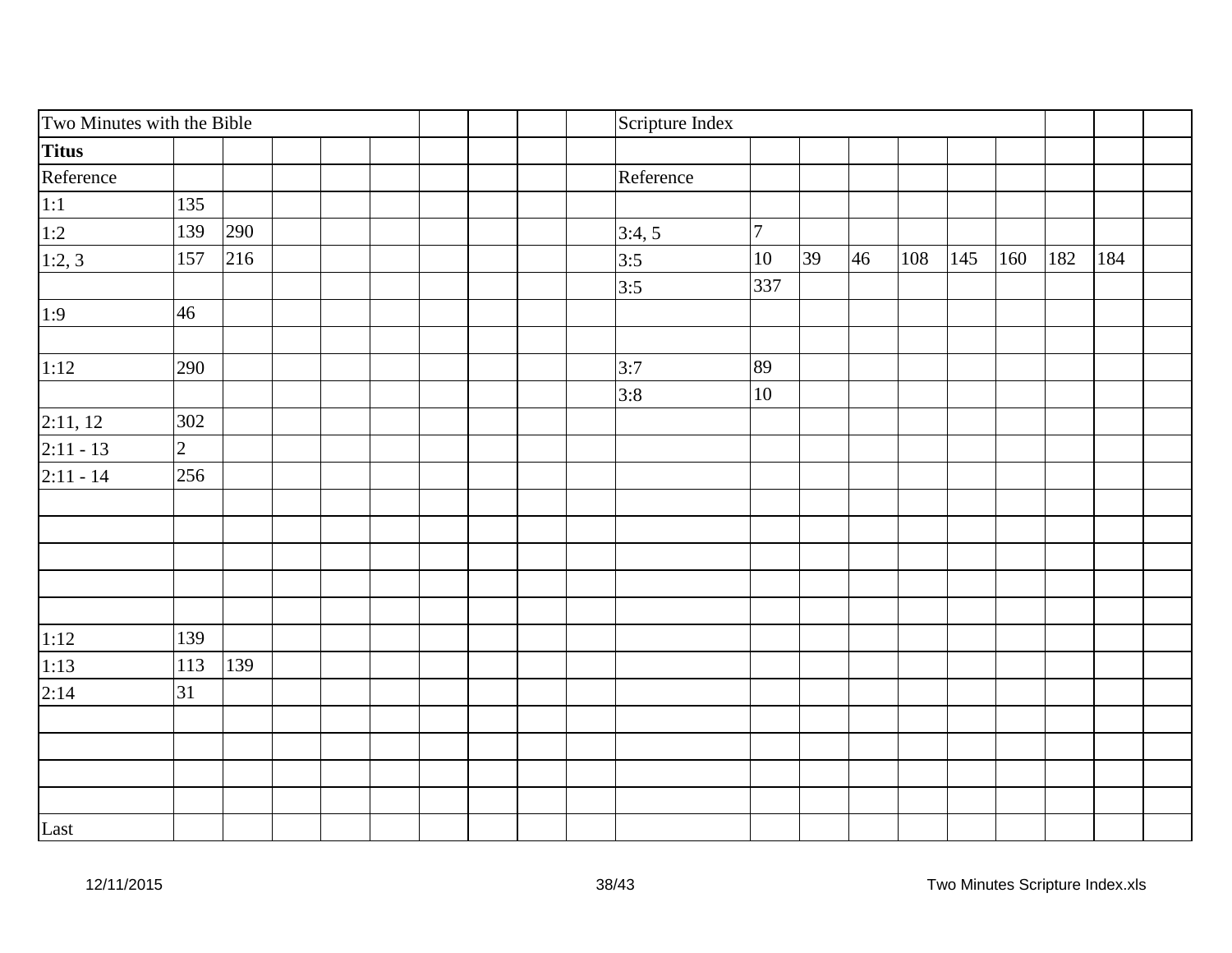| Two Minutes with the Bible |     |     |     |     |     |     | Scripture Index |  |             |     |     |     |     |     |     |     |  |
|----------------------------|-----|-----|-----|-----|-----|-----|-----------------|--|-------------|-----|-----|-----|-----|-----|-----|-----|--|
| <b>Hebrews</b>             |     |     |     |     |     |     |                 |  |             |     |     |     |     |     |     |     |  |
| Reference                  |     |     |     |     |     |     |                 |  | Reference   |     |     |     |     |     |     |     |  |
|                            |     |     |     |     |     |     |                 |  | 5:8         | 324 |     |     |     |     |     |     |  |
| 1:1,2                      | 114 | 141 |     |     |     |     |                 |  | 5:11        | 114 | 220 |     |     |     |     |     |  |
| 1:3                        | 105 | 137 |     |     |     |     |                 |  | $5:12 - 14$ | 114 | 182 |     |     |     |     |     |  |
| $2:1 - 3$                  | 114 |     |     |     |     |     |                 |  |             |     |     |     |     |     |     |     |  |
| 2:8,9                      | 363 |     |     |     |     |     |                 |  | 5:14        | 309 |     |     |     |     |     |     |  |
| 2:9                        | 73  | 89  | 93  |     |     |     |                 |  |             |     |     |     |     |     |     |     |  |
| 2:9,10                     | 183 |     |     |     |     |     |                 |  | 6:11        | 181 |     |     |     |     |     |     |  |
| $2:9 - 15$                 | 190 |     |     |     |     |     |                 |  | 6:12        | 114 |     |     |     |     |     |     |  |
|                            |     |     |     |     |     |     |                 |  | 6:19        | 62  | 181 |     |     |     |     |     |  |
| 2:14                       | 73  |     |     |     |     |     |                 |  |             |     |     |     |     |     |     |     |  |
| 2:14, 15                   | 55  | 70  | 183 | 239 |     |     |                 |  | 7:19        | 296 |     |     |     |     |     |     |  |
| 2:15                       | 55  | 169 | 320 |     |     |     |                 |  |             |     |     |     |     |     |     |     |  |
|                            |     |     |     |     |     |     |                 |  | $7:23 - 25$ | 105 |     |     |     |     |     |     |  |
|                            |     |     |     |     |     |     |                 |  | 7:25        | 82  | 102 | 104 | 267 | 289 | 363 | 364 |  |
| 3:19                       | 349 |     |     |     |     |     |                 |  | 7:26        | 89  |     |     |     |     |     |     |  |
|                            |     |     |     |     |     |     |                 |  |             |     |     |     |     |     |     |     |  |
|                            |     |     |     |     |     |     |                 |  |             |     |     |     |     |     |     |     |  |
| 4:9, 10                    | 137 |     |     |     |     |     |                 |  |             |     |     |     |     |     |     |     |  |
| 4:12, 13                   | 72  |     |     |     |     |     |                 |  |             |     |     |     |     |     |     |     |  |
| 4:13                       | 238 |     |     |     |     |     |                 |  |             |     |     |     |     |     |     |     |  |
|                            |     |     |     |     |     |     |                 |  |             |     |     |     |     |     |     |     |  |
| 4:16                       | 52  | 62  | 71  | 121 | 324 | 327 | 343             |  |             |     |     |     |     |     |     |     |  |
|                            |     |     |     |     |     |     |                 |  |             |     |     |     |     |     |     |     |  |
|                            |     |     |     |     |     |     |                 |  |             |     |     |     |     |     |     |     |  |
| Last                       |     |     |     |     |     |     |                 |  |             |     |     |     |     |     |     |     |  |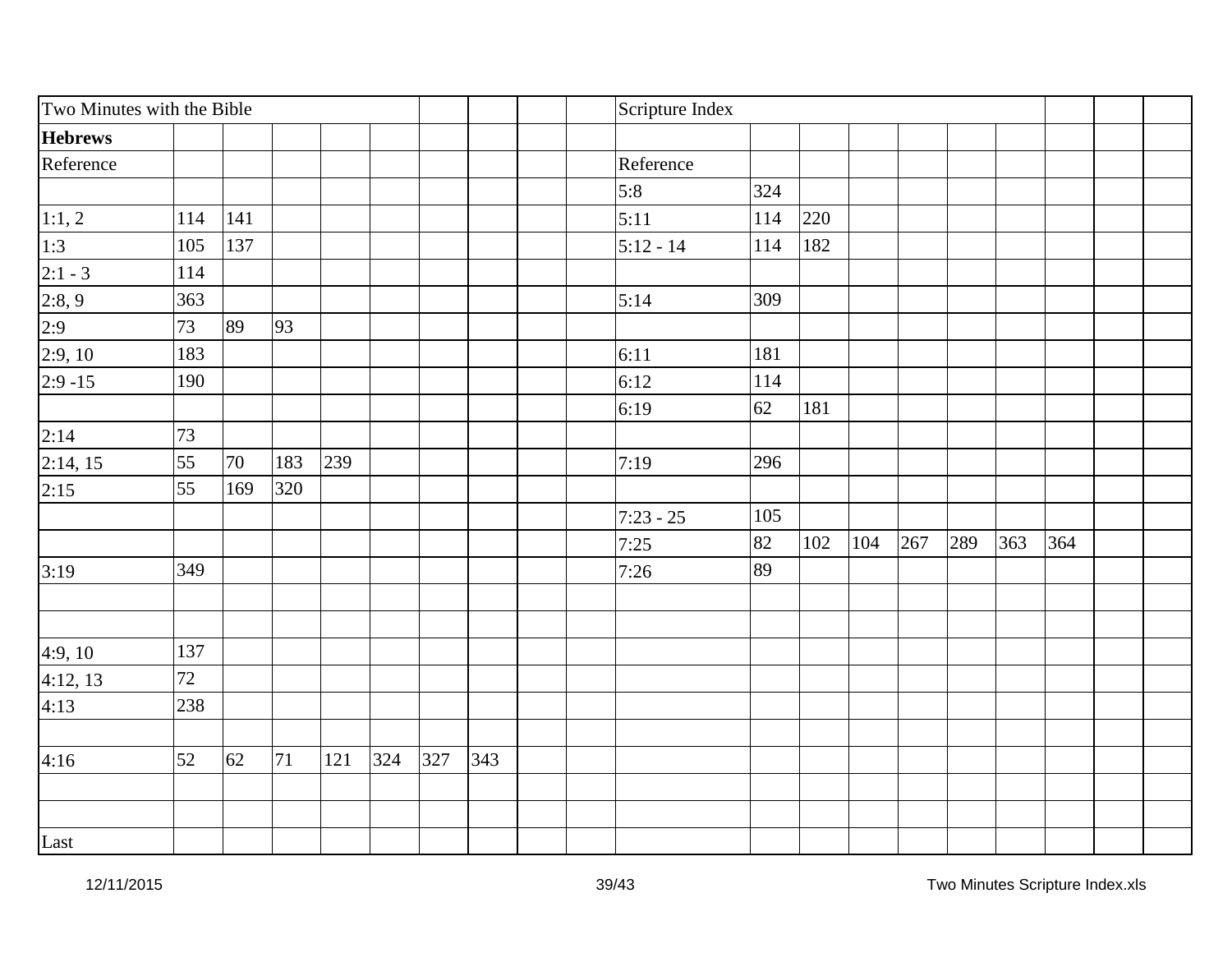| Two Minutes with the Bible |     |     |     |     |  | Scripture Index |              |     |     |     |  |  |  |  |  |
|----------------------------|-----|-----|-----|-----|--|-----------------|--------------|-----|-----|-----|--|--|--|--|--|
| <b>Hebrews</b>             |     |     |     |     |  |                 |              |     |     |     |  |  |  |  |  |
| Reference                  |     |     |     |     |  |                 | Reference    |     |     |     |  |  |  |  |  |
|                            |     |     |     |     |  |                 | $11\,$       | 314 |     |     |  |  |  |  |  |
| 9:14                       | 169 |     |     |     |  |                 |              |     |     |     |  |  |  |  |  |
| 9:15                       | 208 |     |     |     |  |                 | 11:4         | 46  | 207 | 304 |  |  |  |  |  |
| $\frac{9:24}{9:27}$        | 82  |     |     |     |  |                 | 11:6         | 9   | 39  | 312 |  |  |  |  |  |
|                            | 41  | 55  | 70  | 140 |  |                 | 11:7         | 304 |     |     |  |  |  |  |  |
| 9:27, 28                   | 55  | 93  | 190 | 190 |  |                 |              |     |     |     |  |  |  |  |  |
| 10:1, 2                    | 169 |     |     |     |  |                 |              |     |     |     |  |  |  |  |  |
| 10:4                       | 119 |     |     |     |  |                 | $11:35 - 37$ | 270 |     |     |  |  |  |  |  |
|                            |     |     |     |     |  |                 | 11:35, 39    | 270 |     |     |  |  |  |  |  |
| 10:7                       | 246 |     |     |     |  |                 |              |     |     |     |  |  |  |  |  |
|                            |     |     |     |     |  |                 | 11:39        | 314 |     |     |  |  |  |  |  |
| 10:10                      | 81  |     |     |     |  |                 | 12:1         | 125 |     |     |  |  |  |  |  |
|                            |     |     |     |     |  |                 | 12:6         | 189 |     |     |  |  |  |  |  |
| 10:12                      | 137 |     |     |     |  |                 |              |     |     |     |  |  |  |  |  |
| 10:12, 14                  | 95  |     |     |     |  |                 |              |     |     |     |  |  |  |  |  |
| 10:14                      | 105 | 284 |     |     |  |                 |              |     |     |     |  |  |  |  |  |
| 10:19, 20                  | 71  |     |     |     |  |                 |              |     |     |     |  |  |  |  |  |
| $10:19 - 22$               | 343 |     |     |     |  |                 |              |     |     |     |  |  |  |  |  |
|                            |     |     |     |     |  |                 | 13:5, 6      | 187 |     |     |  |  |  |  |  |
| 10:22                      | 181 | 345 |     |     |  |                 |              |     |     |     |  |  |  |  |  |
| $10:23 - 25$               | 50  |     |     |     |  |                 | 13:15        | 328 |     |     |  |  |  |  |  |
|                            |     |     |     |     |  |                 |              |     |     |     |  |  |  |  |  |
| 10:34                      | 257 |     |     |     |  |                 | 13:20        | 104 |     |     |  |  |  |  |  |
|                            |     |     |     |     |  |                 |              |     |     |     |  |  |  |  |  |
| Last                       |     |     |     |     |  |                 |              |     |     |     |  |  |  |  |  |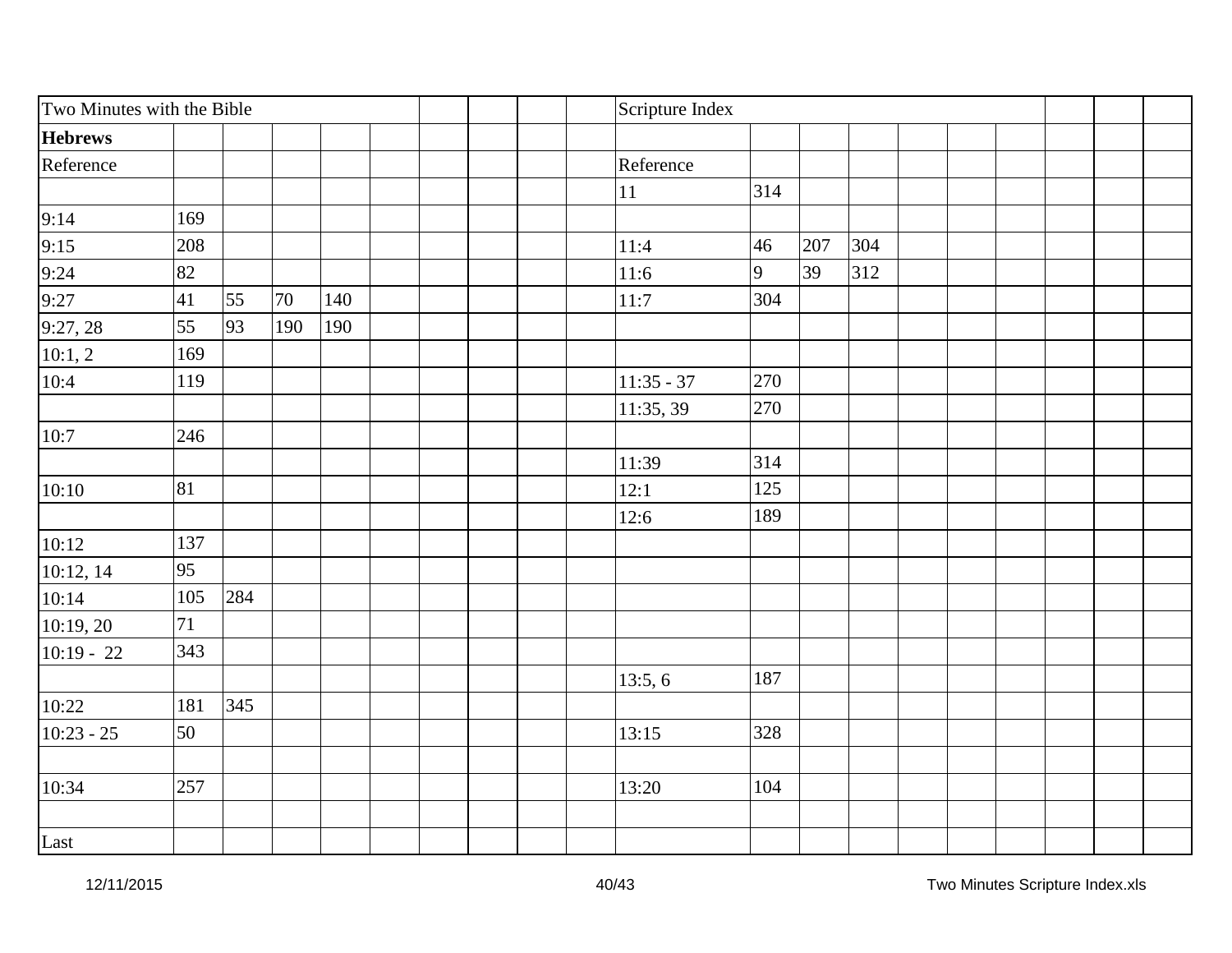| Two Minutes with the Bible |     |  | Scripture Index |     |  |  |  |  |  |  |  |
|----------------------------|-----|--|-----------------|-----|--|--|--|--|--|--|--|
| <b>James</b>               |     |  |                 |     |  |  |  |  |  |  |  |
| Reference                  |     |  | Reference       |     |  |  |  |  |  |  |  |
|                            | 176 |  |                 |     |  |  |  |  |  |  |  |
| $\frac{1:17}{1:21}$        | 46  |  | 4:7             | 225 |  |  |  |  |  |  |  |
|                            |     |  |                 |     |  |  |  |  |  |  |  |
| 1:23, 24                   | 345 |  |                 |     |  |  |  |  |  |  |  |
|                            |     |  |                 |     |  |  |  |  |  |  |  |
|                            |     |  |                 |     |  |  |  |  |  |  |  |
|                            |     |  |                 |     |  |  |  |  |  |  |  |
|                            |     |  |                 |     |  |  |  |  |  |  |  |
|                            |     |  |                 |     |  |  |  |  |  |  |  |
|                            |     |  |                 |     |  |  |  |  |  |  |  |
| 2:10                       | 318 |  |                 |     |  |  |  |  |  |  |  |
|                            |     |  |                 |     |  |  |  |  |  |  |  |
|                            |     |  |                 |     |  |  |  |  |  |  |  |
|                            |     |  |                 |     |  |  |  |  |  |  |  |
| 2:17, 18, 20, 24           | 39  |  |                 |     |  |  |  |  |  |  |  |
| 2:24                       | 173 |  |                 |     |  |  |  |  |  |  |  |
|                            |     |  |                 |     |  |  |  |  |  |  |  |
|                            |     |  |                 |     |  |  |  |  |  |  |  |
|                            |     |  |                 |     |  |  |  |  |  |  |  |
|                            |     |  |                 |     |  |  |  |  |  |  |  |
|                            |     |  |                 |     |  |  |  |  |  |  |  |
|                            |     |  |                 |     |  |  |  |  |  |  |  |
|                            |     |  |                 |     |  |  |  |  |  |  |  |
|                            |     |  |                 |     |  |  |  |  |  |  |  |
| Last                       |     |  |                 |     |  |  |  |  |  |  |  |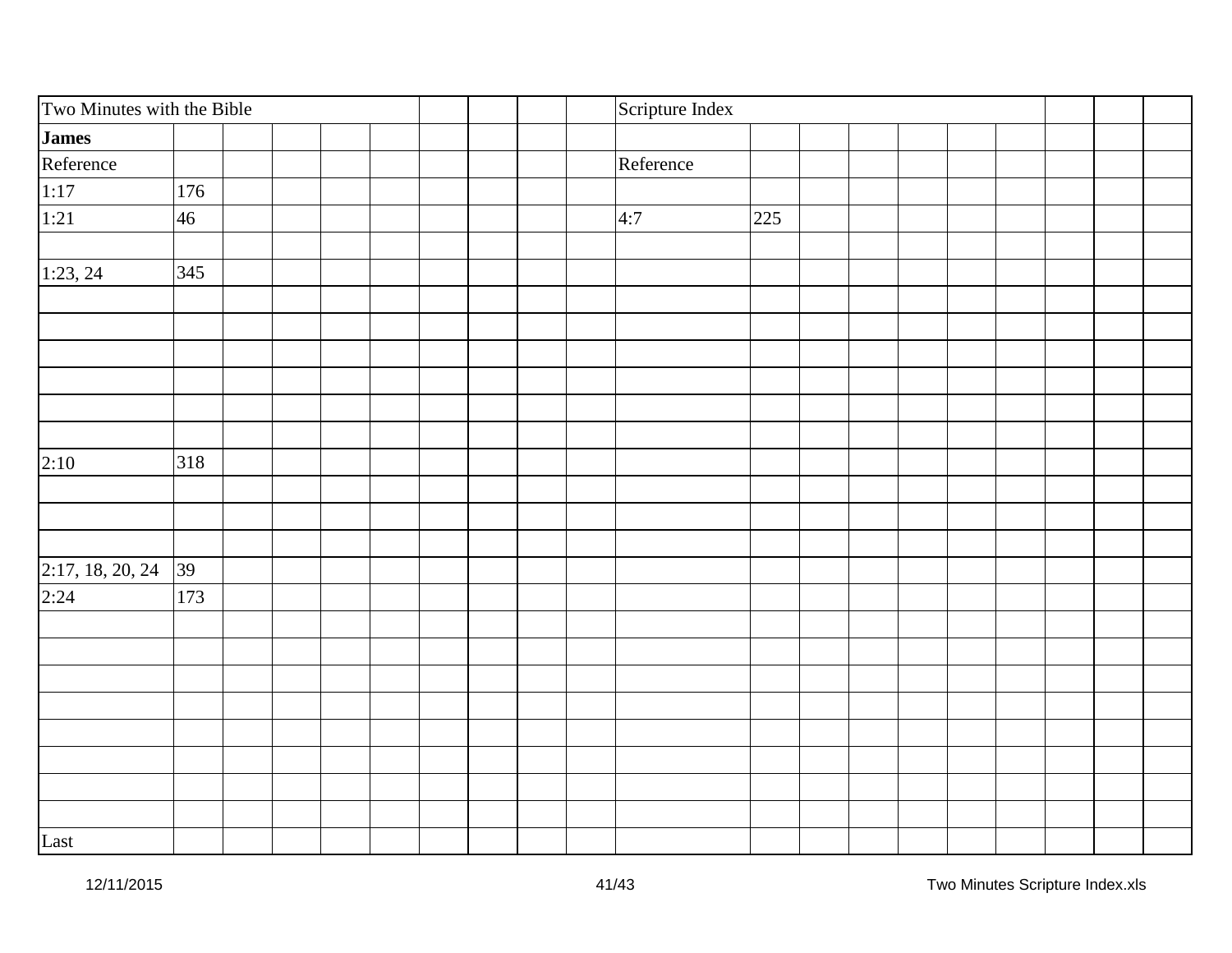| Two Minutes with the Bible              |     |     |     |  |  |  | Scripture Index |                |     |     |     |  |  |  |  |
|-----------------------------------------|-----|-----|-----|--|--|--|-----------------|----------------|-----|-----|-----|--|--|--|--|
|                                         |     |     |     |  |  |  |                 |                |     |     |     |  |  |  |  |
| I Peter                                 |     |     |     |  |  |  |                 |                |     |     |     |  |  |  |  |
| Reference                               |     |     |     |  |  |  |                 | Reference      |     |     |     |  |  |  |  |
|                                         | 81  |     |     |  |  |  |                 |                |     |     |     |  |  |  |  |
| $\frac{1:2}{1:3}$<br>$\frac{1:5}{1:11}$ | 104 | 105 | 308 |  |  |  |                 | 3:18           | 31  | 253 | 359 |  |  |  |  |
|                                         | 289 |     |     |  |  |  |                 |                |     |     |     |  |  |  |  |
|                                         | 361 |     |     |  |  |  |                 |                |     |     |     |  |  |  |  |
| 1:23                                    | 46  |     |     |  |  |  |                 |                |     |     |     |  |  |  |  |
| $1:23 - 25$                             | 108 |     |     |  |  |  |                 |                |     |     |     |  |  |  |  |
| $\frac{2:1}{2:2}$                       | 219 |     |     |  |  |  |                 |                |     |     |     |  |  |  |  |
|                                         | 182 |     |     |  |  |  |                 |                |     |     |     |  |  |  |  |
|                                         |     |     |     |  |  |  |                 | 5:1            | 291 |     |     |  |  |  |  |
| 2:7,8                                   | 338 |     |     |  |  |  |                 |                |     |     |     |  |  |  |  |
| 2:24                                    | 31  | 93  | 187 |  |  |  |                 |                |     |     |     |  |  |  |  |
| <b>II</b> Peter                         |     |     |     |  |  |  |                 |                |     |     |     |  |  |  |  |
| Reference                               |     |     |     |  |  |  |                 | Reference      |     |     |     |  |  |  |  |
| $\frac{1:4}{2:19}$                      | 255 |     |     |  |  |  |                 |                |     |     |     |  |  |  |  |
|                                         | 77  |     |     |  |  |  |                 | 3:3            | 154 |     |     |  |  |  |  |
|                                         |     |     |     |  |  |  |                 | 3:8, 9, 15, 18 | 211 |     |     |  |  |  |  |
|                                         |     |     |     |  |  |  |                 | 3:9            | 68  | 75  |     |  |  |  |  |
|                                         |     |     |     |  |  |  |                 |                |     |     |     |  |  |  |  |
|                                         |     |     |     |  |  |  |                 |                |     |     |     |  |  |  |  |
|                                         |     |     |     |  |  |  |                 |                |     |     |     |  |  |  |  |
|                                         |     |     |     |  |  |  |                 |                |     |     |     |  |  |  |  |
|                                         |     |     |     |  |  |  |                 |                |     |     |     |  |  |  |  |
| Last                                    |     |     |     |  |  |  |                 |                |     |     |     |  |  |  |  |